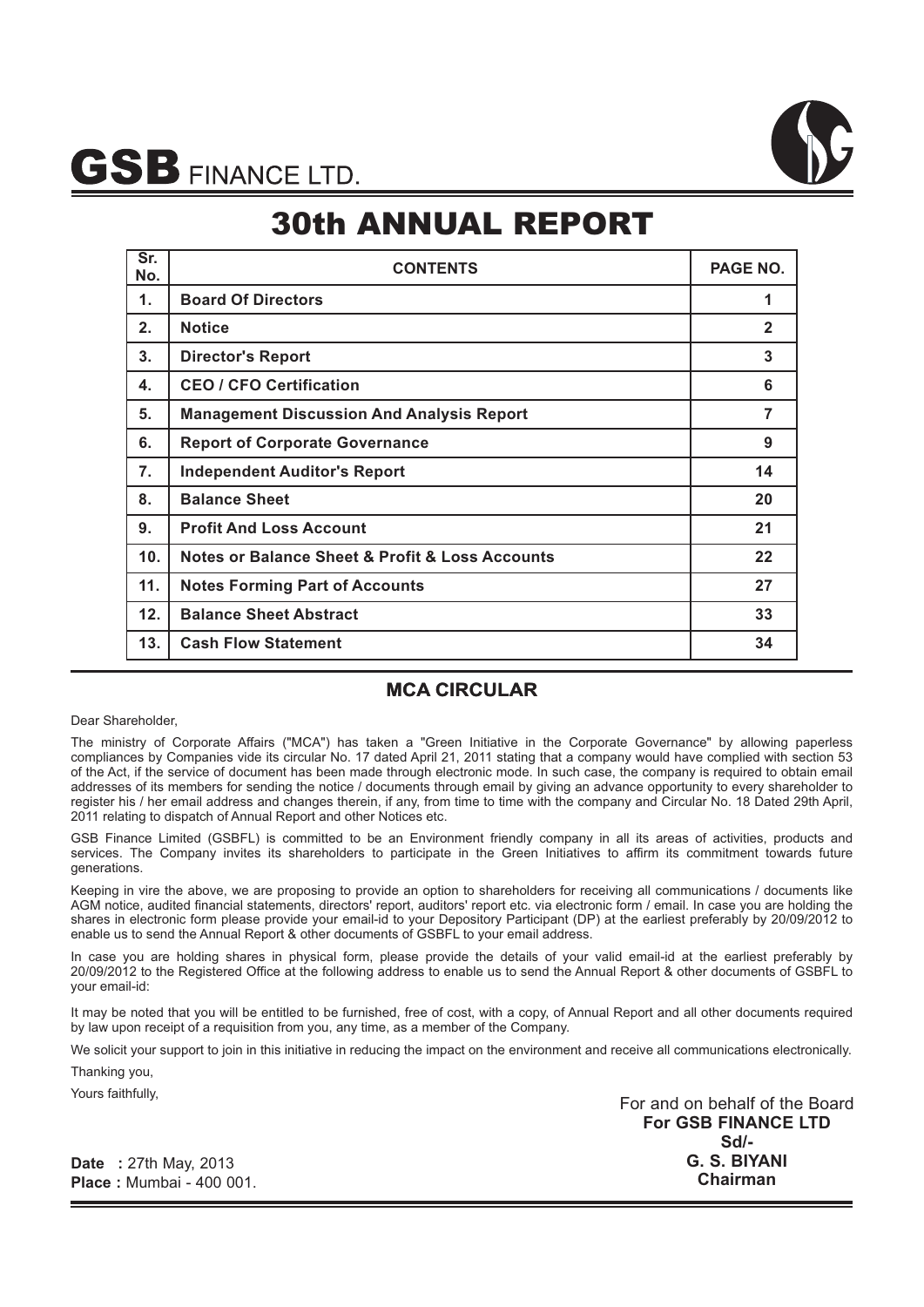



## **GSB FINANCE LIMITED**

**Registered Office :** 815, Stock Exchange Tower, 8th Floor, Dalal Street, Mumbai - 400 001.

#### **ATTENDANCE SLIP**

(Please complete the Attendance Slip and hand it over at the entrance of the Meeting Hall)

I / We hereby record my/our presence at 78/80, Alli Chambers, Tamarind Lane, Fort, Mumbai - 400 001. on Friday, the 27th September, 2013 at 4.00 p.m.

| Name of the Shareholder_ |                               |          |  |
|--------------------------|-------------------------------|----------|--|
| (in block letters)       |                               |          |  |
|                          |                               | Affix    |  |
|                          |                               | Rs. 1.00 |  |
|                          |                               | Revenue  |  |
| Folio No.                | No. of shares hold __________ | Stamp    |  |
|                          |                               |          |  |

#### **Signature of the Share Holder / Proxy**

**Note :** The Proxy duly completed must be deposited at the Registered Office of the Company not less than 48 hours before time for holding the meeting.

| Name of Shareholder(s) | Folio No.       | <b>No. of Shares</b> |
|------------------------|-----------------|----------------------|
| DP-ID No.              | Client - ID No. |                      |

## **GSB FINANCE LIMITED**

**Registered Office :** 815, Stock Exchange Tower, 8th Floor, Dalal Street, Mumbai - 400 001.

## **ATTENDANCE SLIP**

| NAME AND ADDRESS OF SHAREHOLDER | FOLIO NO.     |
|---------------------------------|---------------|
|                                 |               |
|                                 |               |
|                                 |               |
|                                 |               |
|                                 | DP - ID NO.   |
| No. of Shares:                  | Client ID No. |

I / We hereby record my / our attendance at the Annual General Meeting to be held at 4.00 P.M. on Friday, the 27th September, 2013 at 78/80, Alli Chambers, Tamarind Lane, Fort, Mumbai - 400 001.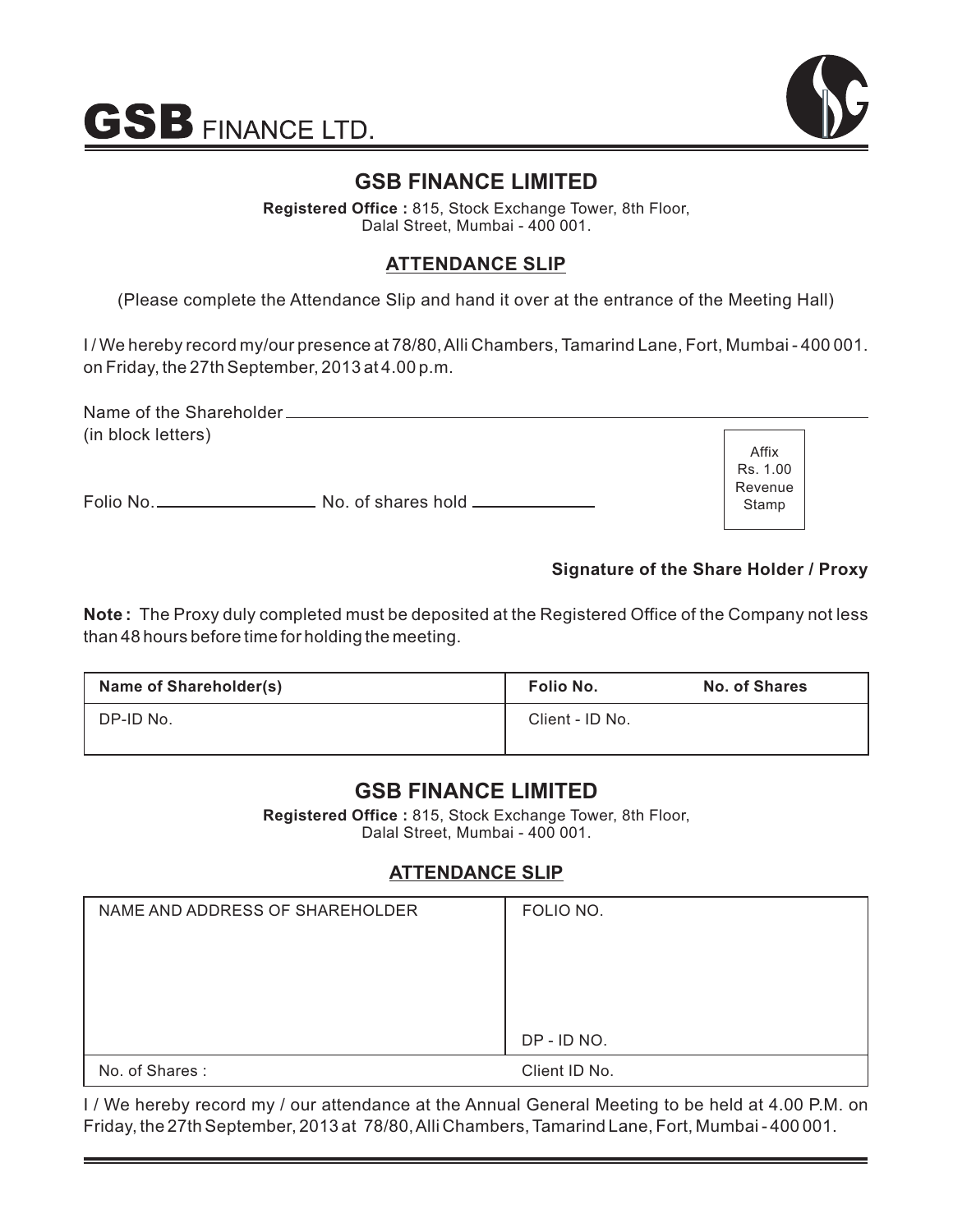

## **BOARD OF DIRECTORS**

SHRI G. S. BIYANI **Chairman**

SHRI R. S. BIYANI **Managing Director**

RITIKA S. GUPTA MANISH ZANVAR SAJJAN KUMAR PODDAR YOGESH PATEL PARASRAM KABRA

# **AUDITORS**

S. K. RATHI & CO. Chartered Accountants.

# **REGISTERED OFFICE**

815, Stock Exchange Tower, 8th Floor, Dalal Street, MUMBAI - 400 001

# **BANKERS**

BANK OF INDIA ICICI BANK LTD. THE SOUTH INDIA BANK.

# **TRANSFER AGENT**

**System Support Services** 209, Copper Chimney Building,

Shivalik Industrial Estate, Next to Park Davis, Andheri-Kurla Road, Andheri (East), Mumbai - 400 059 Tel.: 022-28500835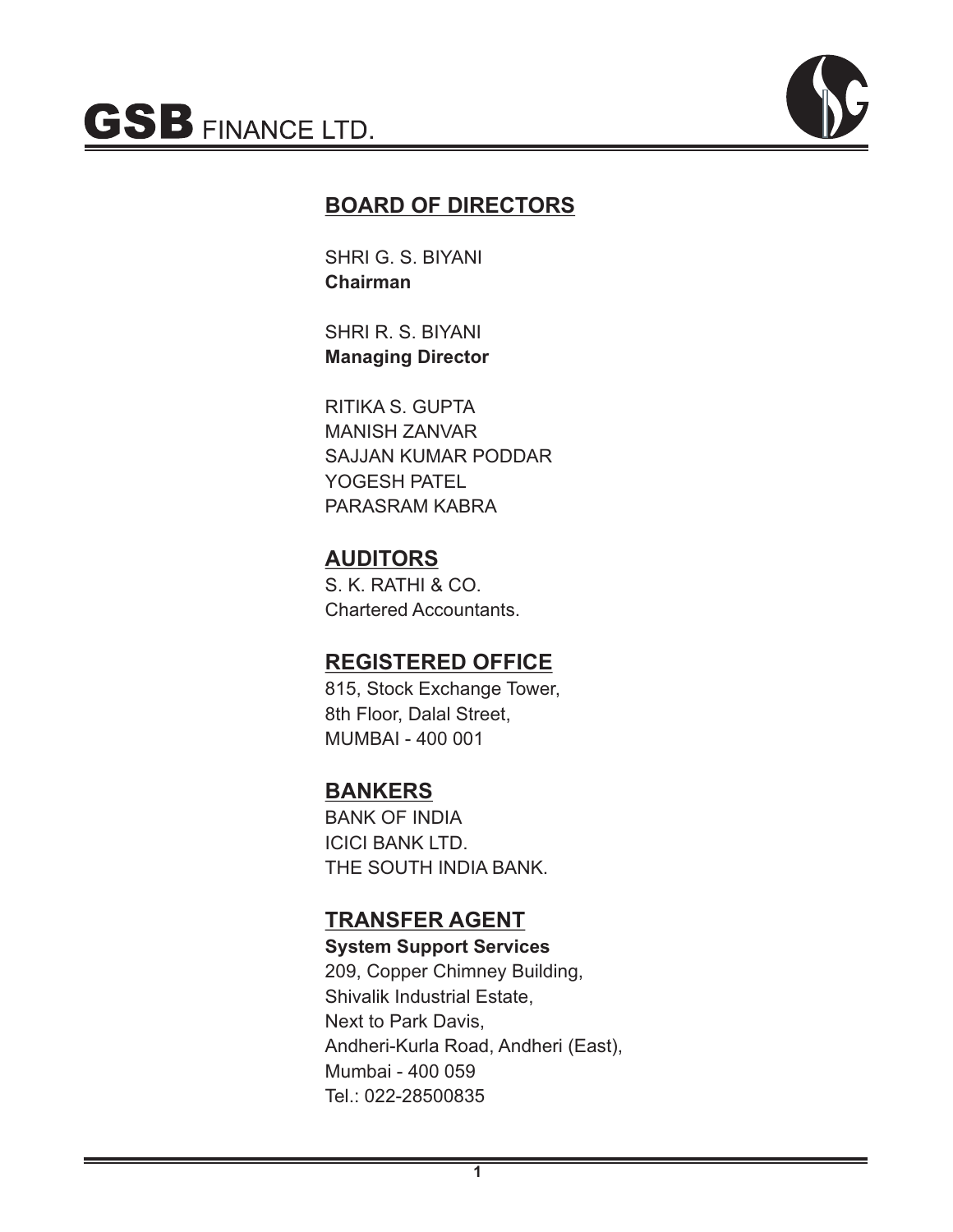$\mathbf{GSB}$  FINANCE LTD.



# **NOTICE TO THE MEMBERS**

Notice is hereby given that the 30th Annual General Meeting of the members of GSB Finance Ltd. will be held at the Corporate Office of the Company at 78/80, Alli Chambers, Tamarind Lane, Fort, Mumbai - 400 001 on Friday 27th September, 2013 at 4.00 P.M. to transact the following business: -

#### **ORDINARY BUSINESS**

- 1. To receive, consider and adopt the Audited Balance Sheet of the Company as at 31st March 2013 together with the Profit and Loss Account for the year ended on that date and the Reports of the Directors and Auditors thereon.
- 2. To appoint a Director in place of Shri Yogesh Patel who retires by rotation and being eligible, offers himself for re-appointment.
- 3. To appoint a Director in place of Mrs. Ritika Gupta who retires by rotation and being eligible, offers himself for re-appointment.
- 4. To appoint Auditors of the Company to hold office from the conclusion of this Meeting until the conclusion of the next Annual General Meeting of the Company, And to fix their remuneration.

| <b>Registered Office:</b>                              | For and on behalf of the Board |
|--------------------------------------------------------|--------------------------------|
| 815, Stock Exchange Tower,<br>8th Floor, Dalal Street, | <b>For GSB FINANCE LTD</b>     |
| Mumbai - 400 001.                                      | $Sd$ -                         |
| <b>Date</b> : 27th May, 2013                           | <b>G. S. BIYANI</b>            |
| <b>Place:</b> Mumbai - 400 001.                        | Chairman                       |

## **NOTES**

- 1. A member entitled to attend and vote at this meeting is entitled to appoint a proxy to attend and vote instead of himself/herself and a proxy need not be a member of the Company.
- 2. The instrument appointing a proxy, in order to be effective, should reach the Registered Office of the Company not less than 48 hours before the meeting.
- 3. The Register of the members and Share Transfer Books of the Company shall remain closed from 23/09/2013 to 26/09/2013 (both days inclusive)
- 4. Members desiring any information on the accounts of the Company are requested to write to the Company at least 10 days in advance, so as to enable the Company to keep the information ready.
- 5. Members are requested to notify changes in mailing addresses, if any.

**Registered Office:** 815, Stock Exchange Tower, 8th Floor, Dalal Street, Mumbai - 400 001.

For and on behalf of the Board **For GSB FINANCE LTD Sd/- G. S. BIYANI Chairman**

**Date** : 27th May, 2013 **Place :** MUMBAI.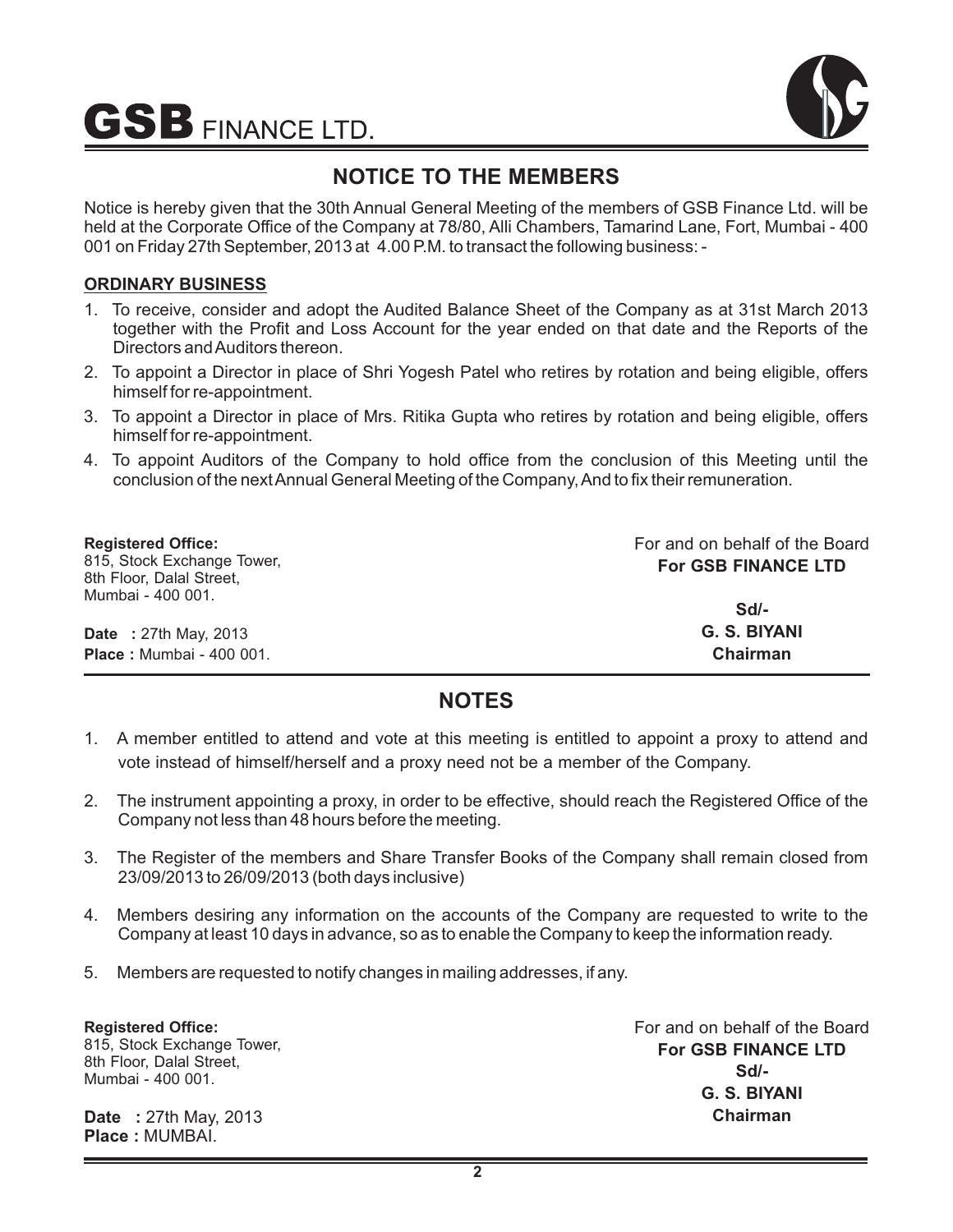

# **DIRECTORS' REPORT**

The Members,

Your Directors' have pleasure in presenting the 30th Annual Reports together with Audited Statement of Accounts for the year ended 31st March 2013

#### **FINANCIAL RESULTS:**

The financial performance of the Company, for the year ended March 31, 2013 is summarized below:

|                                                       | (Rs. in Lacs) |         |
|-------------------------------------------------------|---------------|---------|
|                                                       | 2012-13       | 2011-12 |
| Profit /(Loss) before Depreciation & Tax              | 109.61        | (0.26)  |
| Depreciation                                          | 2.48          | 1.85    |
| <b>Provision for Taxation</b>                         | 22.58         | 0.00    |
| Differed Tax Expenses                                 | 0.33          | (0.12)  |
| Deferred Tax Debit / (Credit)                         | 14.25         | 19.31   |
| Profit / (Loss) after Tax Available for Appropriation | 69.97         | (21.31) |
| Less:- Transfer to Special Investment Reserve         | 17.00         | 0.00    |
| <b>Transfer to General Reserve</b>                    | 30.00         | 0.00    |
| Add:- Balance brought forward from Previous Year      | 61.88         | 83.19   |
| <b>Balance Carried Forward</b>                        | 84.85         | 61.88   |

#### **PERFORMANCE:**

During the year company has achieved a turnover of Rs.11358.09 Lacs as against the in the previous year at Rs. Rs.2721.99 Lacs. However, as the market was very volatile, therefore, trading in security , equity , mutual fund investment , equity derivatives were affected and Directors are of the view that in spite of various constrain company has fared reasonably good. Profit Margin was under Pressure as market conditions were not favorable to equity trading.

#### **ECONOMIC OUTLOOK:**

FY 2012-13 was a challenging year. The global economy, barely a year after recession, witnessed lower economic growth, resulting primarily from the Euro Zone debt crisis and high oil prices, which were fuelled by uncertainties of supply. The European economies stagnated and the US witnessed a downgrade in its credit rating, while the growth engines of the global economy, China and India were forced to tighten liquidity to tame rising inflation.

#### **DIVIDEND:**

The Board, for the year ended 31st March, 2013 in view of profit is to be re invested in business hence regret there in ability to declare any dividend for the year.

#### **DIRECTORS:**

Shri Yogesh Patel and Smt. Ritika Gupta retire by rotation, being Directors of the Company retires by rotation at the forth coming Annual General Meeting under the provisions of Articles of Association of the Company and being eligible and offers themselves for re-appointment.

#### **DEPOSITS**

The Company has not accepted and/or renewed any public deposit during the year.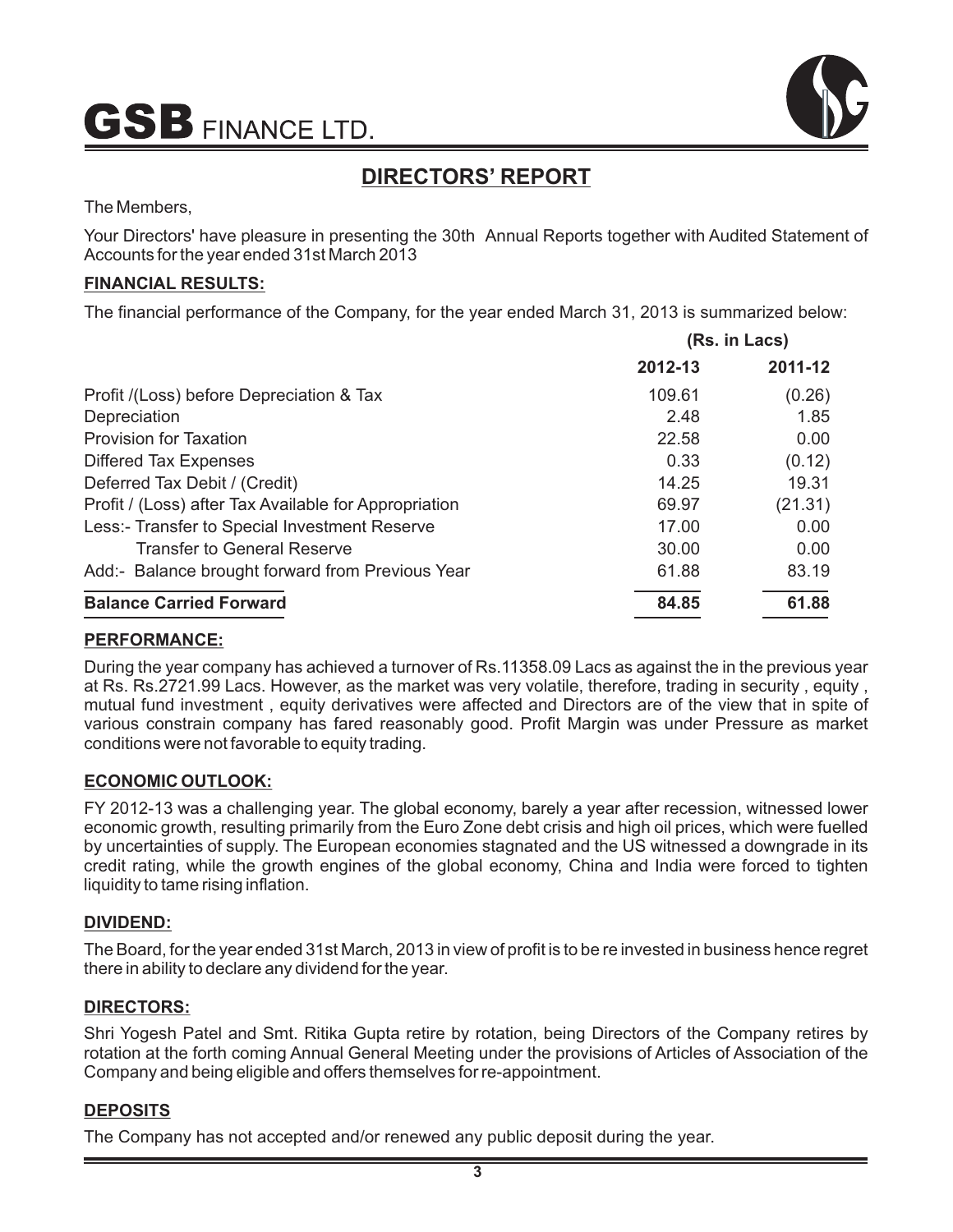

#### **AUDITORS:**

M/S. S. K. Rathi & Co., Chartered Accountants who are the Auditors of the Company hold the Office till the conclusion of ensuing Annual General Meeting and express inability to continue to be appointed as Auditors for the next financial year, therefore Board of Director has recommended the appointment of M/s S. K. Rathi & Co., Chartered Accountants. The Company has received consent from the Auditors pursuant to Section 224 ( 1B) of the Companies Act, 1956.

#### **AUDIT REPORT:**

Report of the auditors read with the notes on accounts is self-explanatory and need no elaboration.

#### **DIRECTOR'S RESPONSIBILITY STATEMENT:**

Pursuant to the requirements of Section 217(2AA) of the Companies Act, 1956, your Directors hereby state:

- (a) That in preparation of the annual accounts for the financial year ended 31st March 2013, the applicable accounting standards had been followed with proper explanations relating to material departures;
- (b) That we have selected such accounting policies and applied them consistently and made judgments and estimates that were reasonable and prudent, so as to give true and fair view of the state of affairs of the Company at the end of the financial year and of the profit of the Company for the year under review;
- (c) That we have taken proper and sufficient care for the maintenance of adequate accounting records in accordance with the provisions of the Companies Act, 1956, for safeguarding the assets of the Company and for preventing and detecting the fraud and other irregularities;
- (d) That we have prepared the annual accounts for the financial year ended 31st March 2013 on a "going concern" basis.

#### **CORPORATE GOVERNANCE:**

The Company has complied with the requirements regarding Corporate Governance as required under Clause 49 of the Listing Agreement entered into with the Stock Exchanges, where the Company's shares are listed. Areport on the Corporate Governance in this regard is made as a part of this Annual Report and a Certificate from the Auditors of the Company regarding compliance of the conditions of the Corporate Governance is attached to this report.

#### **MANAGEMENT'S DISCUSSION AND ANALYSIS REPORT:**

Management's Discussion and Analysis Report for the year under review, as stipulated under Clause 49 of the Listing Agreement with the Stock Exchanges in India, is presented in a separate section forming part of the Annual Report.

#### **PARTICULARS OF EMPLOYEES:**

The Company has no employee employed during the year drawing salaries in excess of the limits prescribed u/s 217(2A) of the Companies Act, 1956.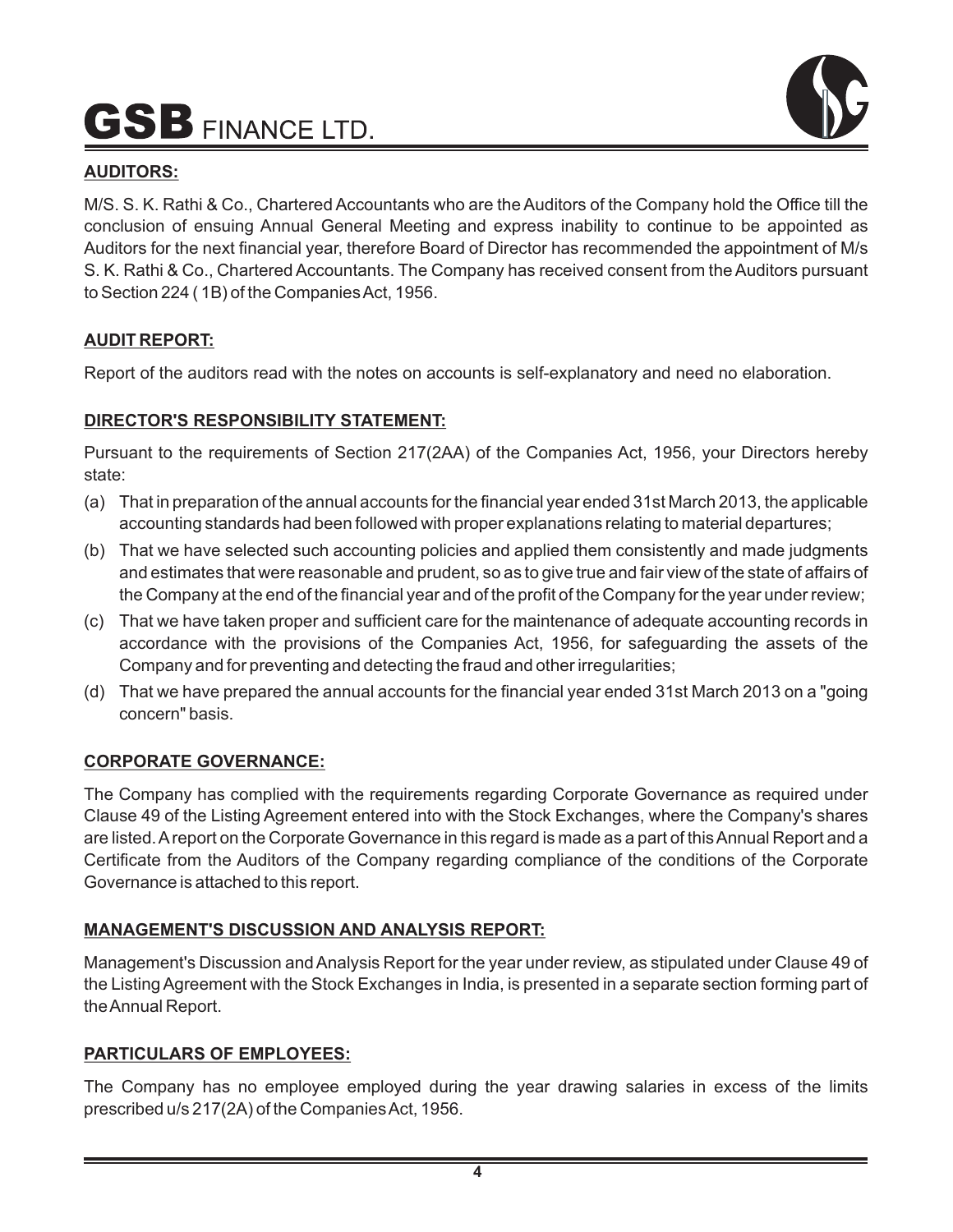

#### **CONSERVATION OF ENERGY:**

The Company is engaged in the business of trading and dealings in shares and securities and consequently various disclosures required u/s 217(1)(e) of the Companies Act, 1956 read with the Companies (Disclosures of Particulars in the Report of the Directors) Rules, 1988 are not applicable to this Company.

#### **FOREIGN EXCHANGE EARNINGS & OUTGO:**

| During the year under review | $\sim$ 100 $\mu$ | Earnings | $\sim$         | Nil (P.Y. Nil)   |
|------------------------------|------------------|----------|----------------|------------------|
|                              | $\sim$ 100 $\mu$ | Outao    | $\sim$ 10 $\,$ | $Nil$ (P.Y. Nil) |

#### **ACKNOWLEDGEMENT:**

Your Directors wish to express their gratitude to the officials of the Stock Broking Houses, Stock Exchanges, company's bankers and shareholders who have extended their valuable support to the Company. Directors are also grateful to the staff and employees of the Company for their devotion and relentless services.

#### **Registered Office:**

815, Stock Exchange Tower, 8th Floor, Dalal Street, Mumbai - 400 001.

For and on behalf of the Board **For GSB FINANCE LTD**

**Date** : 27th May, 2013 **Place :** Mumbai

**Sd/- G. S. BIYANI Chairman**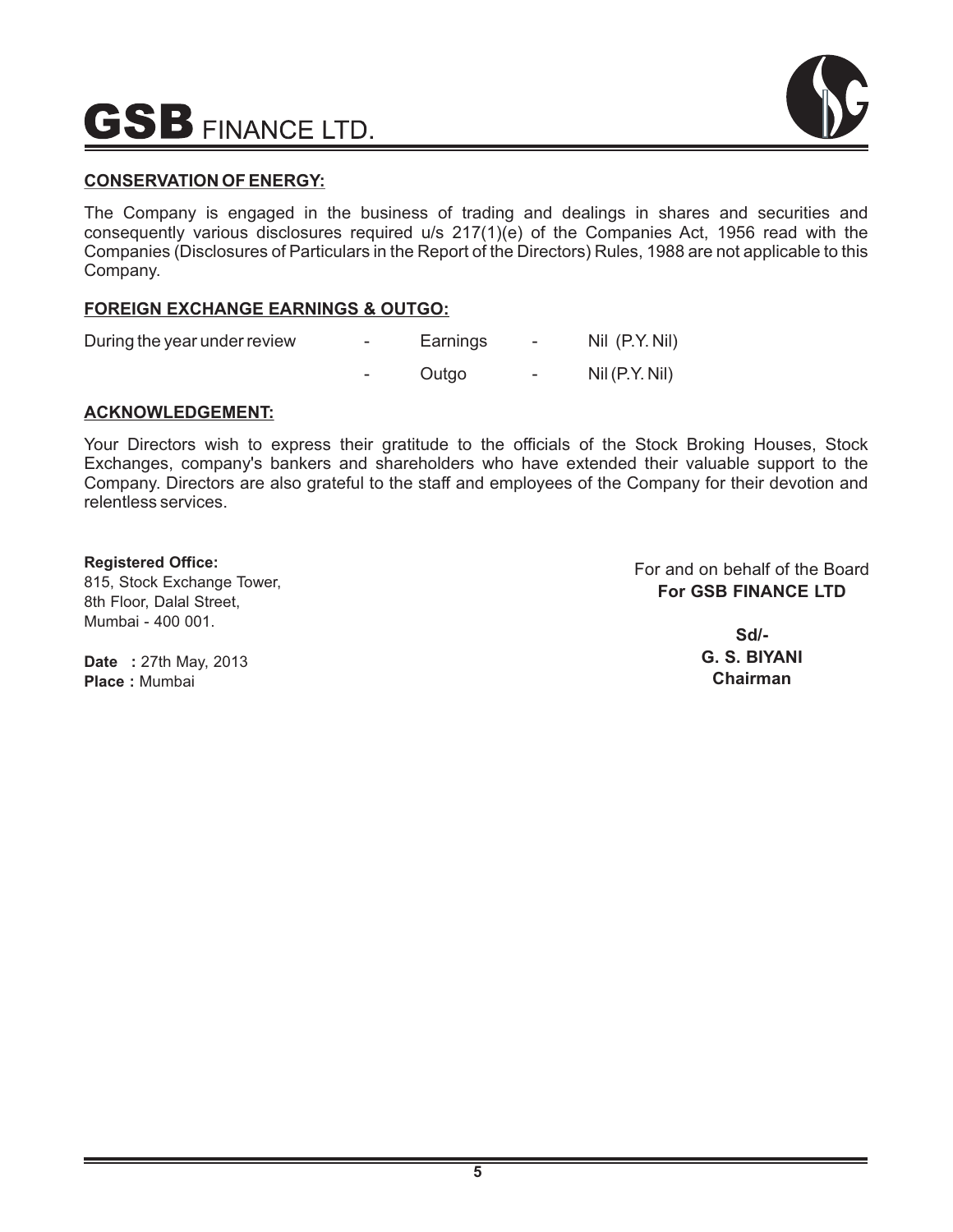



## **CEO / CFO CERTIFICATION**

#### The Board of Directors, **GSB Finance Limited,** 815, Stock Exchange Tower, 8th Floor, Dalal Street, Fort, Mumbai - 400023.

We hereby certify that:

- a) We have reviewed financial statements and the cash flow statement for the year ended 31st March 2013 and that to the best of our knowledge and belief;
	- 1) These statements do not contain any materially untrue statement or omit any material fact or contain statements that might be misleading.
	- 2) These statements together present a true and fair view of the Company's affairs and are in compliance with existing accounting standards, applicable laws and regulations.
- b) No transaction is entered into by the company during the year which is fraudulent, illegal or violative of the Company's Code of Conduct.
- c) We accept responsibility for establishing and maintaining internal controls for financial reporting and that we have evaluated the effectiveness of the internal control systems of the Company pertaining to financial reporting and we have disclosed to the auditors and the Audit Committee, deficiencies in the design or operation of such internal controls, if any, of which we are aware and the steps we have taken or propose to take to rectify these deficiencies.
- d) We have indicated to the auditors and the Audit Committee:
	- 1) Significant changes in internal control over financial reporting during the year.
	- 2) Significant changes in accounting policies during the year and that the same have been disclosed in the notes to the financial statements; and
- 3) Instances of significant fraud of which we have become aware and the involvement therein, if any, of the management or an employee having a significant role in the Company's internal control system over financial reporting.

**Date** : 27th May, 2013 **Place :** MUMBAI.

For and on behalf of the Board **For GSB Finance Limited Sd/- Girdharilal S. Biyani** Chairman / CEO

## **COMPLIANCE CERTIFICATE**

To, The Members of

GSB Finance Limited,

It is hereby certificate and examined that as provided in clause 49 I (D) of the listing agreement with the stock exchanges, the Board members and the Senior Management personnel of the Company have affirmed compliance with the Code of Conduct of the Company for the financial year ended 31st March, 2013.

#### **Registered Office :**

815, Stock Exchange Tower, 8th Floor, Dalal Street, Fort, Mumbai - 400 023.

**Date** : 27th May, 2013 **Place :** MUMBAI.

For and on behalf of the Board **For GSB Finance Limited Sd/- Girdharilal S. Biyani** Chairman / CEO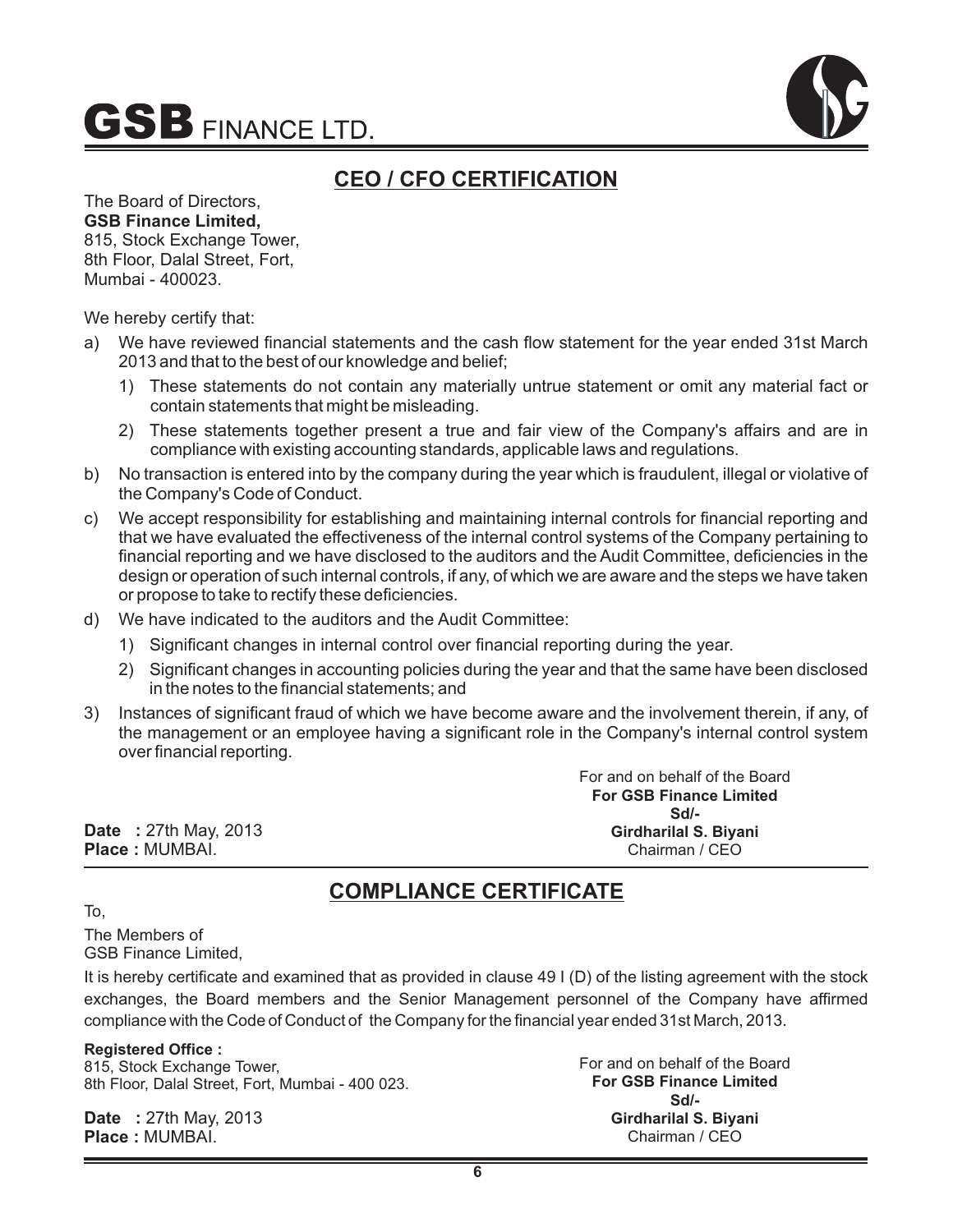

## **MANAGEMENT DISCUSSION AND ANALYSIS REPORT**

#### **FORWARD LOOKING STATEMENTS**

This report contains forward-looking statement, which may be identified by their use of words like "expects", "will" or other words of similar meaning. Forward-looking statement is based on certain assumptions and expectations of future events and the Company cannot guarantee that these assumptions and expectations are accurate or will be realized. The Company assumes no responsibility to publicly amend or revise the forward-looking statements or any loss to the investors in the shares of the Company making investments relying on such forward-looking statements.

#### **1. INDUSTRY STRUCTURE AND DEVELOPMENTS**

The last year (2012-2013) has been the most eventful period for the Indian securities market during which it took major strides to carve a niche for itself in the global securities markets. The major developments which hastened this incredible journey can broadly be observed under three categories, viz. improved market microstructure, introduction of new products and progressive changes in the regulatory framework.

#### **2. OPPORTUNITY AND THREATS**

#### **Opportunities**

GSB Finance Limited is engaged into financial services. Apart of the fast growing economy of India and the demand for Issues coming from ever increasing size of securities market, a key opportunity is the launch of SME Exchanges by BSE and NSE . Your company is considering being a first mover in these exchanges and taking advantage of the huge potential market size of this segment.

#### **Threats**

The financial sector throws open various avenues to the Indian Corporate for raising of funds are not only dependent on the IPO's and Rights Issues but they are looking for other avenues for mobilizations of funds and finance requirements. This poses a threat to our Business. Also, the increased uncertainty in the global economic environment could affect the pace of decisions from corporate and hence delay fund raising plans.

#### **3. SEGMENTWISE PERFORMANCE**

The market was very volatile, therefore, trading in security, equity, mutual fund investment, equity derivatives were affected and Directors are of the view that in spite of various constrain company has fared reasonably good. Profit Margin was under Pressure as market conditions were not favorable to equity trading.

#### **4. OUTLOOK**

The growing economy and ever increasing capital market provides a good scope of expansion of financial service sector. Your Company is very well prepared to grab the opportunities. The management is very optimistic about the future of the Company.

#### **5. RISKS AND CONCERNS**

The global economy, barely a year after recession, witnessed lower economic growth, resulting primarily from the Euro Zone debt crisis and high oil prices, which were fuelled by uncertainties of supply. The European economies stagnated and the US witnessed a downgrade in its credit rating, while the growth engines of the global economy, China and India were forced to tighten liquidity to tame rising inflation.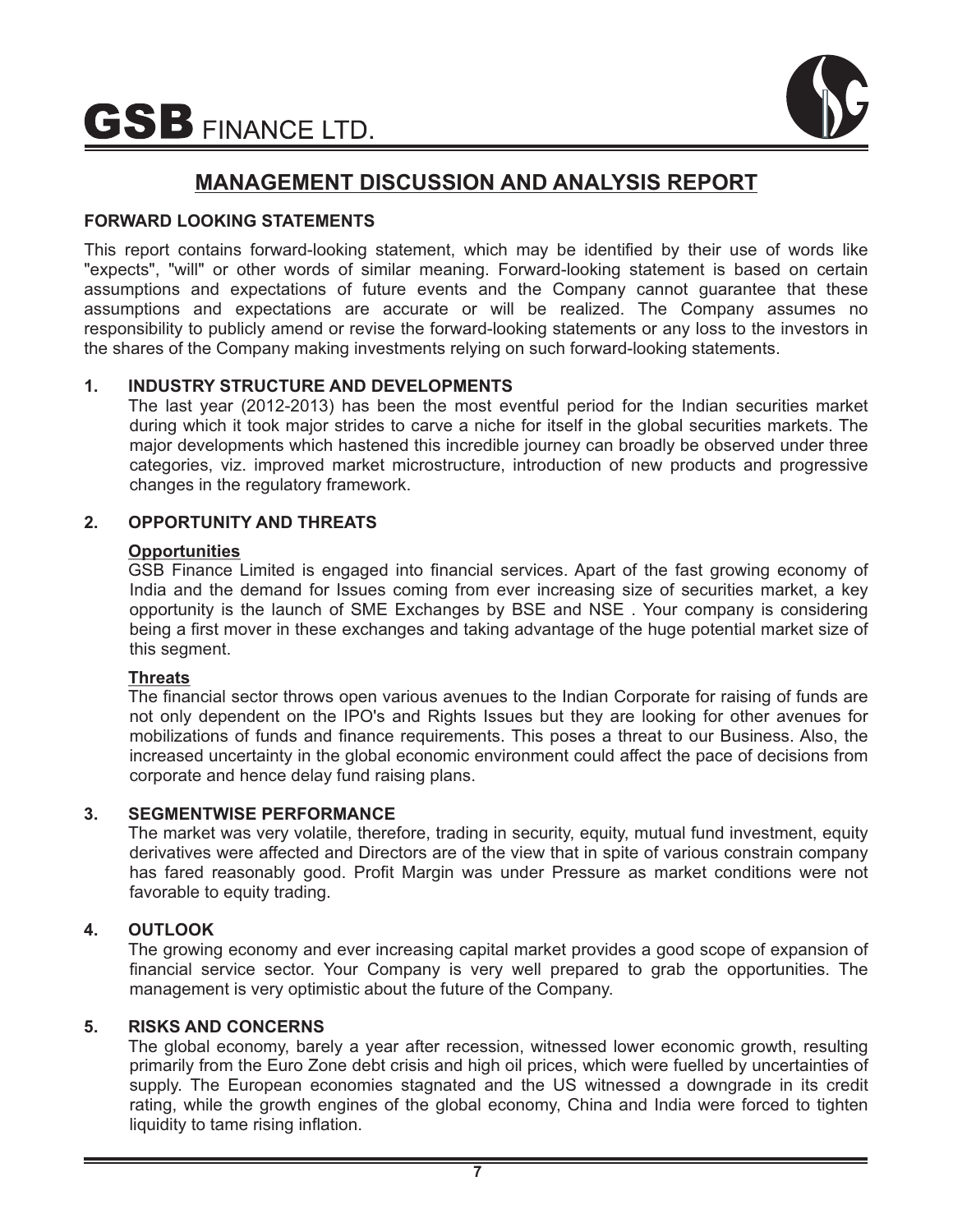

#### **6. INTERNAL CONTROL SYSTEMS**

The Company has an adequate system of internal controls that ensure that all assets are protected against loss from unauthorized use or disposition and all transactions are recorded and reported in conformity with generally accepted accounting policies.

#### **7. FINANCIAL PERFORMANCE**

During the year company has achieved a turnover of Rs. 11358.09 Lacs as against the in the previous year at Rs. 2721.99 Lacs. However, as the market was very volatile, therefore, trading in security , equity , mutual fund investment, equity derivatives were affected and Directors are of the view that in spite of various constrain company has fared reasonably good. Profit Margin was under Pressure as market conditions were not favorable to equity trading.

#### **8. HUMAN RESOURCE AND INDUSTRIAL RELATIONS**

The industrial relations (with various financial intermediaries) remained cordial during the year under review.

#### **9. CAUTIONARY STATEMENT**

Statements in this report on management discussion and analysis describing the company's objectives, projections, estimates, expectations and prediction are based on certain assumption and expectation of future events. Actual result could differ materially from those expressed or implied. The Company assumes no responsibility to amend, modify or revise any of the statements on the basis of subsequent developments, information or events.

> For and on behalf of the Board **For GSB Finance Limited**

> > **Sd/-**

**Date :** 27th May, 2013 **Place :** MUMBAI.

**Girdharilal S. Biyani** Chairman / CEO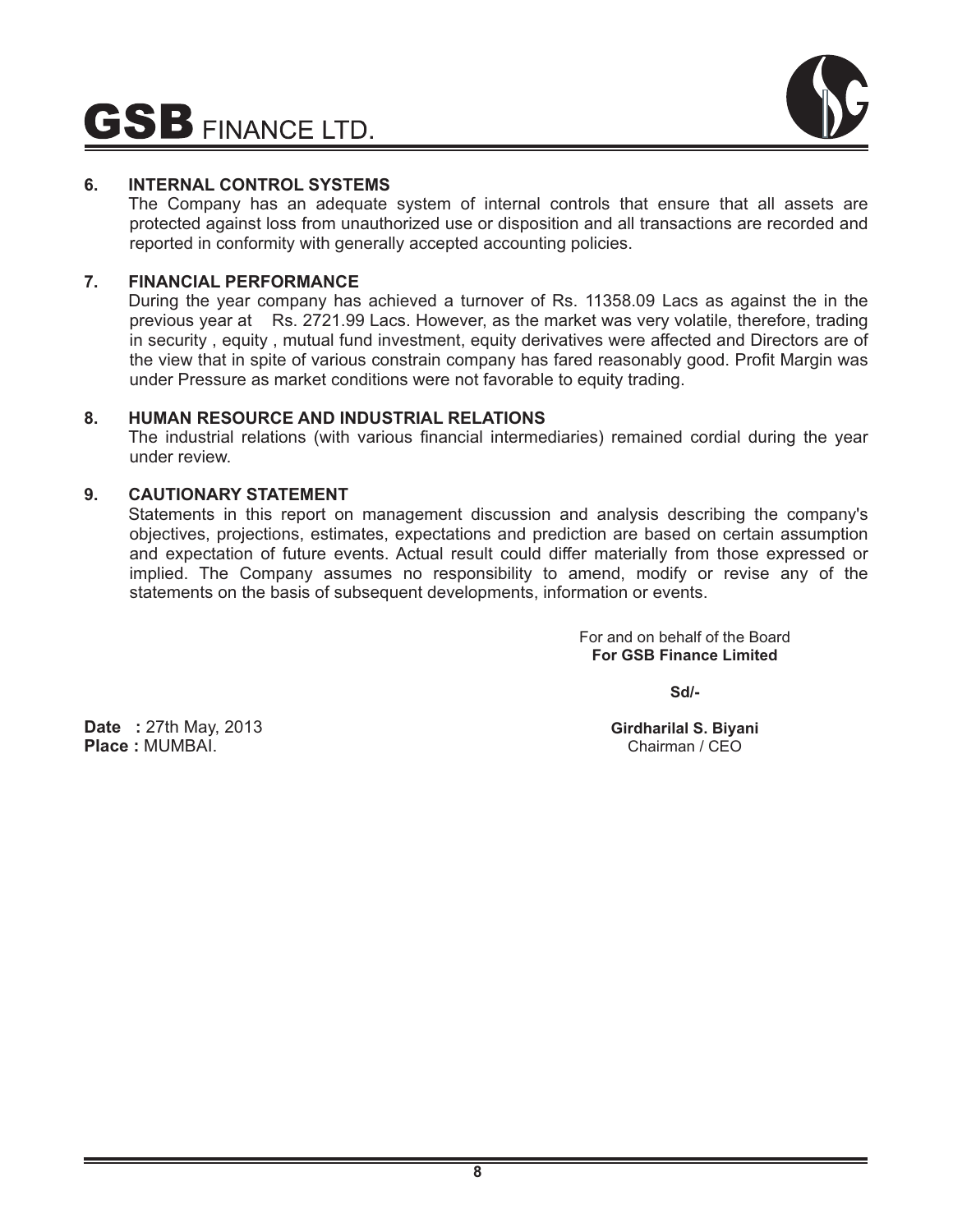# $\mathbf{GSB}$  FINANCE LTD.



# **REPORT ON CORPORATE GOVERNANCE**

## **1. GSB FINANCE LIMITED'S PHILOSOPHY ON CODE OF GOVERNANCE :**

The Company has incorporated the sound Corporate Governance practices. Further the Board lays emphasis on transparency, accountability and integrity in all its operations and dealings with outsiders. Your Company has adopted some of the best practices in corporate governance much before the Code was formulated. The following are the detailed practices on Corporate Governance in your Company:

#### **2. BOARD OF DIRECTORS**

(a) Composition of the Board : (for the financial year 2012-2013)

| <b>Director</b>         | No. of<br>Meetings<br>attended | *No. of outside<br>Directorship<br>held |               | Total No. of Membership /<br>Chairmanship of Committees<br>across all Companies |
|-------------------------|--------------------------------|-----------------------------------------|---------------|---------------------------------------------------------------------------------|
|                         |                                |                                         | Member        | Chairman                                                                        |
| Mr. Girdhari S. Biyani  | 5                              | $\mathfrak{p}$                          |               | 2                                                                               |
| Mr. Ramakant S. Biyani  | 5                              | 3                                       | 2             |                                                                                 |
| Ms. Ritika S. Gupta     | 5                              |                                         |               |                                                                                 |
| Mr. Manish Zanvar       |                                |                                         |               |                                                                                 |
| Mr. Yogesh Patel        | 3                              |                                         | $\mathcal{P}$ |                                                                                 |
| Mr. Parasram R. Kabra   | 5                              |                                         | 3             |                                                                                 |
| Mr. Sajjan Kumar Poddar |                                |                                         |               |                                                                                 |

(Excluding Alternate Directorship and Directorship in private limited companies, foreign companies and Section 25 Companies.)

Five Board Meeting were held during the financial year 2012-2013.The dates on which the meetings were held are given below:

15.06.2012, 30.07.2012, 27.09.2012, 30.10.2012 and 14.02.2013

#### **3. AUDIT COMMITTEE:**

#### **a) Terms of Reference:**

Terms of Reference of Audit Committee include amongst other things mainly:

- Overseeing financial reporting process;
- Recommending the appointment of Statutory and Internal Auditors;
- Reviewing with management the quarterly, half yearly and annual financial statements on;
	- any change in accounting policies and practices
	- compliance with accounting standards
	- complying with Stock Exchange and other legal requirements concerning the financial Statements.
	- any related party transactions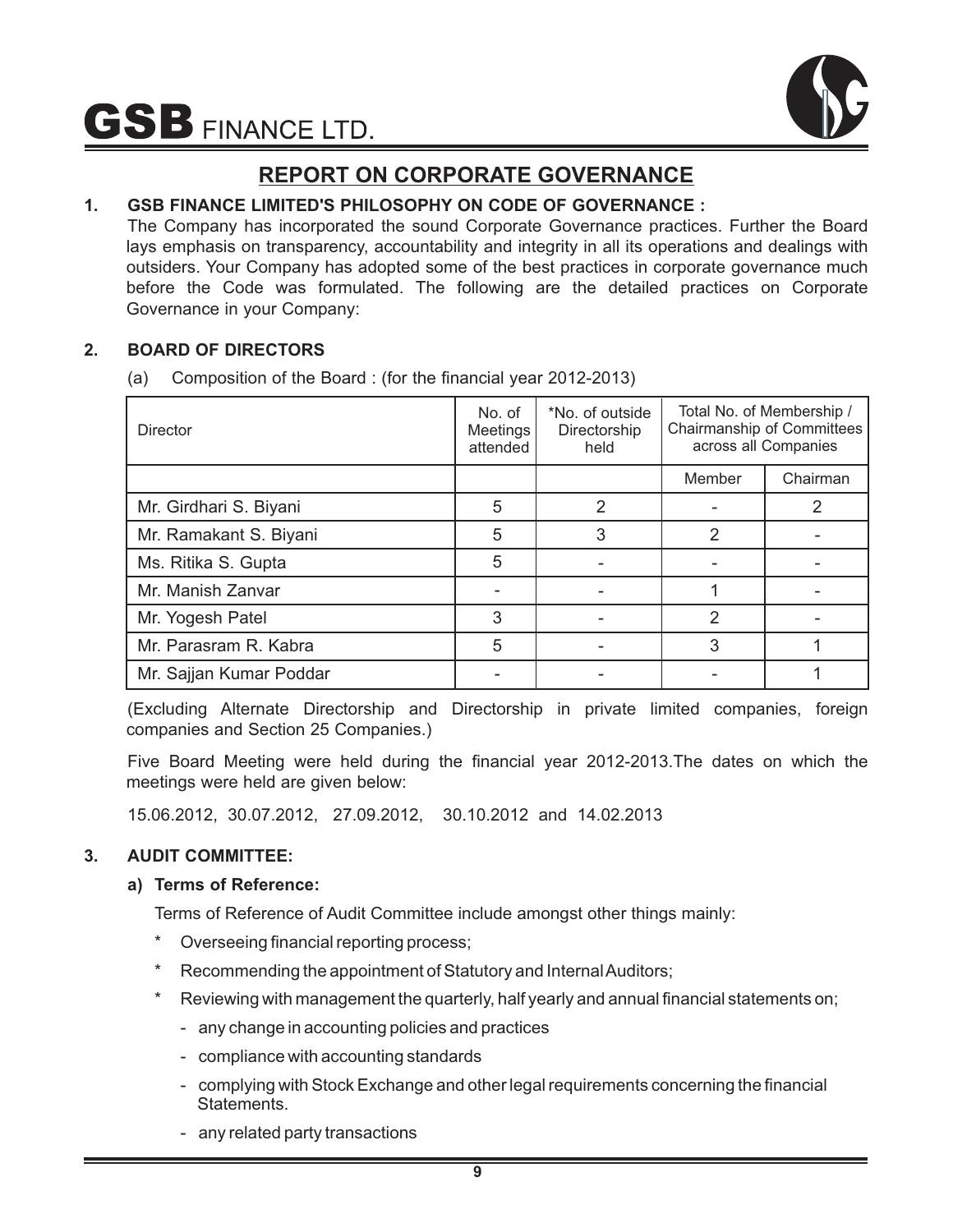# $\mathbf{GSB}$  finance ltd.



- Reviewing the adequacy of internal control systems and periodic audit reports;
- Discussing with the Statutory Auditors about the nature and scope of audit;
- Reviewing the financial statements and investments made by the unlisted subsidiary companies;
- \* Analysis of the effects of alternative generally accepted accounting principles on the financial statements;
- \* Review of annual Management Discussion and Analysis of financial condition and results of operations and the Directors' Responsibility Statement;
- Disclosures made under the CEO and CFO certification to the Board;
- Reviewing the effectiveness of the system for monitoring compliance with laws and regulations;
- \* Ensure good financial practices throughout in the Company.

| Name of the Director                                        | Designation                                    | No. of Meetings Attended |
|-------------------------------------------------------------|------------------------------------------------|--------------------------|
| Shri. Sajjan Kumar Poddar<br>Parasram Kabra<br>Yogesh Patel | Chairman<br><b>Director</b><br><b>Director</b> |                          |

Four Audit Committee Meeting were held during the financial year 2012-2013. The dates on which the meetings were held are given below.

15.06.2012, 30.07.12, 30.10.2012 and 14.02.2013

#### **4. REMUNERATION OF DIRECTORS:**

The following Directors are the members of the Remuneration Committee:<br>1. Parasram Kabra Chairman of the Committee

- Chairman of the Committee
- 2. Yogesh Patel Director

Other than sitting fees, the Company pays the remuneration to Directors as following:

| 1. Shri Girdharilal Biyani | Chairman                 | Rs. 8,50,000/- p.a. |
|----------------------------|--------------------------|---------------------|
| 2. Shri Ramakant Biyani    | <b>Managing Director</b> | Rs. 7,70,000/- p.a. |

Only one committee meeting was held 05/01/2013.

#### . **5. SHAREHOLDERS COMMITTEE:**

#### **a) Share Transfer Committee**

The Committee is comprised of an Executive Director and a Non-Executive Independent Director. Shri Girdhari Sagarmal Biyani is the Chairman and Shri Ramakant S. Biyani & Mr. Parasram Kabra are the other members of the Committee. The Committee looks into the issues relating to Shareholders, including transfer, transmission and transposition of shares, issue of duplicate share certificates and other related matters. The Committee meets to consider and approve these matters from time to time.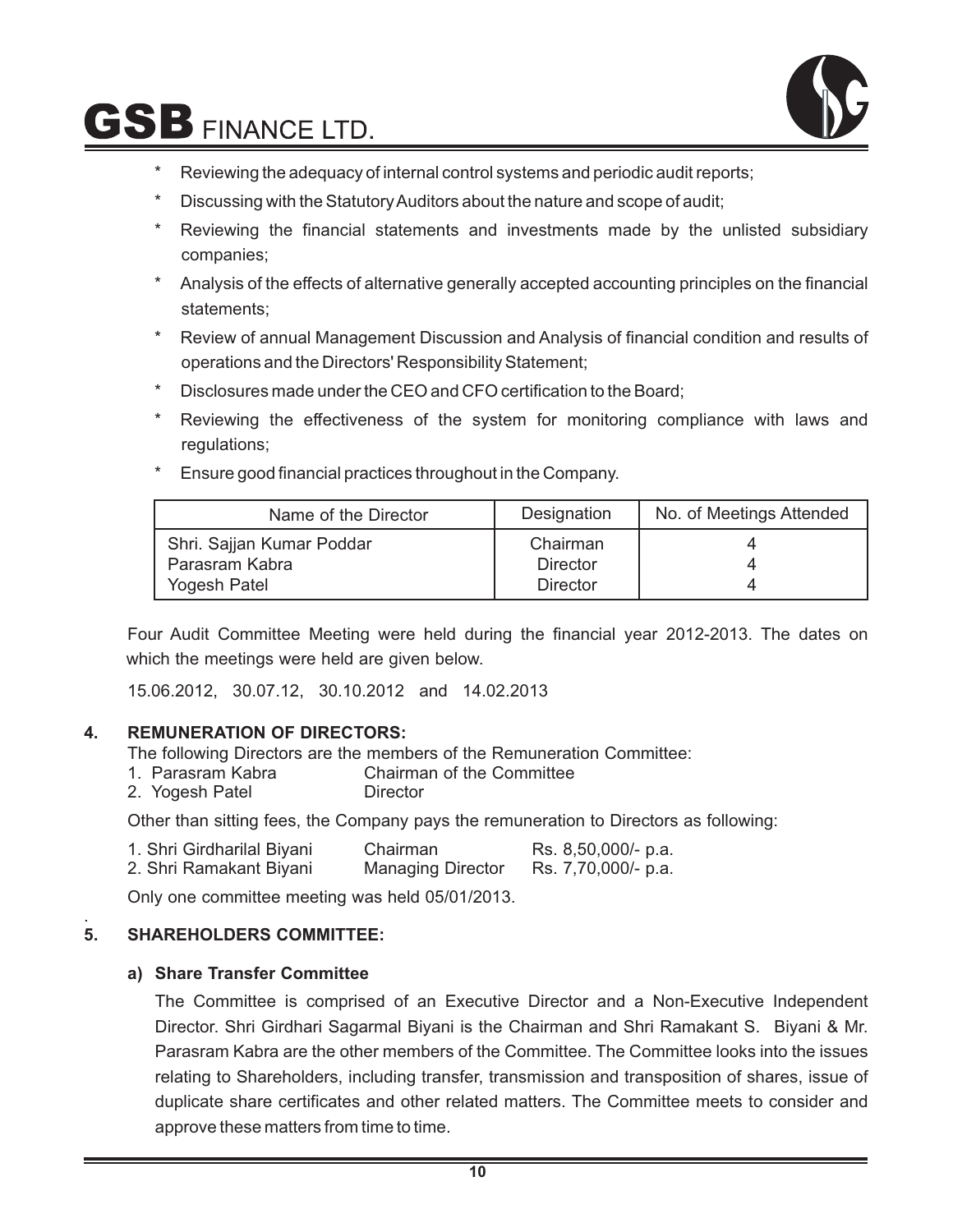$\mathbf{GSB}$  finance ltd.



#### **b) Shareholders' Grievance Committee**

The Committee presently consists of three Non-Executive Independent Directors and an Executive Director. This Committee specifically looks into the redressal of shareholders' and investors' complaints such as transfer of Credit of shares to their demat account, Non-receipt of Dividend/ Notices/ Annual Report etc. with a primary objective to improve investor relations. The Committee met four times during the financial year 2012-13 viz.

#### **21st May, 2012, 9th July, 2012, 18th October, 2012, 15th January, 2013.**

Composition of the committee and attendance of each Director at these meetings are as follows:

| Name of the Director            | Designation | No. of Meetings Attended |
|---------------------------------|-------------|--------------------------|
| Mr. Girdharilal Sagarmal Biyani | Chairman    |                          |
| Mr. Ramakant S. Biyani          | Member      |                          |
| Mr. Parasram Kabra              | Member      |                          |

#### **c) Compliance officer**

Shri Ramasre Pandey, Company Secretary is the Compliance Officer pursuant to clause 47 (a) of the Listing Agreement with Stock Exchange.

d) Details of complaints/correspondences received and resolved during the year

| Number of correspondences received from Share holders |  |
|-------------------------------------------------------|--|
| Number of correspondences redressed                   |  |
| Number of complaints/correspondences not resolved     |  |

#### **6. GENERAL BODY MEETINGS:**

Annual General Meeting :

| <b>AGMs</b>       | <b>Date AGMs</b>     | Location | Time      |
|-------------------|----------------------|----------|-----------|
| AGM (27th)        | 29th September, 2010 | Mumbai   | 4.00 P.M. |
| <b>AGM (28th)</b> | 30th September, 2011 | Mumbai   | 4.00 P.M. |
| AGM (29th)        | 29th September, 2012 | Mumbai   | 4.00 P.M. |

#### **7. Means of Communication :**

The quarterly results are published in the newspapers viz., Financial Express and Lok Saktta. The Company currently does not have a website. Official news releases and presentations made to analysts are sent to the Stock Exchanges, where the Company's shares are listed.

#### **8. Disclosure of Non-mandatory requirement:**

Quarterly results are published in the newspapers and released to the Stock Exchanges immediately after the Board Meeting and are not sent to the shareholders.

#### **9. Shareholder Information:**

- i) Annual General Meeting
	- Date : 27.09.2013
	- Time : 4.00 P.M.
	- Venue : 78/80, Alli Chambers, Tamrind Lane, Fort, Mumbai-400 023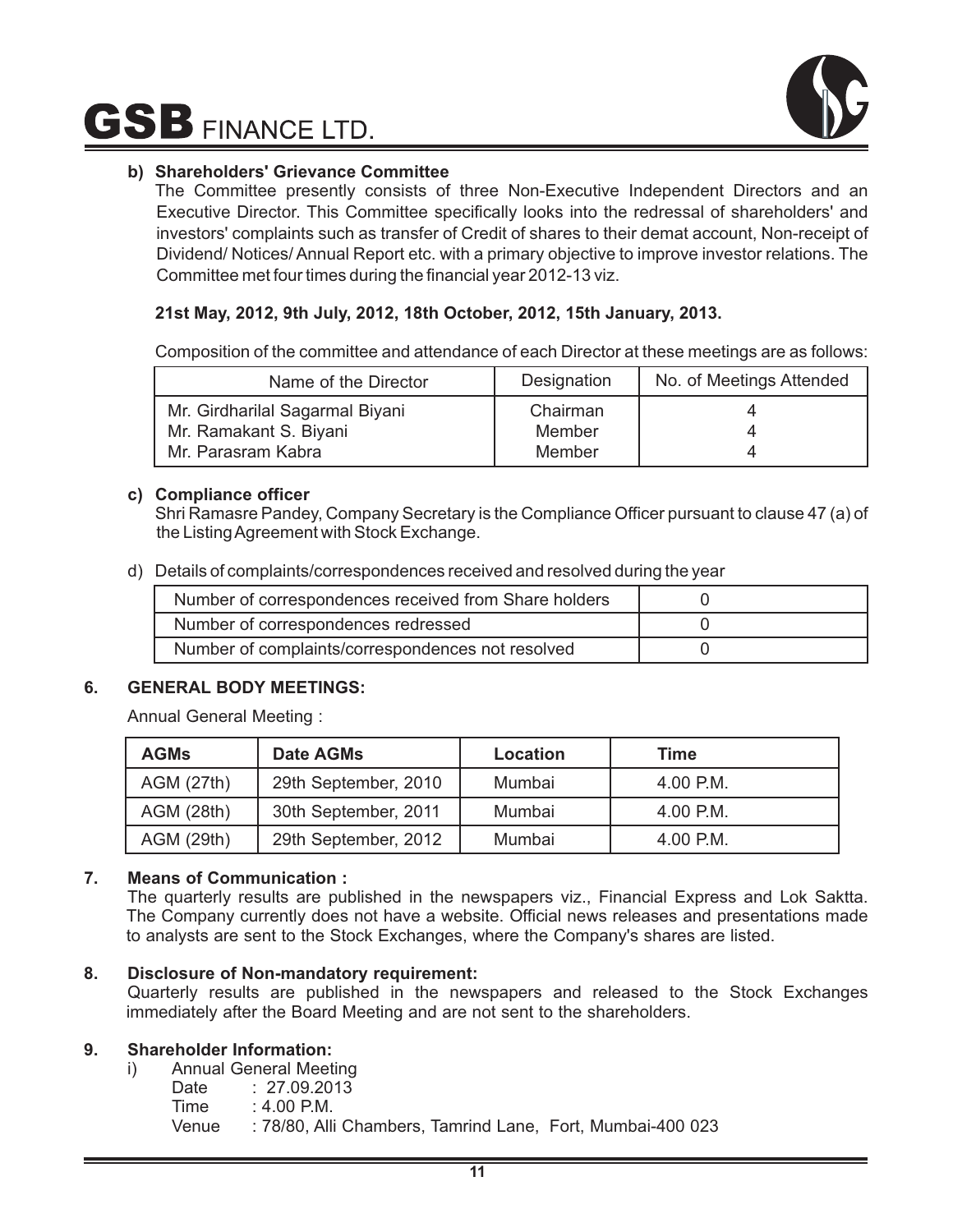# $\mathbf{GSB}$  FINANCE LTD.



| ii) | <b>Financial Calendar</b><br>Financial reporting for<br>Quarter ending June 30, 2013<br>Quarter ending Sept. 30, 2013<br>Quarter ending Dec. 31, 2013<br>Quarter ending March 31, 2014 :<br>Annual General Meeting for the<br>Year ended March 31, 2014 | $\sim$ 10<br>- 11<br>$\sim 100$ | End of July 2013<br>End of October 2013<br>End of January, 2013<br>End of May, 2014<br>End of September 2014 |
|-----|---------------------------------------------------------------------------------------------------------------------------------------------------------------------------------------------------------------------------------------------------------|---------------------------------|--------------------------------------------------------------------------------------------------------------|
|     |                                                                                                                                                                                                                                                         |                                 |                                                                                                              |
| i)  | Dates of Book Closure                                                                                                                                                                                                                                   | $\mathbf{r}$                    | 23.09.2013 to 26.09.2013 (both days inclusive)                                                               |
| ii) | Dividend payment date                                                                                                                                                                                                                                   |                                 |                                                                                                              |

- v) Listing on Stock Exchanges at : 1. The Stock Exchange, Mumbai 2. The Calcutta Stock Exchange Association Ltd 3. Uttar Pradesh Stock Exchange Association Limited 4. Jaipur Stock Exchange
- vi) Demat ISIN Number in NSDL and CDSL : INE 777C01011
- vii) Stock Market Data : (in Rupees) (in Rupees)

| <b>Month</b>     |                       | <b>GSB Finance Ltd.</b> |                  | <b>BSE Sensex</b> |
|------------------|-----------------------|-------------------------|------------------|-------------------|
|                  | High $(\overline{z})$ | Low $($ ₹)              | High $(\bar{z})$ | Low (₹)           |
| April 2012       | 6.05                  | 4.19                    | 17,664.10        | 17,010.16         |
| May 2012         | 8.08                  | 5.49                    | 17,432.33        | 15,809.71         |
| <b>June 2012</b> | 8.47                  | 7.95                    | 17,448.48        | 15,748.98         |
| <b>July 2012</b> | 7.56                  | 6.45                    | 17,631.19        | 16,598.48         |
| August 2012      | 6.15                  | 6.13                    | 17,972.54        | 17,026.97         |
| September 2012   | 6.43                  | 5.56                    | 18,869.94        | 17,250.80         |
| October 2012     | 6.72                  | 5.30                    | 19,137.29        | 18,393.42         |
| November 2012    | 6.50                  | 5.31                    | 19,372.70        | 18,255.69         |
| December 2012    | 6.88                  | 4.95                    | 19,612.18        | 19,149.03         |
| January 2013     | 8.64                  | 5.68                    | 20,203.66        | 19,508.93         |
| February 2013    | 9.05                  | 7.16                    | 18,793.97        | 18,861.54         |
| March 2013       | 8.27                  | 5.14                    | 19,754.66        | 18,568.43         |

#### viii) Registrar and Share Transfer Agents

#### **System Support Services**

209, Copper Chimney Building, Shivalik Industrial Estate, Next to Park Davis, Andheri-Kurla Road, Andheri (East), Mumbai - 400 059. Tel.: 022-28500835

#### **ix) Share Transfer System**

Share Transfers are registered and returned within a period of 30 days from the date of receipt, if the documents are clear in all respects. The power to approve transfer of securities has been delegated by the Board to the Shareholders / Investors Grievance and Share Transfer Committee, which meets once in a fortnight. Share transfer requests are processed within an average of 15 days from the date of receipt. Letters are sent to the shareholders after transfer of shares in their names giving an option for dematerialisation of shares of the physical shares. Physical shares are dematerialised and electronic credit is given to those shareholders, who opt for dematerialisation, share certificates are dispatched by Registered Posts.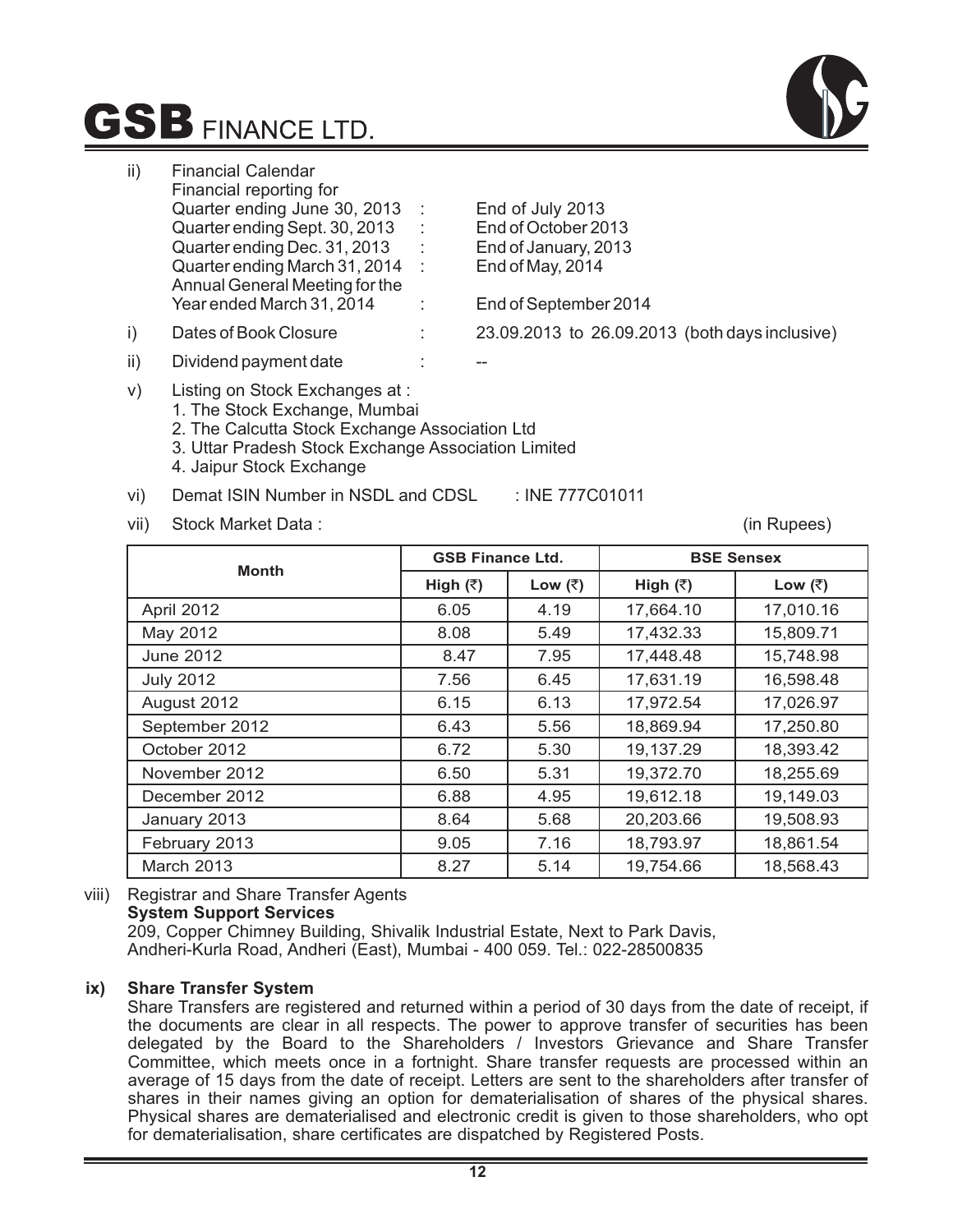

#### x) (a) Distribution of Shareholding (as on 31.03.2013)

|                                           | No. of<br><b>Shareholders</b> | $%$ of<br><b>Shareholders</b> | No. of<br><b>Shares held</b> | $%$ of<br>Shareholding |
|-------------------------------------------|-------------------------------|-------------------------------|------------------------------|------------------------|
| 500<br>$\qquad \qquad -$                  | 12307                         | 96.405                        | 1486528                      | 24.775                 |
| $-1000$<br>501                            | 254                           | 1.990                         | 212524                       | 3.542                  |
| 1001<br>$-2000$                           | 104                           | 0.815                         | 157847                       | 2.631                  |
| 2001<br>$-3000$                           | 34                            | 0.266                         | 88205                        | 1.470                  |
| 3001<br>$-4000$                           | 11                            | 0.086                         | 37571                        | 0.626                  |
| 4001<br>$-5000$                           | 12                            | 0.094                         | 56231                        | 0.937                  |
| 5001<br>10000<br>$\overline{\phantom{0}}$ | 21                            | 0.164                         | 153077                       | 2.551                  |
| 10001<br>& above                          | 23                            | 0.180                         | 3808017                      | 63.467                 |
| <b>TOTAL</b>                              | 12766                         | 100                           | 6000000                      | 100                    |

#### (b) Categories of Shareholders (as on 31.03.2013)

| Category                  | No. of Shares Held | % of Shares Held |
|---------------------------|--------------------|------------------|
| Promoters & Associates    |                    |                  |
| Individual                | 1798859            | 29.98            |
| Corporate                 | 1594110            | 26.57            |
| Non Institutions          | 2600219            | 43.33            |
| NRI/OCBs                  | 6812               | 0.11             |
| <b>Banks</b>              | --                 | $- -$            |
| In Transit (Demat Shares) | --                 | $- -$            |
| Total                     | 6000000            | 100              |

The stock code on BSE is 511543

#### xi) Dematerialisation of shares and Liquidity:

The number of shares demated as on 31st March, 2013.

| Category    | No. of Shares | % of Paid Up Capital |
|-------------|---------------|----------------------|
| <b>NSDL</b> | 4320756       | 6.73                 |
| <b>CDSL</b> | 403751        | 72 01                |
| Physical    | 1275493       | 21.26                |
| Total       | 6000000       | 100                  |

The shares of the Company are listed in Mumbai, Calcutta, Jaipur and Uttar Pradesh Stock Exchanges and hence facilitates liquidity.

(xii) Address for Correspondence : GSB Finance Limited 78/80, Alli Chambers,

Tamarind Lane, Fort, Mumbai - 400 023

#### **Registered Office:**

815, Stock Exchange Tower, 8th Floor, Dalal Street, Mumbai - 400 001.

For and on behalf of the Board **For GSB FINANCE LTD**

**Date :** 27th May, 2013 **Place :** MUMBAI.

**sd/- (Girdharilal Biyani)** Chairman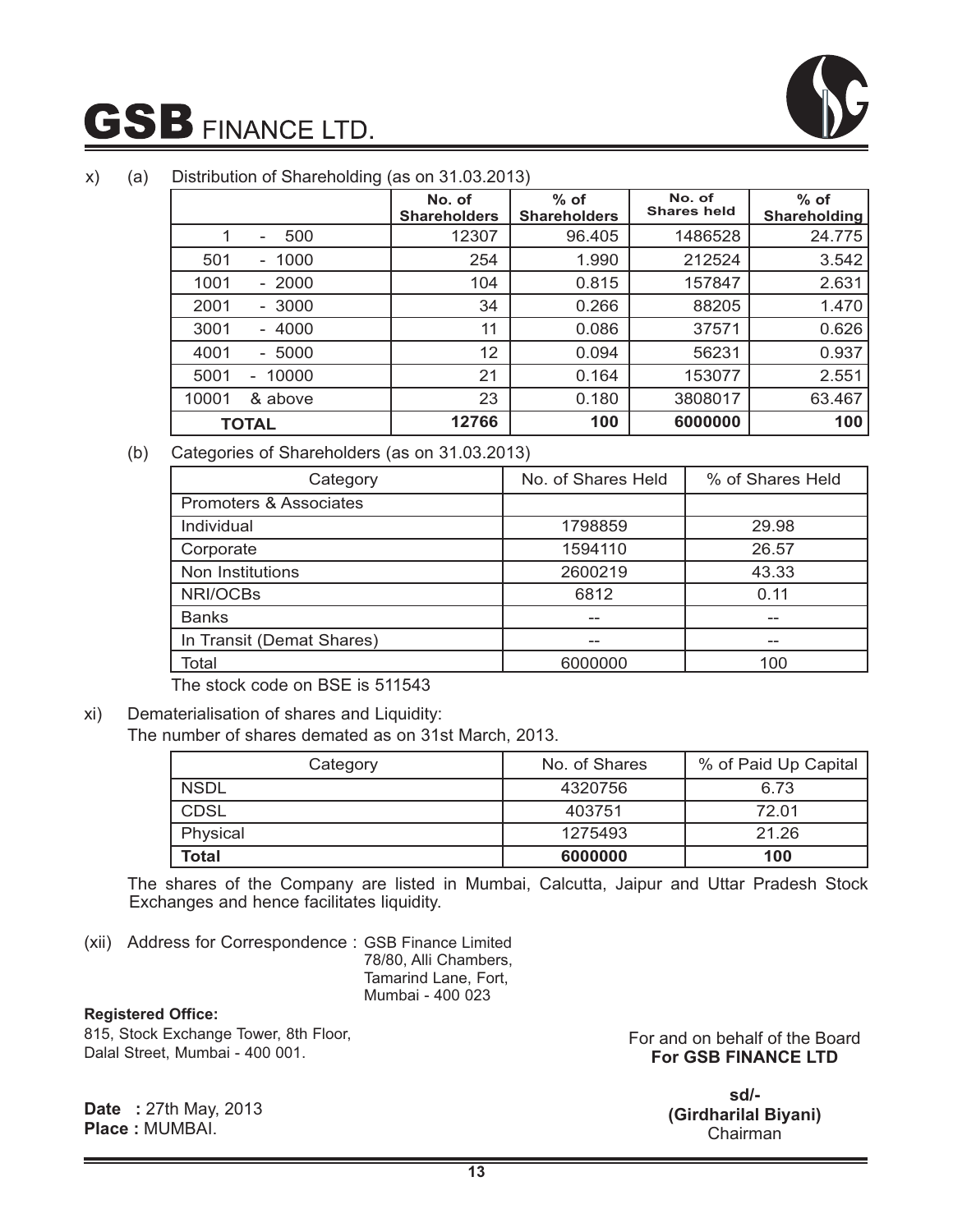

## **INDEPENDENT AUDITOR'S REPORT**

To the Members of GSB FINANCE LTD.

#### **Report on the Financial Statements**

We have audited the accompanying financial statements of GSB FINANCE LTD.("the Company"), which comprise the Balance Sheet as at March 31, 2013, and the Statement of Profit and Loss and Cash Flow Statement for the year then ended, and a summary of significant accounting policies and other explanatory information.

#### **Management's Responsibility for the Financial Statements**

Management is responsible for the preparation of these financial statements that give a true and fair view of the financial position, financial performance and cash flows of the Company in accordance with the Accounting Standards referred to in sub-section (3C) of section 211 of the Companies Act, 1956 "the Act"). This responsibility includes the design, implementation and maintenance of internal control relevant to the preparation and presentation of the financial statements that give a true and fair view and are free from material misstatement, whether due to fraud or error.

#### **Auditor's Responsibility**

Our responsibility is to express an opinion on these financial statements based on our audit. We conducted our audit in accordance with the Standards on Auditing issued by the Institute of Chartered Accountants of India. Those Standards require that we comply with ethical requirements and plan and perform the audit to obtain reasonable assurance about whether the financial statements are free from material misstatement. An audit involves performing procedures to obtain audit evidence about the amounts and disclosures in the financial statements. The procedures selected depend on the auditor's judgment, including the assessment of the risks of material misstatement of the financial statements, whether due to fraud or error. In making those risk assessments, the auditor considers internal control relevant to the Company's preparation and fair presentation of the financial statements in order to design audit procedures that are appropriate in the circumstances. An audit also includes evaluating the appropriateness of accounting policies used and the reasonableness of the accounting estimates made by management, as well as evaluating the overall presentation of the financial statements. We believe that the audit evidence we have obtained is sufficient and appropriate to provide a basis for our audit opinion.

#### **Opinion**

In our opinion and to the best of our information and according to the explanations given to us, the financial statements give the information required by the Act in the manner so required and give a true and fair view in conformity with the accounting principles generally accepted in India:

- (a) in the case of the Balance Sheet, of the state of affairs of the Company as at March 31, 2013;
- (b) in the case of the Profit and Loss Account, of the profit for the year ended on that date; and
- (c) in the case of the Cash Flow Statement, of the cash flows for the year ended on that date.

#### **Report on Other Legal and Regulatory Requirements**

1. As required by the Companies (Auditor's Report) Order, 2003 ("the Order") issued by the Central Government of India in terms of sub-section (4A) of section 227 of the Act, we give in the Annexure a statement on the matters specified in paragraphs 4 and 5 of the Order.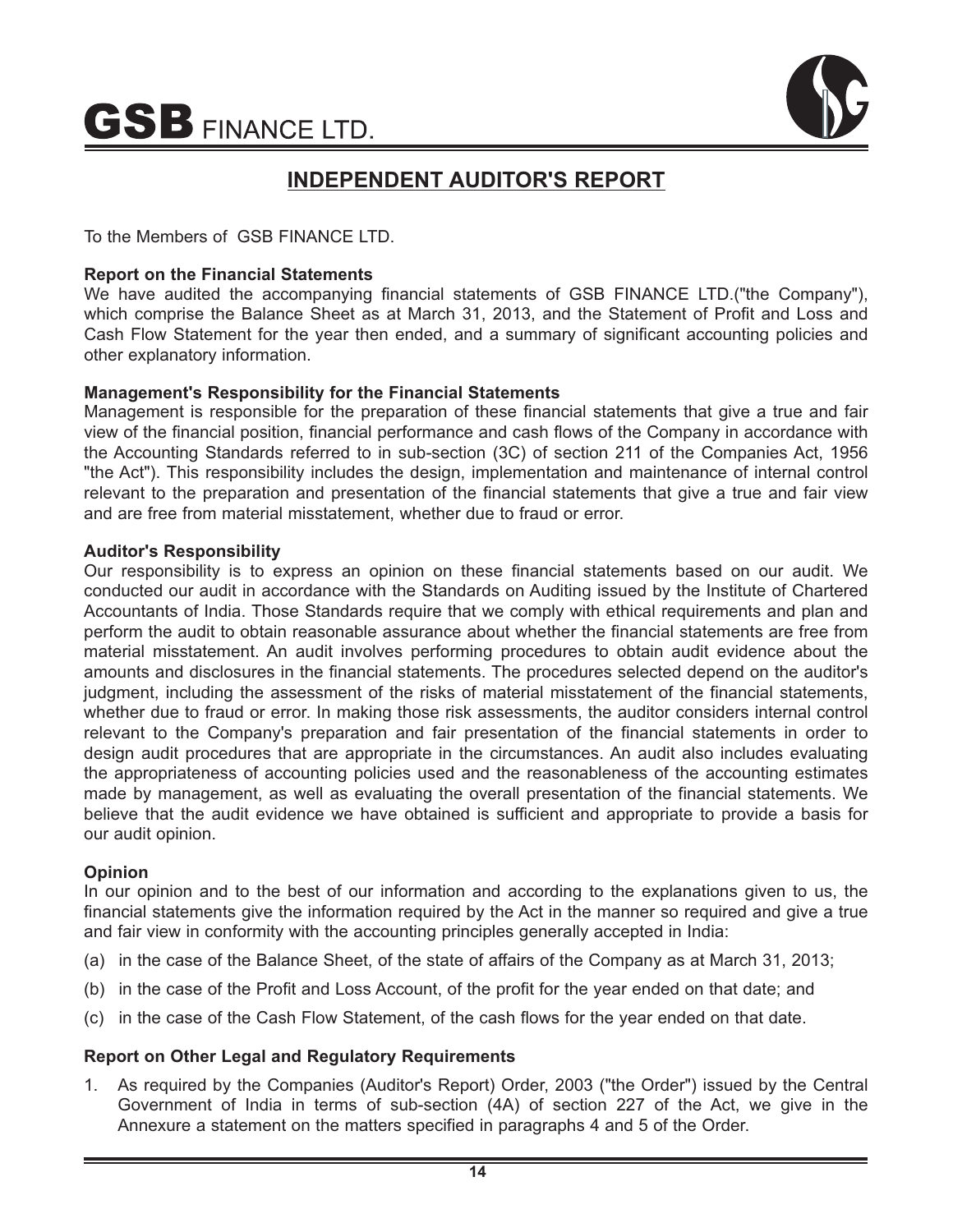

- 2. As required by section 227(3) of the Act, we report that:
	- a. we have obtained all the information and explanations which to the best of our knowledge and belief were necessary for the purpose of our audit;
	- b. in our opinion proper books of account as required by law have been kept by the Company so far as appears from our examination of those books [and proper returns adequate for the purposes of our audit have been received from branches not visited by us];
	- c. the Balance Sheet, Statement of Profit and Loss, and Cash Flow Statement dealt with by this Report are in agreement with the books of account ;
	- d. in our opinion, the Balance Sheet, Statement of Profit and Loss, and Cash Flow Statement comply with the Accounting Standards referred to in subsection (3C) of section 211 of the Companies Act, 1956;
	- e. on the basis of written representations received from the directors as on March 31, 2013, and taken on record by the Board of Directors, none of the directors is disqualified as on March 31, 2013, from being appointed as a director in terms of clause (g) of sub-section (1) of section 274 of the Companies Act, 1956.
	- f. Since the Central Government has not issued any notification as to the rate at which the cess is to be paid under section 441A of the Companies Act, 1956 nor has it issued any Rules under the said section, prescribing the manner in which such cess is to be paid, no cess is due and payable by the Company.

**For S. K. Rathi & Co.** Chartered Accountants Firm Registration No.: 108724W

> **sd/- (Surendra Kumar Rathi)** (Proprietor ) Membership No. 031071

**Date** : 27th May, 2013 **Place :** MUMBAI.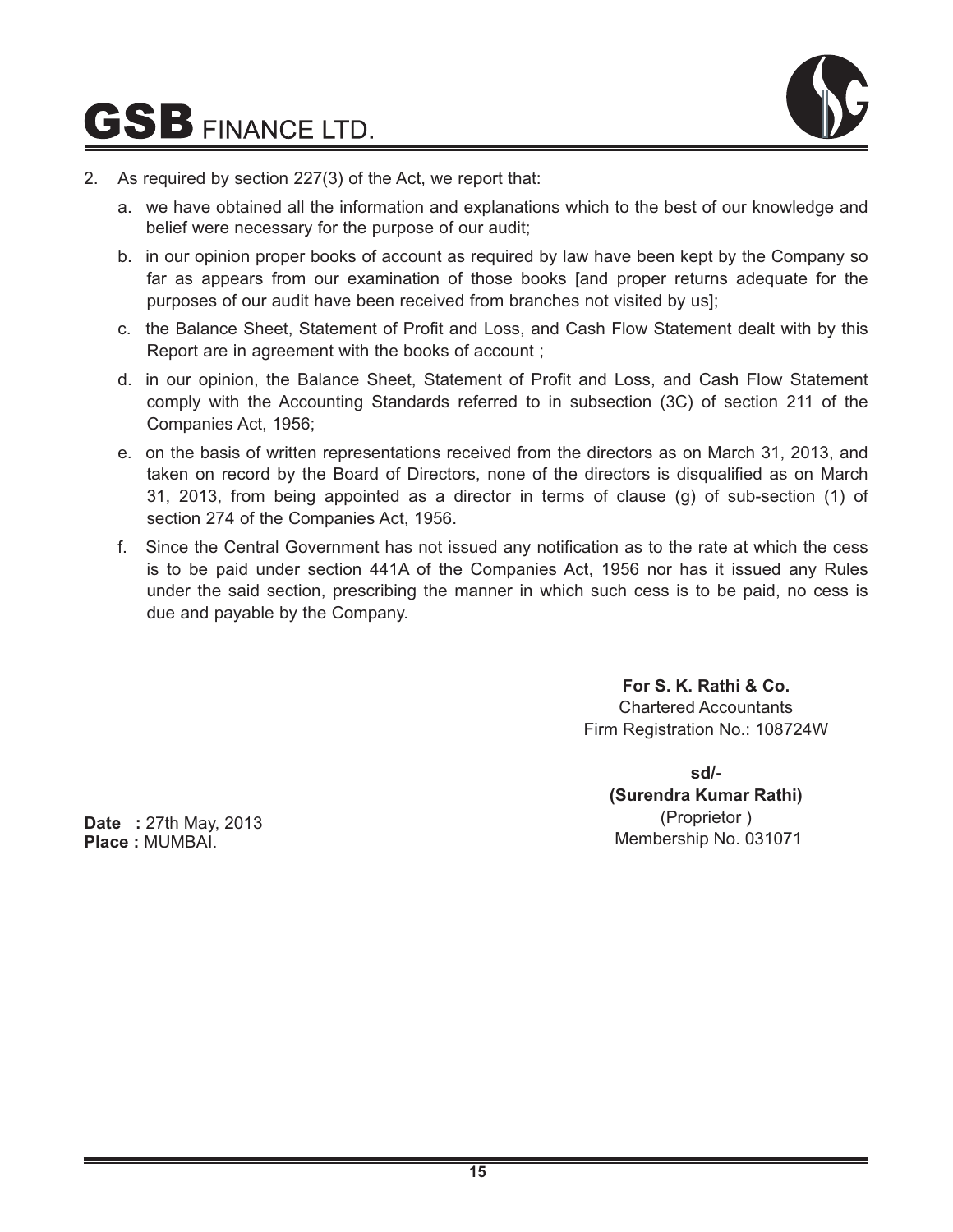

# **ANNEXURE TO AUDITOR'S REPORT**

#### **Re: GSB Finance Limited**

Referred to in Paragraph 3 of our report of even date

- 1. In respect of its Fixed Assets:
	- a) The Company has maintained proper records showing full particulars including quantitative details and situation of fixed assets on the basis of available information.
	- b) As explained to us, all the fixed assets have been physically verified by the management in a phased periodic manner, which in our opinion is reasonable, having regard to the size of Company and nature of its assets. No material discrepancies were noticed on such physical verification.
	- c) In our opinion, the Company has not disposed off a substantial part of its fixed assets during the year and the going concern status of the Company is not affected.
- 2. In respect of its Inventories:
	- a) The inventories have been physically verified during the year by the management. In our opinion, the frequency of verification is reasonable.
	- b) In our opinion and according to the information and explanations given to us, the procedures of physical verification of inventories followed by the management are reasonable and adequate in relation to the size of the Company and nature of its business.
	- c) The Company has maintained proper records of inventories. As explained to us, there was no material discrepancies noticed on physical verification of inventories as compared to the book records.
- 3. In respect of the Loans, secured or unsecured, granted or taken by the Company to/ from companies, firms or other parties covered in the register maintained under section 301 of the Companies Act 1956:
	- a) The Company has no Subsidiary.
	- b) In our opinion and according to the information and explanation given to us, the rate of interest and other terms and conditions of the loan given by the Company, are not prima facie prejudicial to the interest of the Company, However, during the year no loans has been given.
	- c) The principal amounts are repayable on demand and loans are mainly in the form of current loan accounts, while the interest is payable annually at the discretion of the Company.
	- d) In respect of the said loans and interest thereon, there are no overdue amounts.
	- e) The Company has not taken any loan during the year from companies, firms or other parties covered in the register maintained under Section 301 of the Companies Act, 1956. Consequently, the requirements of Clauses (iii) (f) and (iii) (g) of paragraph 4 of the Order are not applicable.
- 4. In our opinion and according to the information and explanations given to us, there is an adequate internal control system commensurate with the size of the Company and Nature of its business for the purchases of security , derivatives in equity and option trading and fixed assets and for the sale of security , derivatives in equity and option trading and services. During the course of our audit, we have not observed any continuing failure to correct major weaknesses in internal control system.
- 5. In respect of the contracts or arrangements referred to in Section 301 of the Companies Act, 1956: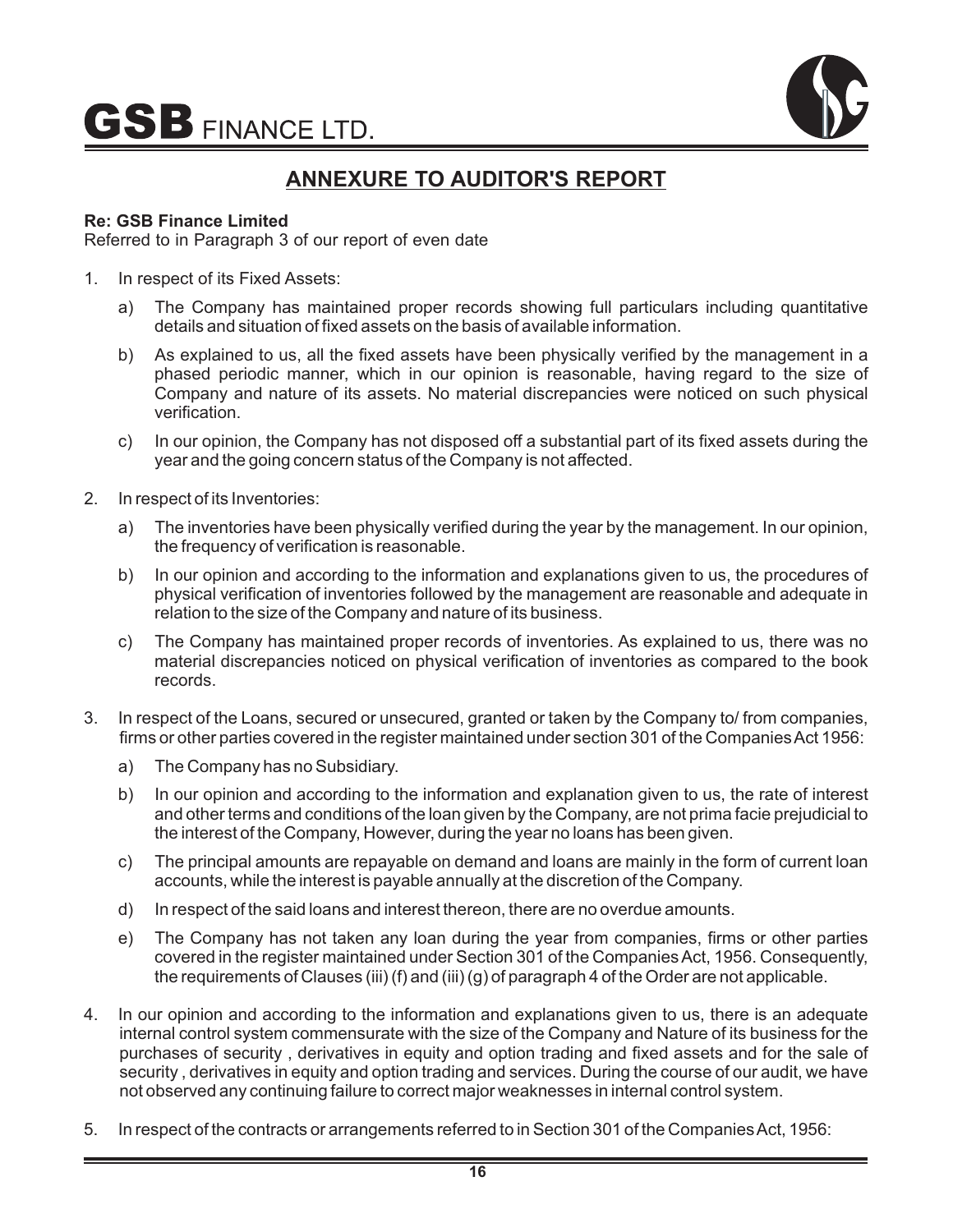

- a) In our opinion and according to the information and explanation given to us, the transactions made in the pursuance of contracts or arrangements that need to be entered in the Register maintained under Section 301 of the Companies Act, 1956 have been so entered.
- b) In our opinion and according to the information and explanation given to us, the transactions made in the pursuance of contracts / arrangements entered in the Register maintained under Section 301 of the Companies Act, 1956 and exceeding the value of Rs 5,00,000/- in respect of each party during the year have been made at prices which appears reasonable as per information available with the Company.
- 6. According to the information and explanations given to us, the Company has not accepted any deposits from the public. Therefore, the provisions of Clause (vi) of paragraph 4 of the Order are not applicable to the Company.
- 7. In our opinion, the Company has no internal audit system commensurate with the size and the nature of its business.
- 8. Maintenance of cost records has not been prescribed by the Central Government under clause (d) of sub-section (1) of section 209 of the Act.
- 9. In respect of the statutory dues:
	- a) According to the records of the Company, undisputed statutory dues including Income-Tax, Sales Tax, Service Tax, and other statutory dues have been generally regularly deposited with the appropriate authorities. According to the information and explanations given to us, no undisputed amounts payable in respect of the aforesaid dues were outstanding as at March 31, 2013 for a period of more than six months from the date of becoming payable.
	- b) The disputed Income Tax demand for A.Y. 2008-09 aggregating Rs 10,20,390/- have been deposited on account of disputed matters pending before ITAT appellate Authorities.
- 10. The Company does not have accumulated losses at the end of the financial year. The Company has not incurred cash losses during the financial year covered by the audit and however, it has incurred cash loss in the immediately preceding financial year.
- 11. Based on our audit procedures and according to the information and explanations given to us, we are of the opinion that the Company has not defaulted in repayment of dues to financial institutions and banks.
- 12. In our opinion and according to the explanations given to us and based on the information available, no loans and advances have been granted by the Company on the basis of security by way of pledge of shares, debentures and other securities.
- 13. In our opinion, the company is not a chit fund/ nidhi / mutual benefit fund/ society. Therefore, the provisions of clause (xiii) of paragraph 4 of the Order are not applicable to the Company.
- 14. The Company has maintained proper records of the transactions and contracts in respect of dealing or trading in shares, securities and other investments, and timely entries have been made therein. All shares, securities and other investments have been held by the Company in its own name.
- 15. According to the information and explanations given to us, and the representations made by the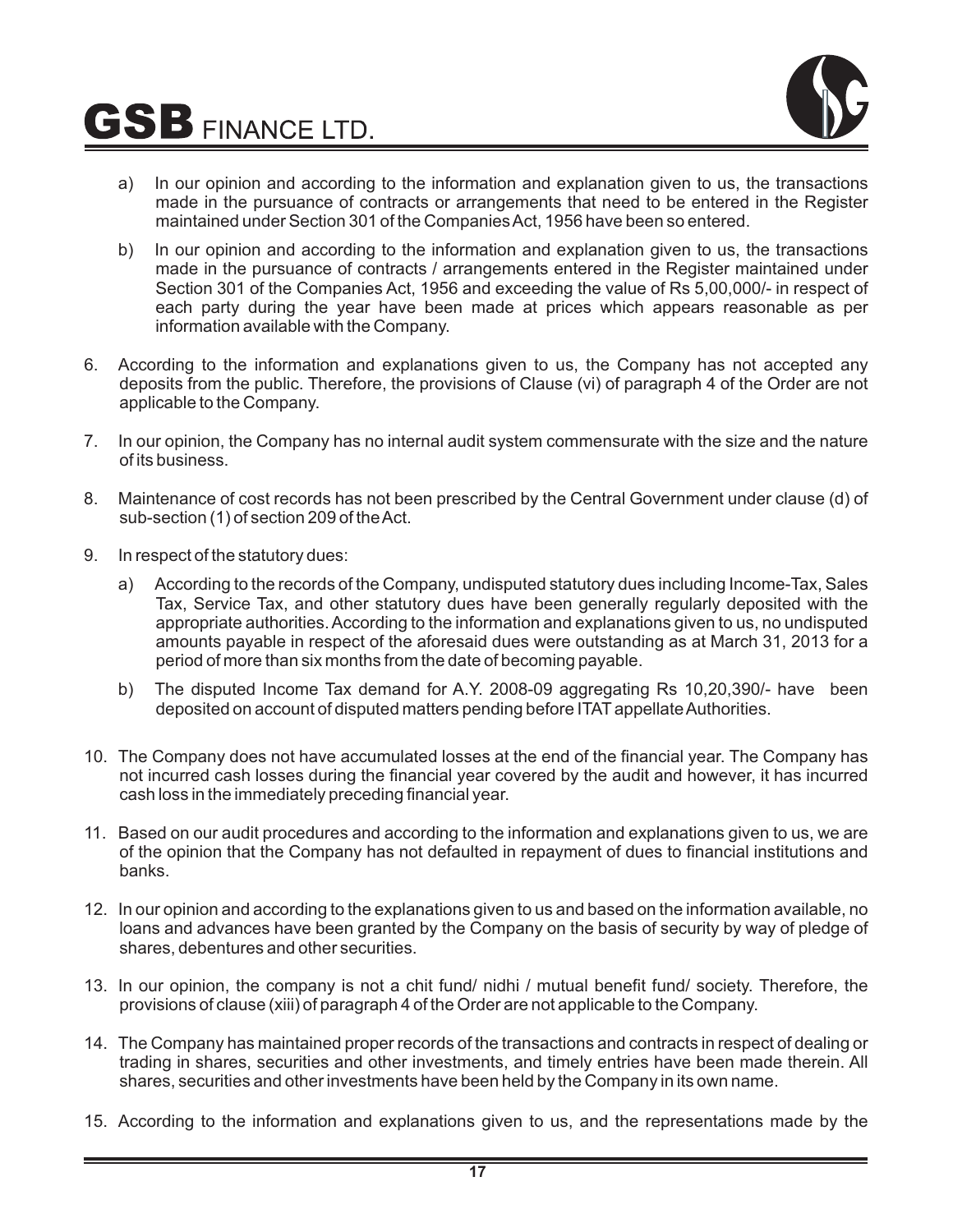

Management, the Company has not given any guarantee for loans taken by others from any bank of financial institution;

- 16. According to the information and explanations given to us, and the representations made by the Management, the Company has applied for term loans for purchase of Motor car to H D FC Bank Ltd. And the installments and interest is being paid regularly;
- 17. According to the information and explanations given to us and on an overall examination of the balance sheet of the company, we report that no funds raised on short-term basis have been used for long-term investment. No long-term funds have been used to finance short-term assets except permanent working capital;
- 18. The Company has not made any preferential allotment of shares to parties and companies covered in the register maintained under Section 301 of the Companies Act, 1956.
- 19. On the basis of the records and documents examined by us, the Company has not issued any debentures nor created any securities in respect of debenture issue;
- 20. The Company has not raised any money by public issue, during the year.
- 21. According to the information and explanations given to us, no material fraud on or by the company has been noticed or reported during the course of our audit;

**For S. K. Rathi & Co.** Chartered Accountants

**sd/- (CA. S.K. Rathi)** Prop. Membership No. 031071 FRN:108724W

**Date** : 27th May, 2013 **Place :** MUMBAI.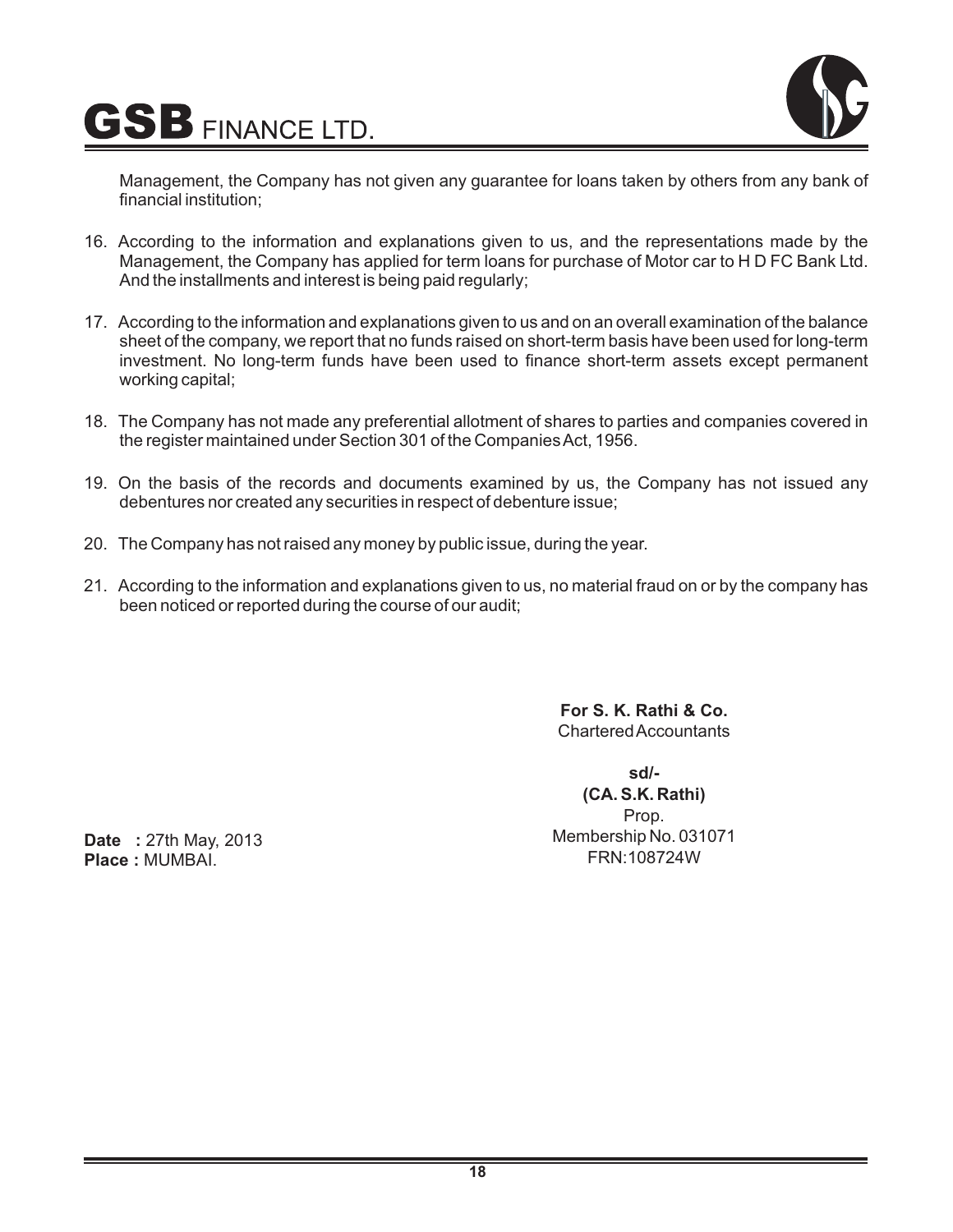

## **AUDITOR'S CERTIFICATE ON CORPORATE GOVERNANCE**

To, The Members, GSB Finance Ltd., Mumbai.

We have examined the records concerning the company's compliance of the conditions of Corporate Governance as stipulated in clause 49 of the Listing Agreement entered into by the Company with the Stock Exchange of India for the financial year ended on March 31, 2013.

The objective of our examinations is to give our opinion on whether the Company has complied with the conditions of Corporate Governance as stipulated in the provisions of Clause 49 of the Listing Agreement entered into by the Company with the Stock Exchange of India.

The compliance of conditions of corporate governance is the responsibility of the management. Our examination was limited to procedures and implementations thereof, adopted by the Company for ensuring the compliance of the conditions of the corporate governance. It is neither an audit nor an expression of an opinion on the financial statements of the company.

We have conducted our examination on the basis of the relevant records and documents maintained by the company and furnished to us for examination and the information and explanations given to us by the Company.

On the basis of the records maintained by the 'Shareholders / Investor Grievance Committee' of the Company, we state that there were no investor grievances pending against the Company for the period exceeding one month.

In our opinion and to the best of our information and according to the explanations given to us, we certify that the company has complied with the conditions of Corporate Governance as stipulated in clause 49 of the Listing Agreement of the Stock Exchange of India.

We further state that, such compliance is neither an assurance as to the future viability of the Company, nor to the efficiency or effectiveness with which the management has conducted the affairs of the company.

#### For **S. K. Rathi & Co. Chartered Accountants**

**Sd/- (CA. S.K. Rathi) Prop. Membership No.31071 FRN: 108724W**

**Date** : 27th May, 2013 **Place :** MUMBAI.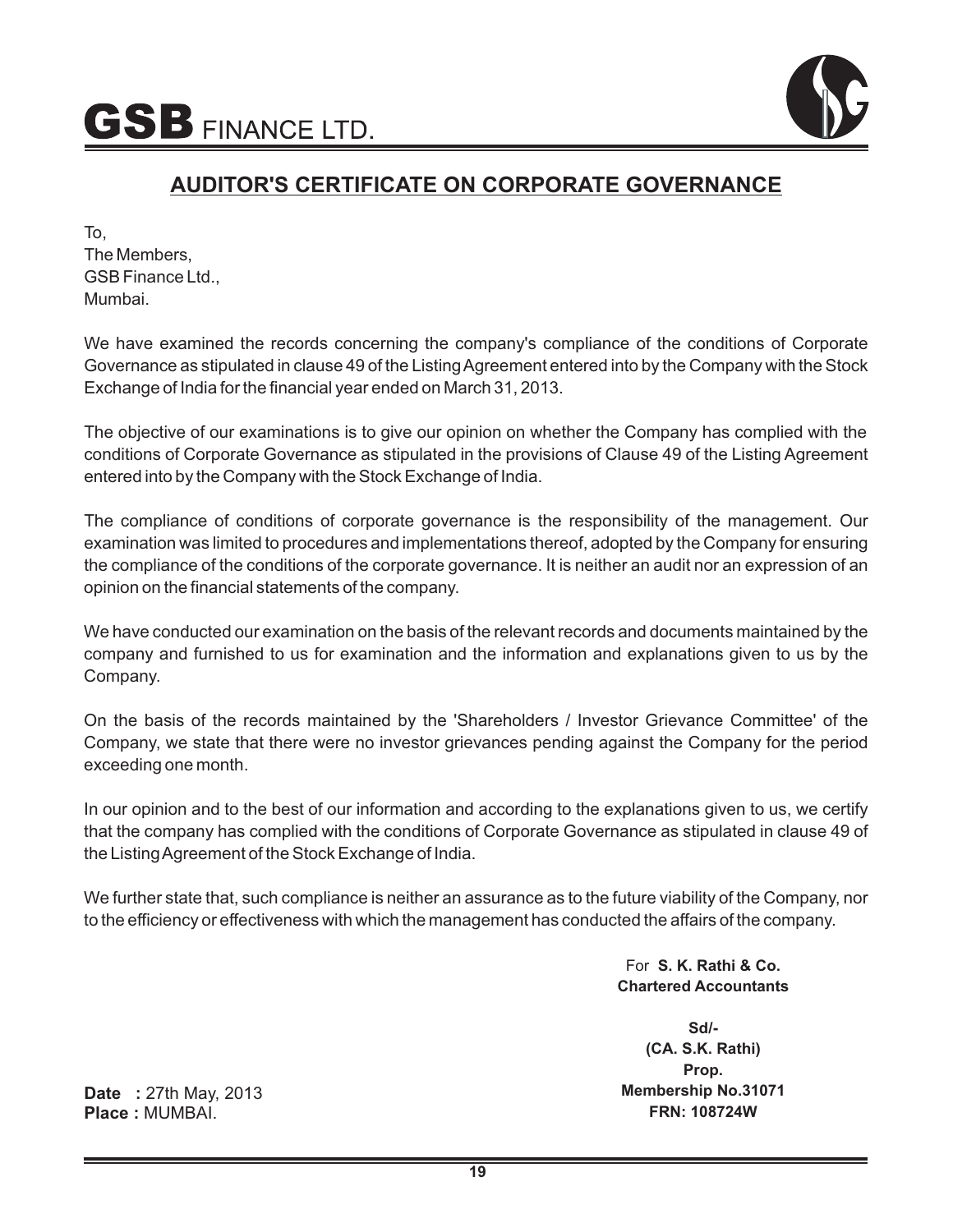

# **BALANCE SHEET AS AT 31st MARCH, 2013**

|     | <b>Particulars</b>                                                                                                                                                  | <b>Note</b><br><b>No</b>    | At 31-03-2013<br>Amount (Rs.)                                 | At 31-03-2012<br>Amount (Rs.)                                  |
|-----|---------------------------------------------------------------------------------------------------------------------------------------------------------------------|-----------------------------|---------------------------------------------------------------|----------------------------------------------------------------|
| ı.  | <b>EQUITY AND LIABILITIES</b>                                                                                                                                       |                             |                                                               |                                                                |
| (1) | <b>Shareholder's Funds</b><br>(a) Share Capital<br>(b) Reserves and Surplus                                                                                         | 1<br>$\overline{2}$         | 59,734,210.00<br>40,314,681.05                                | 59,734,210.00<br>33,318,681.59                                 |
| (2) | Non-Current Liabilities<br>(a) Long-term borrowings                                                                                                                 | 3(a)                        | 24,941,176.72                                                 | 22,990,456.04                                                  |
| (3) | <b>Current Liabilities</b><br>(a) Trade payables<br>(b) Other current liabilities<br>(c) Short-term provisions                                                      | 4<br>5<br>6<br><b>Total</b> | 1,689,071.73<br>824,314.00<br>2,258,780.00                    | 6,099,726.21<br>883,441.00                                     |
| Ш.  | <b>ASSETS</b>                                                                                                                                                       |                             | 129,762,233.50                                                | 123,026,514.84                                                 |
| (1) | Non-current assets<br>(a) Fixed assets<br>(i) Tangible assets<br>(b) Non-current investments<br>(c) Deferred tax assets (net)<br>(d) Other Non- Current Assets      | 7<br>8<br>9<br>10           | 1,540,610.00<br>184,100.00<br>541,478.00<br>1,000.00          | 1,789,019.00<br>184,100.00<br>1,999,578.00<br>1,000.00         |
| (2) | <b>Current assets</b><br>(a) Inventories<br>(b) Trade receivables<br>(c) Cash and cash equivalents<br>(d) Short-term loans and advances<br>(e) Other current assets | 11<br>12<br>13<br>14        | 13,943,354.35<br>2,931,108.44<br>857,975.71<br>109,762,607.00 | 19,794,182.12<br>6,838,900.03<br>1,051,616.69<br>91,368,119.00 |
|     |                                                                                                                                                                     | <b>Total</b>                | 129,762,233.50                                                | 123,026,514.84                                                 |
|     | <b>Significant Accounting Policies and Notes on Accounts 23</b>                                                                                                     |                             |                                                               |                                                                |

#### AS PER OUR REPORT OF EVEN DATED

For **S. K. RATHI & CO. Chartered Accountants**

**Sd/- (CA S. K. Rathi) Prop. M. No. 031071 FRN: 108124W**

For and on behalf of the Board, **For GSB Finance Ltd.** 

**Sd/-**

**Sd/-**

**(Girdharilal Biyani) Chairman**

**(Ramakant Biyani) Mg. Director** 

and the control of the control of the

**Place :** Mumbai **Date :** 27th May, 2013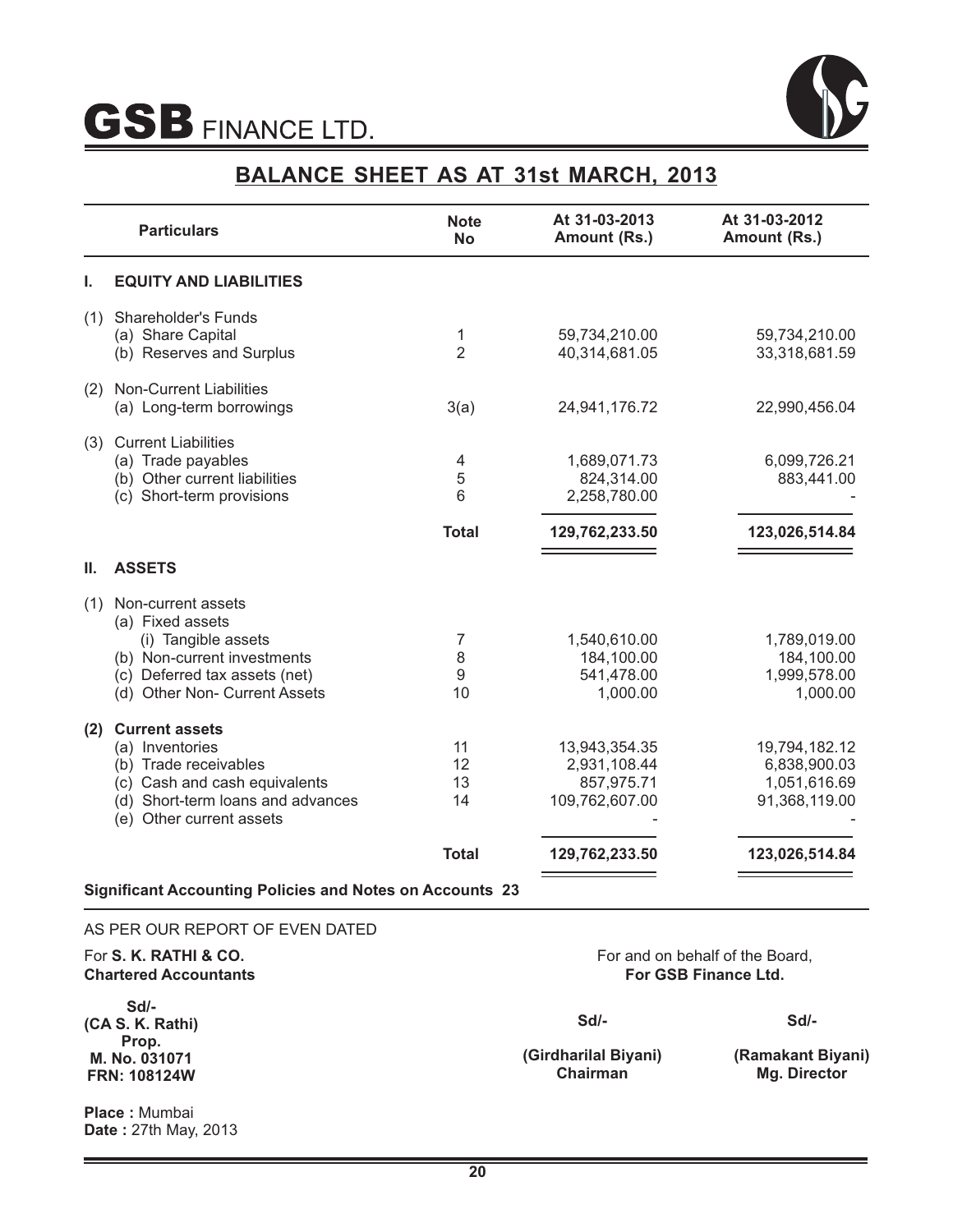



## **PROFIT AND LOSS ACCOUNT FOR THE YEAR ENDED 31st MARCH 2013**

|     | <b>Particulars</b>                                           | <b>Note</b><br><b>No</b>     | At 31-03-2013<br>Amount (Rs.) | At 31-03-2012<br>Amount (Rs.) |
|-----|--------------------------------------------------------------|------------------------------|-------------------------------|-------------------------------|
| I.  | Revenue from operations                                      | 15                           | 1,135,809,837.74              | 272,199,840.70                |
| II. | Other Income                                                 | 16                           | 8,594,659.50                  | 9,168,428.21                  |
|     | III.                                                         | <b>Total Revenue (I +II)</b> | 1,144,404,497.24              | 281,368,268.91                |
|     | IV. Expenses:                                                |                              |                               |                               |
|     | Purchase of Stock-in-Trade                                   | 17                           | 1,120,771,492.59              | 253,763,435.95                |
|     | Changes in Stock-in-Trade                                    | 18                           | 5,850,827.77                  | 21,032,310.28                 |
|     | Employee benefit expense                                     | 19                           | 1,361,419.00                  | 2,488,678.50                  |
|     | Financial costs                                              | 20                           | 4,287,153.26                  | 2,940,286.76                  |
|     | Depreciation and amortization expense                        | 21                           | 248,409.00                    | 185,254.00                    |
|     | Other expenses                                               | 22                           | 1,172,316.16                  | 1,612,388.41                  |
|     |                                                              | <b>Total Expenses</b>        | 1,133,691,617.78              | 282,022,353.90                |
| V.  | Profit before exceptional and<br>extraordinary items and tax | $(III - IV)$                 | 10,712,879.46                 | (654, 084.99)                 |
|     | VI. Prior Period Adjustments                                 |                              |                               |                               |
|     | Prior Year Listing Fees W/off                                |                              |                               | (443, 237.50)                 |
|     | VII. Profit before tax (V - VI)                              |                              | 10,712,879.46                 | (210, 847.49)                 |
|     | <b>VIII. Tax expenses:</b>                                   |                              |                               |                               |
|     | (1) Current tax -                                            |                              | (2,258,780.00)                |                               |
|     | (2) Deferred tax                                             |                              |                               |                               |
|     | Deferred Tax Expenses/ (Savings)                             |                              | 32,800.00                     | (12,015.00)                   |
|     | Deferred Tax Assets W/off (P.Y Created)                      |                              | (1,425,300.00)                | (1,931,800.00)                |
|     | (3) Transfer to Statutory Reserve Fund                       |                              | 1,700,000.00                  |                               |
|     | (4) Transfer to General Reserve                              |                              | 3,000,000.00                  |                               |
|     | IX. Profit/(Loss) for the period                             |                              | 2,295,999.46                  | (2, 130, 632.49)              |
| Х.  | Earning per equity share:                                    |                              |                               |                               |
|     | $(1)$ Basic                                                  |                              | 0.38                          | (0.36)                        |
|     | (2) Diluted                                                  |                              | 0.38                          | (0.36)                        |

#### AS PER OUR REPORT OF EVEN DATED

| For S. K. RATHI & CO.<br><b>Chartered Accountants</b>                       |                                            | For and on behalf of the Board,<br>For GSB Finance Ltd. |
|-----------------------------------------------------------------------------|--------------------------------------------|---------------------------------------------------------|
| $Sd$ -<br>(CA S. K. Rathi)<br>Prop.<br>M. No. 031071<br><b>FRN: 108124W</b> | $Sd$ -<br>(Girdharilal Biyani)<br>Chairman | $Sd$ -<br>(Ramakant Biyani)<br>Mg. Director             |
| <b>Place:</b> Mumbai<br><b>Date: 27th May, 2013</b>                         |                                            |                                                         |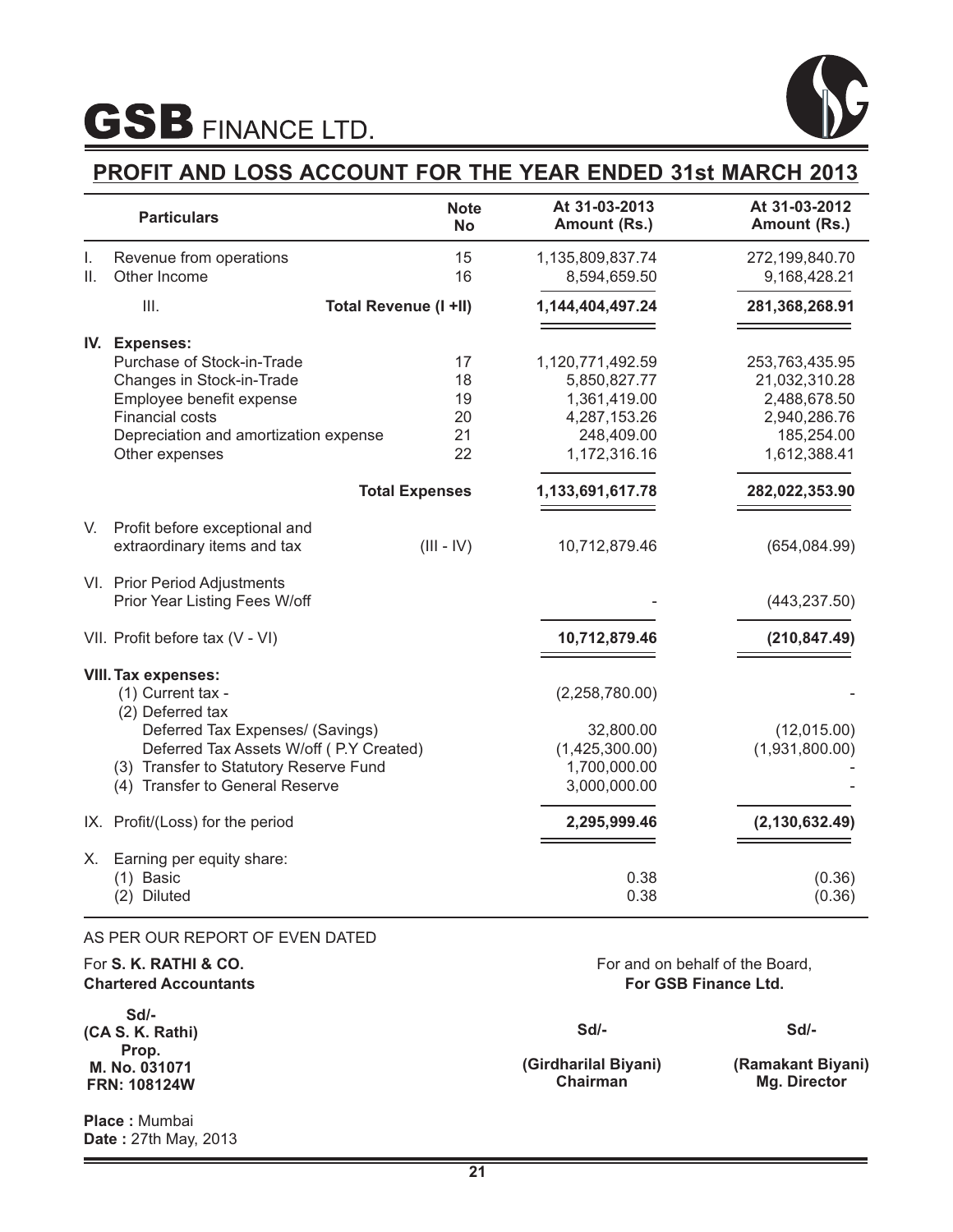

# **NOTES FORMING PART OF BALANCE SHEET AS AT 31 MARCH, 2013**

| <b>Particulars</b>                                                                                                                                                                                                                                                                                                                                                                                                                                                                                                                                                                                                                                                                                           |                                                                 |                                                                  |                                                              | At 31-03-2013<br>Amount (Rs.)                                                                                                                                                                                           |                                                               | At 31-03-2012<br>Amount (Rs.)                                                                                                                                  |
|--------------------------------------------------------------------------------------------------------------------------------------------------------------------------------------------------------------------------------------------------------------------------------------------------------------------------------------------------------------------------------------------------------------------------------------------------------------------------------------------------------------------------------------------------------------------------------------------------------------------------------------------------------------------------------------------------------------|-----------------------------------------------------------------|------------------------------------------------------------------|--------------------------------------------------------------|-------------------------------------------------------------------------------------------------------------------------------------------------------------------------------------------------------------------------|---------------------------------------------------------------|----------------------------------------------------------------------------------------------------------------------------------------------------------------|
| <b>NOTE: 1</b>                                                                                                                                                                                                                                                                                                                                                                                                                                                                                                                                                                                                                                                                                               |                                                                 |                                                                  |                                                              |                                                                                                                                                                                                                         |                                                               |                                                                                                                                                                |
| <b>SHARE CAPITAL</b>                                                                                                                                                                                                                                                                                                                                                                                                                                                                                                                                                                                                                                                                                         |                                                                 |                                                                  |                                                              |                                                                                                                                                                                                                         |                                                               |                                                                                                                                                                |
| <b>Authorised Capital</b>                                                                                                                                                                                                                                                                                                                                                                                                                                                                                                                                                                                                                                                                                    |                                                                 |                                                                  |                                                              |                                                                                                                                                                                                                         |                                                               |                                                                                                                                                                |
| 60,00,000 Equity Shares @ 10.00/- Each                                                                                                                                                                                                                                                                                                                                                                                                                                                                                                                                                                                                                                                                       |                                                                 |                                                                  |                                                              | 60,000,000.00                                                                                                                                                                                                           |                                                               | 60,000,000.00                                                                                                                                                  |
| Issued capital                                                                                                                                                                                                                                                                                                                                                                                                                                                                                                                                                                                                                                                                                               | <b>Total</b>                                                    |                                                                  |                                                              | 60,000,000.00                                                                                                                                                                                                           |                                                               | 60,000,000.00                                                                                                                                                  |
| 60,00,000 Equity Shares @ 10.00 Each                                                                                                                                                                                                                                                                                                                                                                                                                                                                                                                                                                                                                                                                         |                                                                 |                                                                  |                                                              | 60,000,000.00                                                                                                                                                                                                           |                                                               | 60,000,000.00                                                                                                                                                  |
|                                                                                                                                                                                                                                                                                                                                                                                                                                                                                                                                                                                                                                                                                                              | <b>Total</b>                                                    |                                                                  |                                                              | 60,000,000.00                                                                                                                                                                                                           |                                                               | 60,000,000.00                                                                                                                                                  |
| Subscribed And Paid Up<br>60,00,000 Equity Shares @ 10.00 Each                                                                                                                                                                                                                                                                                                                                                                                                                                                                                                                                                                                                                                               |                                                                 |                                                                  |                                                              | 60,000,000.00                                                                                                                                                                                                           |                                                               | 60,000,000.00                                                                                                                                                  |
|                                                                                                                                                                                                                                                                                                                                                                                                                                                                                                                                                                                                                                                                                                              | <b>Total</b>                                                    |                                                                  |                                                              | 60,000,000.00                                                                                                                                                                                                           |                                                               | 60,000,000.00                                                                                                                                                  |
| Less: Calls in Arrears                                                                                                                                                                                                                                                                                                                                                                                                                                                                                                                                                                                                                                                                                       |                                                                 |                                                                  |                                                              | 265,790.00                                                                                                                                                                                                              |                                                               | 265,790.00                                                                                                                                                     |
|                                                                                                                                                                                                                                                                                                                                                                                                                                                                                                                                                                                                                                                                                                              | <b>Grand Total:</b>                                             |                                                                  |                                                              | 59,734,210.00                                                                                                                                                                                                           |                                                               | 59,734,210.00                                                                                                                                                  |
| The Details of Shareholder Holding More than 5% Shares                                                                                                                                                                                                                                                                                                                                                                                                                                                                                                                                                                                                                                                       |                                                                 |                                                                  |                                                              |                                                                                                                                                                                                                         |                                                               |                                                                                                                                                                |
| Shri Girdhari S. Biyani<br>1.<br>2.<br>Shri Ramakant S. Biyani<br>3.<br>Smt. Neelam Ramakant Biyani<br>Smt. Sushma Girdhari Biyani<br>4.<br>5.<br>GSB Capital Markets Ltd.<br><b>GSB Securities Pvt. Ltd.</b><br>6.<br>7 <sub>1</sub><br>GSB Share Custodian Services Ltd.<br>The Reconciliation of the Number of Shares Outstanding is set out below:<br><b>Opening Balance</b><br><b>Closing Balance</b><br><b>NOTE: 2</b><br>PROFIT AND LOSS A/C<br>Deferred Tax Assets Created/ P.Y. (W/Off)<br>Deferred Tax Expenses / (Savings)<br><b>Current Tax</b><br>Transfer to Special Reserve Fund<br><b>Transfer to General Reserve</b><br>Profit & Loss A/C - Opening Balance<br>Profit / (Loss) For The Year |                                                                 |                                                                  | $\%$<br>5.82<br>9.13<br>7.69<br>7.23<br>9.50<br>9.50<br>6.25 | No.<br>349103<br>547537<br>461533<br>433576<br>570000<br>570220<br>375098<br>6000000<br>6000000<br>(1,425,300.00)<br>(32,800.00)<br>(2,258,780.00)<br>(1,700,000.00)<br>(3,000,000.00)<br>6,188,681.59<br>10,712,879.46 | $\%$<br>5.82<br>8.21<br>7.69<br>7.23<br>11.46<br>9.50<br>6.25 | No<br>349103<br>492327<br>461533<br>433576<br>687356<br>570220<br>375098<br>6000000<br>6000000<br>(1,931,800.00)<br>12,015.00<br>8,319,314.08<br>(210, 847.49) |
|                                                                                                                                                                                                                                                                                                                                                                                                                                                                                                                                                                                                                                                                                                              | <b>Total</b>                                                    |                                                                  |                                                              | 8,484,681.05                                                                                                                                                                                                            |                                                               | 6,188,681.57                                                                                                                                                   |
| RESERVE AND SURPLUS FOR 2012-13                                                                                                                                                                                                                                                                                                                                                                                                                                                                                                                                                                                                                                                                              |                                                                 |                                                                  |                                                              |                                                                                                                                                                                                                         |                                                               |                                                                                                                                                                |
| <b>Statutory Reserve</b><br><b>General Reserve</b><br>Profit & Loss A/c                                                                                                                                                                                                                                                                                                                                                                                                                                                                                                                                                                                                                                      | <b>OPENING</b><br>20,130,000.00<br>7,000,000.00<br>6,188,681.59 | <b>ADDITION</b><br>1,700,000.00<br>3,000,000.00<br>10,712,879.46 |                                                              | <b>DEDUCTION</b><br>(8,416,880.00)                                                                                                                                                                                      |                                                               | <b>CLOSING</b><br>21,830,000.00<br>10,000,000.00<br>8,484,681.05                                                                                               |
| <b>Total</b>                                                                                                                                                                                                                                                                                                                                                                                                                                                                                                                                                                                                                                                                                                 | 33,318,681.59                                                   | 15,412,879.46                                                    |                                                              | (8,416,880.00)                                                                                                                                                                                                          |                                                               | 40,314,681.05                                                                                                                                                  |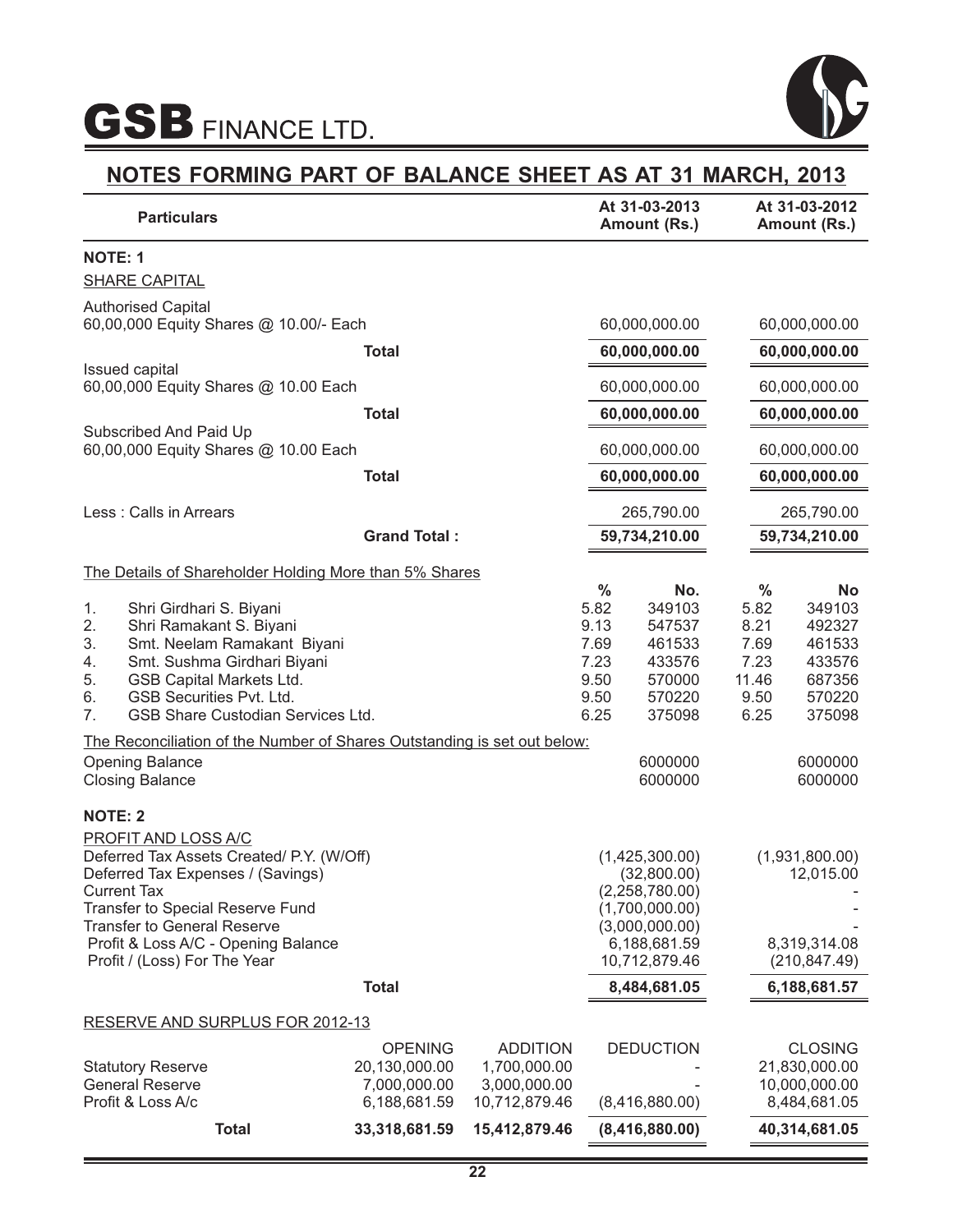

|                | <b>Particulars</b>                                                                                                                                                                                    |                                               |                 | At 31-03-2013<br>Amount (Rs.)                                            | At 31-03-2012<br>Amount (Rs.)                                  |
|----------------|-------------------------------------------------------------------------------------------------------------------------------------------------------------------------------------------------------|-----------------------------------------------|-----------------|--------------------------------------------------------------------------|----------------------------------------------------------------|
|                | RESERVE AND SURPLUS FOR 2011-2012                                                                                                                                                                     |                                               |                 |                                                                          |                                                                |
|                |                                                                                                                                                                                                       | <b>OPENING</b>                                | <b>ADDITION</b> | <b>DEDUCTION</b>                                                         | <b>CLOSING</b>                                                 |
|                | <b>Statutory Reserve</b><br><b>General Reserve</b><br>Profit & Loss A/c                                                                                                                               | 20,130,000.00<br>7,000,000.00<br>8,319,314.08 |                 | (2, 130, 632.49)                                                         | 20,130,000.00<br>7,000,000.00<br>6,188,681.59                  |
|                | <b>Total</b>                                                                                                                                                                                          | 35,449,314.08                                 |                 | (2, 130, 632.49)                                                         | 33,318,681.59                                                  |
| <b>NOTE: 3</b> |                                                                                                                                                                                                       |                                               |                 |                                                                          |                                                                |
|                | <b>LONG-TERM BORROWINGS</b><br><b>Other Loans</b>                                                                                                                                                     |                                               |                 |                                                                          |                                                                |
|                | LIC Of India<br>(Against Mortgage of Key Man Insurance Policy)                                                                                                                                        |                                               |                 | 20,655,000.00                                                            | 20,655,000.00                                                  |
|                | Interest Accrued & Due on LIC Loan<br>HDFC Bank Ltd. (Motor Car)                                                                                                                                      |                                               |                 | 3,860,500.00<br>425,676.72                                               | 1,691,500.00<br>643,956.04                                     |
|                |                                                                                                                                                                                                       | <b>Total</b>                                  |                 | 24,941,176.72                                                            | 22,990,456.04                                                  |
| <b>NOTE: 4</b> |                                                                                                                                                                                                       |                                               |                 |                                                                          |                                                                |
|                | <b>TRADE PAYABLES</b>                                                                                                                                                                                 |                                               |                 |                                                                          |                                                                |
| (A)            | <b>Outstanding Expenses</b><br><b>System Support Services</b><br><b>Other Outstanding Expenses</b>                                                                                                    |                                               |                 | 190,449.41                                                               | 406.00<br>1,201,515.36                                         |
|                | <b>Total</b>                                                                                                                                                                                          | (A)                                           |                 | 190,449.41                                                               | 1,201,921.36                                                   |
| (B)            | <b>SUNDRY CREDITORS</b>                                                                                                                                                                               | (B)                                           |                 | 1,498,622.32                                                             | 4,897,804.85                                                   |
|                | <b>Total</b>                                                                                                                                                                                          | $(A+B)$                                       |                 | 1,689,071.73                                                             | 6,099,726.21                                                   |
| <b>NOTE: 5</b> | OTHER CURRENT LIABILITIES                                                                                                                                                                             |                                               |                 |                                                                          |                                                                |
|                | <b>TDS On Contractors Payment</b><br><b>TDS On Directors Remuneration</b><br><b>TDS On Interest Paid</b><br><b>TDS On Professional Fees</b><br>Unpaid Dividend (2006-07)<br>Unpaid Dividend (2007-08) |                                               |                 | 512.00<br>5,000.00<br>45,094.00<br>10,741.00<br>374,359.50<br>388,607.50 | 107,120.00<br>6,044.00<br>7,310.00<br>374,359.50<br>388,607.50 |
|                |                                                                                                                                                                                                       | <b>Total</b>                                  |                 | 824,314.00                                                               | 883,441.00                                                     |
| <b>NOTE: 6</b> | <b>PROVISIONS</b>                                                                                                                                                                                     |                                               |                 |                                                                          |                                                                |
|                | <b>Provision for Taxation</b>                                                                                                                                                                         |                                               |                 | 2,258,780.00                                                             |                                                                |
|                |                                                                                                                                                                                                       | <b>Total</b>                                  |                 | 2,258,780.00                                                             |                                                                |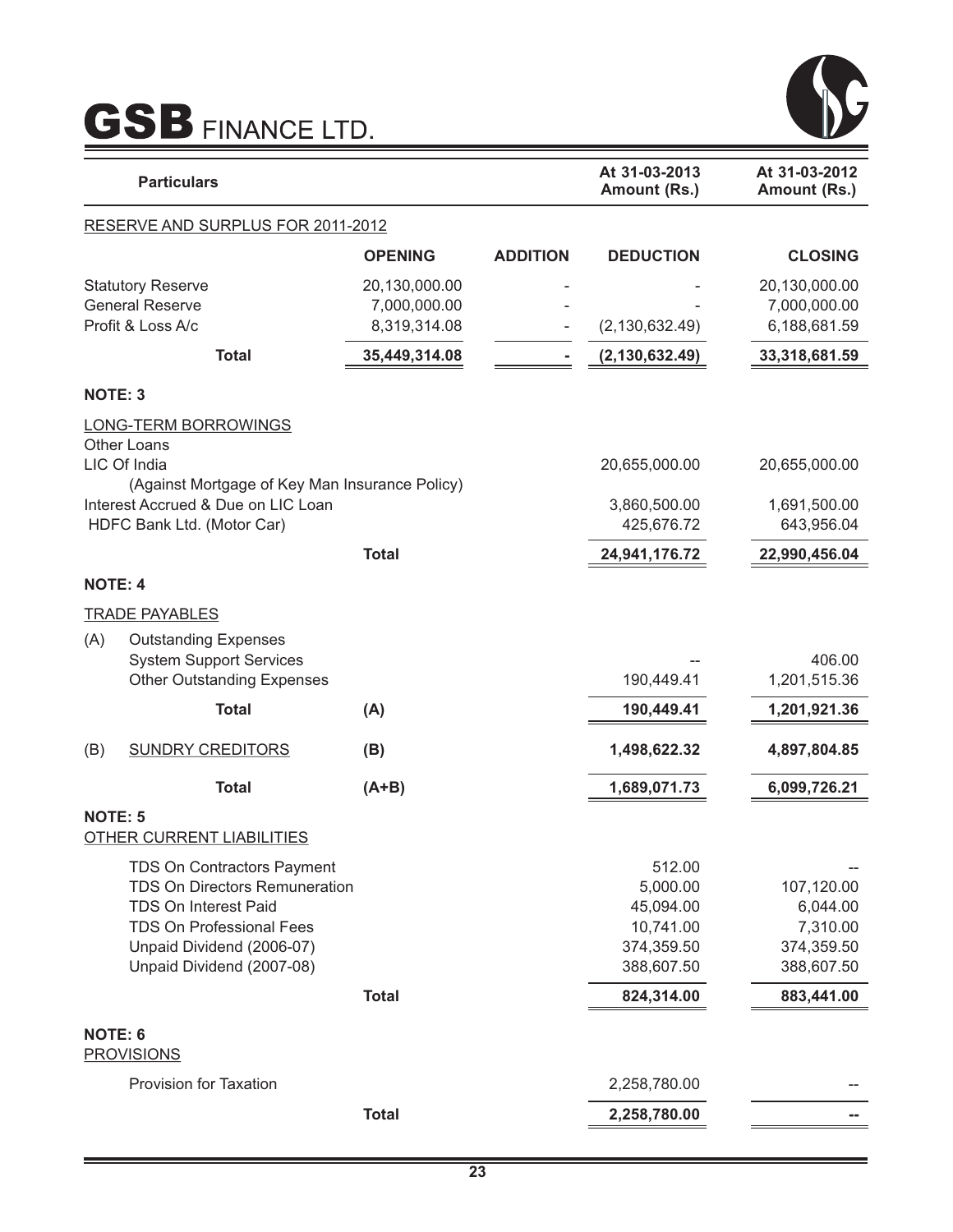

| <b>Particulars</b>                                                                                                                                                                                                  |              | At 31-03-2013<br>Amount (Rs.) | At 31-03-2012<br>Amount (Rs.) |
|---------------------------------------------------------------------------------------------------------------------------------------------------------------------------------------------------------------------|--------------|-------------------------------|-------------------------------|
| <b>NOTE: 8 (A)</b><br>INVESTMENTS for 2012-2013                                                                                                                                                                     |              |                               |                               |
| 250 Equity Shares (Unquoted) of Western Co-operative Bank Ltd.<br>having face value of Rs. 10 each fully paid up                                                                                                    |              |                               | 2,500.00                      |
| Lease Hold Rights - Prestige Holiday Resorts Time Shares [(UnQuoted)<br>having face value of Rs.60000 each fully paid up ]<br>Lease Hold Rights - Sterling Holiday Resort Time Shares [(UnQuoted)                   |              |                               | 60,000.00                     |
| having face value of Rs.121600 each fully paid up ]                                                                                                                                                                 |              |                               | 121,600.00                    |
|                                                                                                                                                                                                                     | <b>Total</b> |                               | 184,100.00                    |
| <b>NOTE: 8 (B)</b><br><b>INVESTMENTS for 2011-2012</b><br>250 Equity Shares (Unquoted) of Western Co-operative Bank Ltd.                                                                                            |              |                               |                               |
| having face value of Rs. 10 each fully paid up<br>Lease Hold Rights - Prestige Holiday Resorts Time Shares [(UnQuoted)                                                                                              |              |                               | 2,500.00                      |
| having face value of Rs.60000 each fully paid up ]<br>Lease Hold Rights - Sterling Holiday Resort Time Shares [(UnQuoted)                                                                                           |              |                               | 60,000.00                     |
| having face value of Rs.121600 each fully paid up ]                                                                                                                                                                 |              |                               | 121,600.00                    |
|                                                                                                                                                                                                                     | <b>Total</b> |                               | 184,100.00                    |
| <b>NOTE: 9</b><br>DEFERRED TAX ASSETS (NET)<br><b>Deferred Tax Assets</b><br><b>Deferred Tax Liabilities</b>                                                                                                        |              | 721,300.00<br>(179, 822.00)   | 2,146,600.00<br>(147, 022.00) |
|                                                                                                                                                                                                                     | <b>Total</b> | 541,478.00                    | 1,999,578.00                  |
| <b>NOTE: 10</b><br>OTHER NON CURRENT ASSETS<br>LONG TERM TRADE RECEIVABLES<br>Sundry Debtors- More Than Six Months<br>(Unsecured but Considered Good)<br>REFCO - Sifty Security - (Cash) M F Global Sify Securities |              | 1,000.00                      | 1,000.00                      |
|                                                                                                                                                                                                                     | <b>Total</b> | 1,000.00                      | 1,000.00                      |
| <b>NOTE: 11</b><br><b>INVENTORIES</b><br>Stock In Trade:                                                                                                                                                            |              |                               |                               |
| <b>Equity Shares</b>                                                                                                                                                                                                |              | 13,943,354.35                 | 19,794,182.12                 |
|                                                                                                                                                                                                                     | <b>Total</b> | 13,943,354.35                 | 19,794,182.12                 |
| <b>NOTE: 12</b><br><b>CURRENT TRADE RECEIVABLES</b><br><b>Current Trade Receivables</b><br>(Unsecured but Considered Good)                                                                                          |              |                               |                               |
| Sundry Debtors - Others                                                                                                                                                                                             |              | 2,931,107.44                  | 6,838,900.03                  |
|                                                                                                                                                                                                                     | <b>Total</b> | 2,931,108.44                  | 6,838,900.03                  |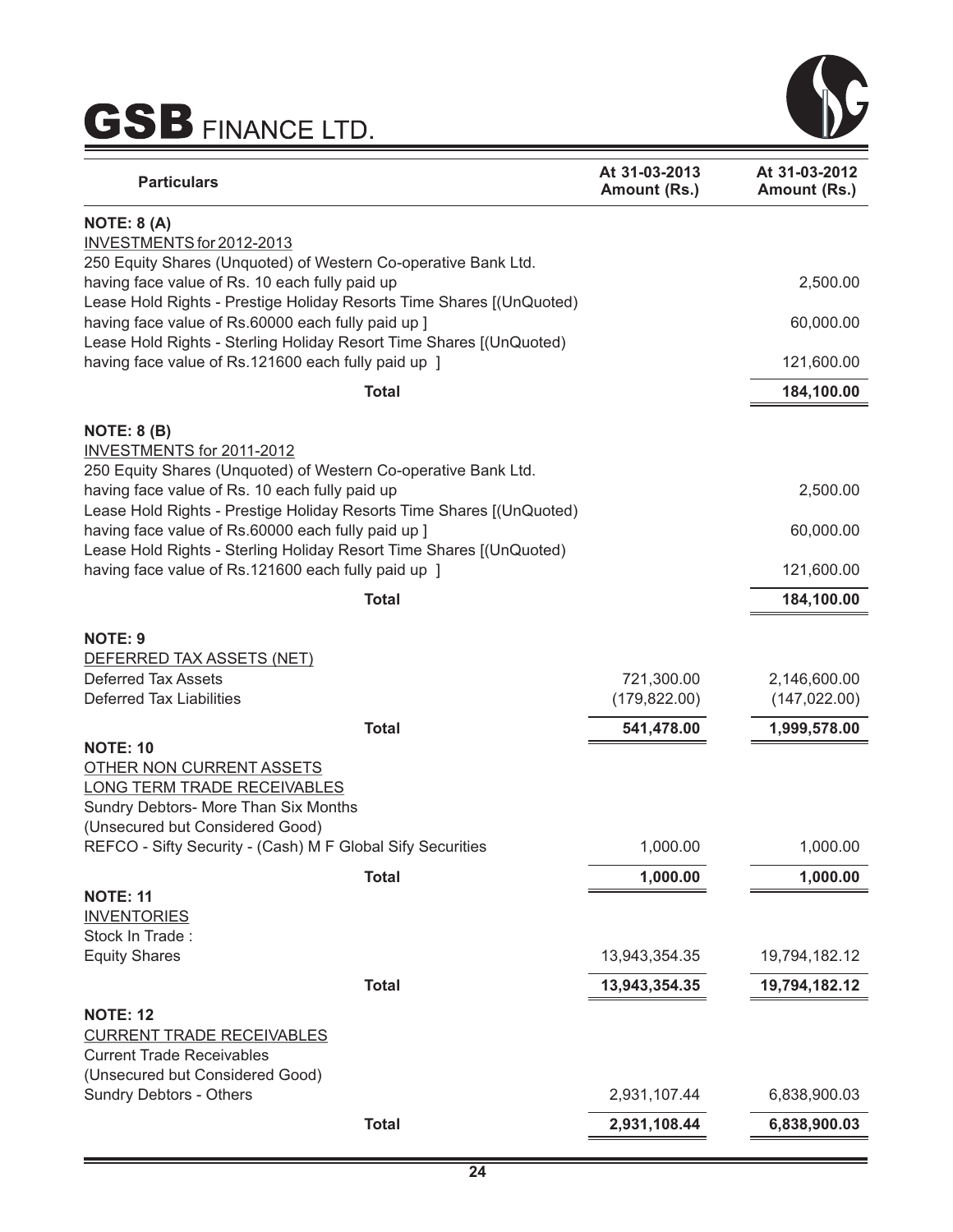



| <b>Particulars</b>                                                                                   |                    | At 31-03-2013<br>Amount (Rs.) | At 31-03-2012<br>Amount (Rs.) |
|------------------------------------------------------------------------------------------------------|--------------------|-------------------------------|-------------------------------|
| <b>NOTE: 13</b>                                                                                      |                    |                               |                               |
| CASH AND CASH EQUIVALENTS                                                                            |                    |                               |                               |
| <b>CASH AND BANK</b>                                                                                 |                    |                               |                               |
| <b>Balance With Scheduled Bank</b>                                                                   |                    |                               |                               |
| Axis Bank Ltd.-4010201373754 (06-07)<br>Axis Bank Ltd.-4010202362056 (07-08)                         |                    | 407,154.50<br>415,136.50      | 407,154.50<br>415,186.50      |
| Bank of India                                                                                        |                    | 18,146.23                     | 60,869.6                      |
| <b>HSBC Bank Ltd.</b>                                                                                |                    |                               | 2,474.59                      |
| Union Bank Of India                                                                                  |                    | 8,190.00                      | 8,190.00                      |
|                                                                                                      | <b>Total</b>       | 848,627.23                    | 893,875.21                    |
| <b>CASH IN HAND</b><br>Cash on Hand                                                                  |                    | 9,348.48                      | 157,741.48                    |
|                                                                                                      |                    |                               |                               |
|                                                                                                      | <b>Total</b>       | 9,348.48                      | 157,741.48                    |
|                                                                                                      | <b>Grand Total</b> | 857,975.71                    | 1,051,616.69                  |
| <b>NOTE: 14</b><br>SHORT - TERM LOANS AND ADVANCES<br><b>Other [ Unsecured but considered Good ]</b> |                    | 100,579,379.00                | 83,018,950.00                 |
| <b>Deposit With Revenue Authorities</b>                                                              |                    |                               |                               |
| F.B.T. Refundable (08-09)                                                                            |                    | 10,623.00                     | 10,623.00                     |
| Tax Refundable 1997-98/2001-2002                                                                     |                    | 332,013.00                    | 332,013.00                    |
| Tax Refundable (Ay 2011-12)                                                                          |                    | 930,393.00                    | 930,393.00                    |
| Tax Refundable (Ay 2012-13)                                                                          |                    | 887,467.00                    | 0.00                          |
| Income Tax (A. Y. 08-09) { Against Assessment}<br>Tax Deducted At Source:                            |                    | 1,030,390.00                  | 1,030,390.00                  |
| <b>Interest Received</b>                                                                             |                    | 834,059.00                    | 887,467.00                    |
| <b>MAT Credit Entitlement</b>                                                                        |                    | 5,158,283.00                  | 5,158,283.00                  |
|                                                                                                      |                    | 9,183,228.00                  | 8,349,169.00                  |
|                                                                                                      | <b>Total</b>       | 109,762,607.00                | 91,368,119.00                 |
| AS PER OUR REPORT OF EVEN DATED                                                                      |                    |                               |                               |

# For **S. K. RATHI & CO.**

**Chartered Accountants**

**Sd/- (CA S. K. Rathi) Prop. M. No. 031071 FRN: 108124W**

**Contract Contract Contract** 

**Date** : 27th May, 2013 **Place :** MUMBAI.

For and on behalf of the Board, **For GSB Finance Ltd.** 

**Sd/-**

**Sd/-**

**(Girdharilal Biyani) Chairman**

**(Ramakant Biyani) Mg. Director**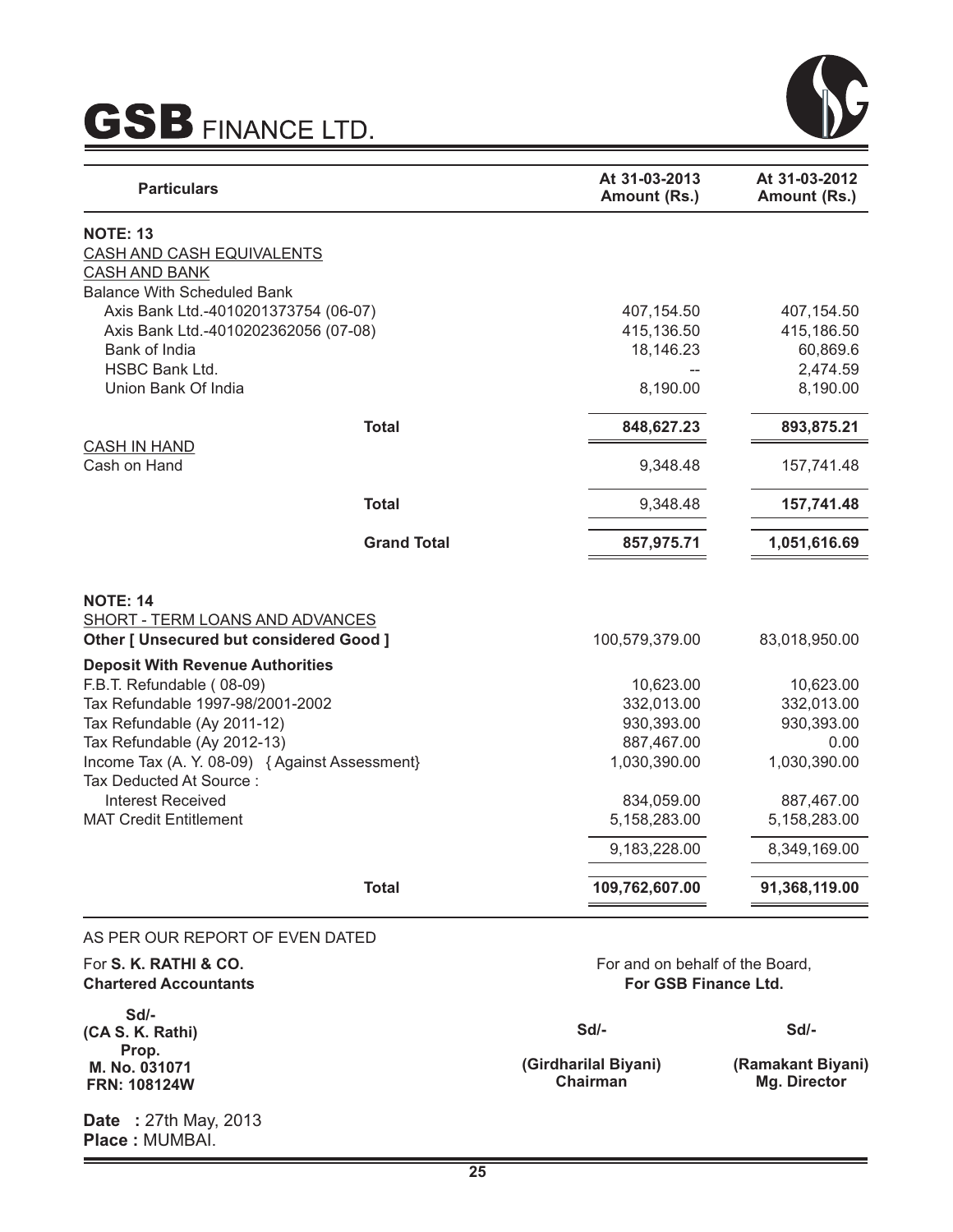

| TANGIBLE ASSETS           |                         |                     |                    |                     |                     |                    |                     |                           |                     |
|---------------------------|-------------------------|---------------------|--------------------|---------------------|---------------------|--------------------|---------------------|---------------------------|---------------------|
| PARTICULAR                |                         |                     | <b>GROSS BLOCK</b> |                     |                     | <b>NET BLOCK</b>   |                     | <b>NET BLOCK</b>          |                     |
| Name of Assets            | Depreciation<br>Rate of | 01.04.2012<br>As on | Additions          | 31.03.2013<br>As on | 01.04.2012<br>As on | During the<br>Year | 31.03.2013<br>As on | 31.03.2013<br>As on       | 31.03.2012<br>As on |
| Office Premises           | 1.63%                   | 481,913.48          |                    | 481,913.48          | 229,706.48          | 7,855.00           | 237,561.48          | 244,352.00                | 252,207.00          |
| Office Equipment          | 4.75%                   | 809,181.46          |                    | 809,181.46          | 680, 812.46         | 56,754.00          | 737,566.46          | 71,615.00                 | 56,754.00           |
| Funiture & Fixture        | 6.33%                   | 356,615.00          |                    | 356,615.00          | 352,359.00          | 4,256.00           | 374,933.00          | 3,56,615.00               | 4,256.00            |
| Computers                 | 16.21%                  | 767,930.00          |                    | 767,930.00          | 767,930.00          |                    | 767,930.00          |                           |                     |
| Fire Fighting Equipment   | 4.75%                   | 5,475.00            |                    | 5,475.00            | 4,420.00            | 260.00             | 4,680.00            | 795.00                    | 1,055.00            |
| Electrical Equipments     | 4.75%                   | 136,742.00          |                    | 136,742.00          | 50,497.00           | 6,495.00           | 56,992.00           | 79,750.00                 | 86,245.00           |
| Air-conditioning Machines | 4.75%                   | 383,572.02          |                    | 383,572.02          | 111,444.02          | 18,220.00          | 129,664.02          | 253,908.00                | 272,128.00          |
| Motor Car                 | $9.50\%$                | 1,627,046.00        |                    | 1,627,046.00        | 582,287.00          | 154,569.00         | 736,856.00          | 890,190.00                | 1,044,759.00        |
| Total                     |                         | 4,568,474.96        |                    | 4,568,474.96        | 2,779,455.96        | 248,409.00         | 3,027,864.96        | 1,540,610.00              | 1,789,019.00        |
| Previous Year             |                         | 3,682,082.96        | 886,392.00         | 4,568,474.96        | 2,594,201.96        | 185,254.00         | 2,779,455.96        | 1,789,019.00 1,087,881.00 |                     |





(Ramakant Biyani)<br>Mg. Director **(Ramakant Biyani) Mg. Director Sd/-**

> **(Girdharilal Biyani)**  (Girdharilal Biyani)<br>Chairman

**Sd/-**

For and on behalf of the Board, **For GSB Finance Ltd.** 

For and on behalf of the Board,<br>For GSB Finance Ltd.

**26**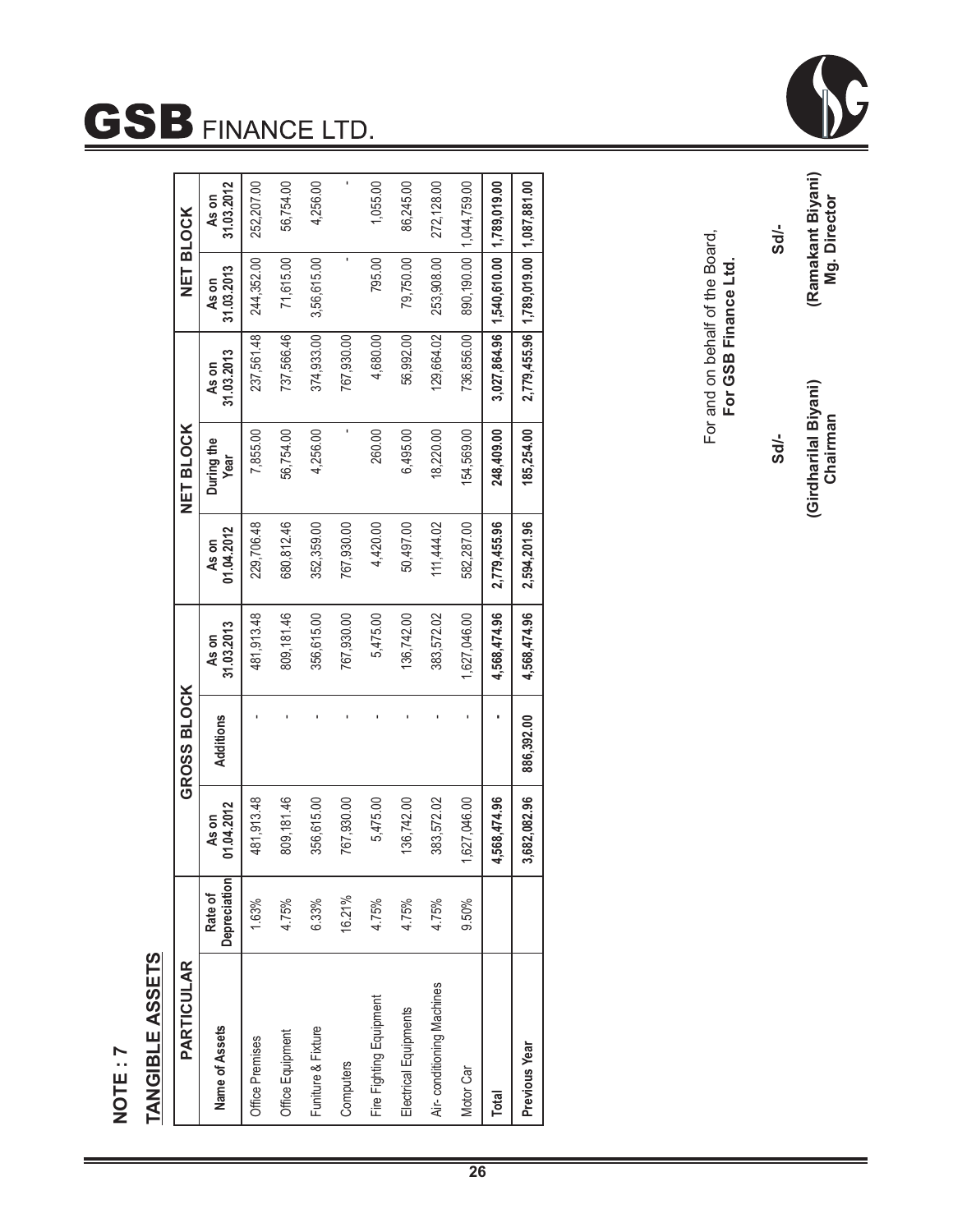

## **NOTES FORMING PART OF PROFIT & LOSS STATEMENT FOR THE YEAR ENDED 31 MARCH, 2013**

| <b>Particulars</b>                                                  | At 31-03-2013<br>Amount (Rs.)  | At 31-03-2012<br>Amount (Rs.) |
|---------------------------------------------------------------------|--------------------------------|-------------------------------|
| <b>NOTE: 15</b>                                                     |                                |                               |
| REVENUE FROM OPERATIONS                                             |                                |                               |
| <b>SALES &amp; OTHER OPERATING INCOMES</b><br>Sales                 | 1,133,568,355.91               | 268,310,312.36                |
| Speculation Gain - Equity Trading                                   | 714,636.00                     | 701,637.68                    |
| Equity Derivaties And Option (Net of Gain/Loss)                     | 1,526,845.83                   | 3,187,890.66                  |
| <b>Total</b>                                                        | 1,135,809,837.74               | 272,199,840.70                |
| <b>NOTE: 16</b><br><b>OTHER INCOME</b>                              |                                |                               |
| <b>INDIRECT INCOME</b>                                              |                                |                               |
| Dividend Income                                                     | 253,377.50                     | 262,127.85                    |
| Dividend Income - Mutual Fund                                       |                                | 31,633.36                     |
| <b>Total</b>                                                        | 253,377.50                     | 293,761.21                    |
| <b>INTEREST RECEIVED</b><br>Interest on Received On Loans           | 8,341,282.00                   | 8,874,667.00                  |
| <b>Grand Total</b>                                                  | 8,594,659.50                   | 9,168,428.21                  |
| <b>NOTE: 17</b>                                                     |                                |                               |
| <b>COST OF PURCHASE</b>                                             |                                |                               |
| Purchases<br><b>Other Charges</b>                                   | 1,116,910,864.80<br>185,933.54 | 250,303,826.66<br>334, 117.47 |
| <b>Security Transaction Tax</b>                                     | 2,665,938.90                   | 2,079,032.87                  |
| Service Tax                                                         | 295,020.94                     | 183,440.68                    |
| <b>Stamp Charges</b>                                                | 147,472.18                     | 355,000.92                    |
| Demate / Holding Delivery Charges<br><b>Turnover Charges</b>        | 19,408.53<br>192,710.06        | 21,838.52<br>486,178.83       |
| Value Added Subscription Charges                                    | 354,143.64                     |                               |
| <b>Total</b>                                                        | 1,120,771,492.59               | 253,763,435.95                |
| <b>NOTE: 18</b><br>INCREASE/DECREASE IN STOCK                       |                                |                               |
| <b>Opening Stock</b>                                                |                                |                               |
| <b>EQUITY SHARES</b>                                                | 19,794,182.12                  | 40,826,492.40                 |
| <b>Sub Total</b>                                                    | 19,794,182.12                  | 40,826,492.40                 |
| Less: Closing Stock<br><b>EQUITY SHARES</b>                         | 13,943,354.35                  | 19,794,182.12                 |
| <b>Sub Total</b>                                                    | 13,943,354.35                  | 19,794,182.12                 |
|                                                                     |                                |                               |
| (INCREASE) / DECREASE IN STOCK                                      | 5,850,827.77                   | 21,032,310.28                 |
| <b>NOTE: 19</b>                                                     |                                |                               |
| <b>EMPLOYEE BENEFIT EXPENSES</b><br>Salary & Bonus (Incl. Prof Tax) | 646,100.00                     | 677,041.00                    |
| <b>Remuneration To Directors</b>                                    | 600,000.00                     | 1,620,000.00                  |
| <b>Staff Welfare Expenses</b>                                       | 69,408.00                      | 125,485.50                    |
| Conveyance & Travelling Charges                                     | 45,911.00                      | 66,152.00                     |
| <b>Total</b>                                                        | 1,361,419.00                   | 2,488,678.50                  |
| <b>NOTE: 20</b>                                                     |                                |                               |
| <b>FINANCIAL COSTS</b>                                              |                                |                               |
| Interest on LIC Loan<br>Interest Paid to Others                     | 2,169,000.00                   | 2,113,170.00                  |
| Interest on HDFC Loan                                               | 2,052,465.58<br>64,224.68      | 813,992.72<br>13,124.04       |
| Interest on TDS (Late Payments)                                     | 1,463.00                       |                               |
| <b>Total</b>                                                        | 4,287,153.26                   | 2,940,286.76                  |
|                                                                     |                                |                               |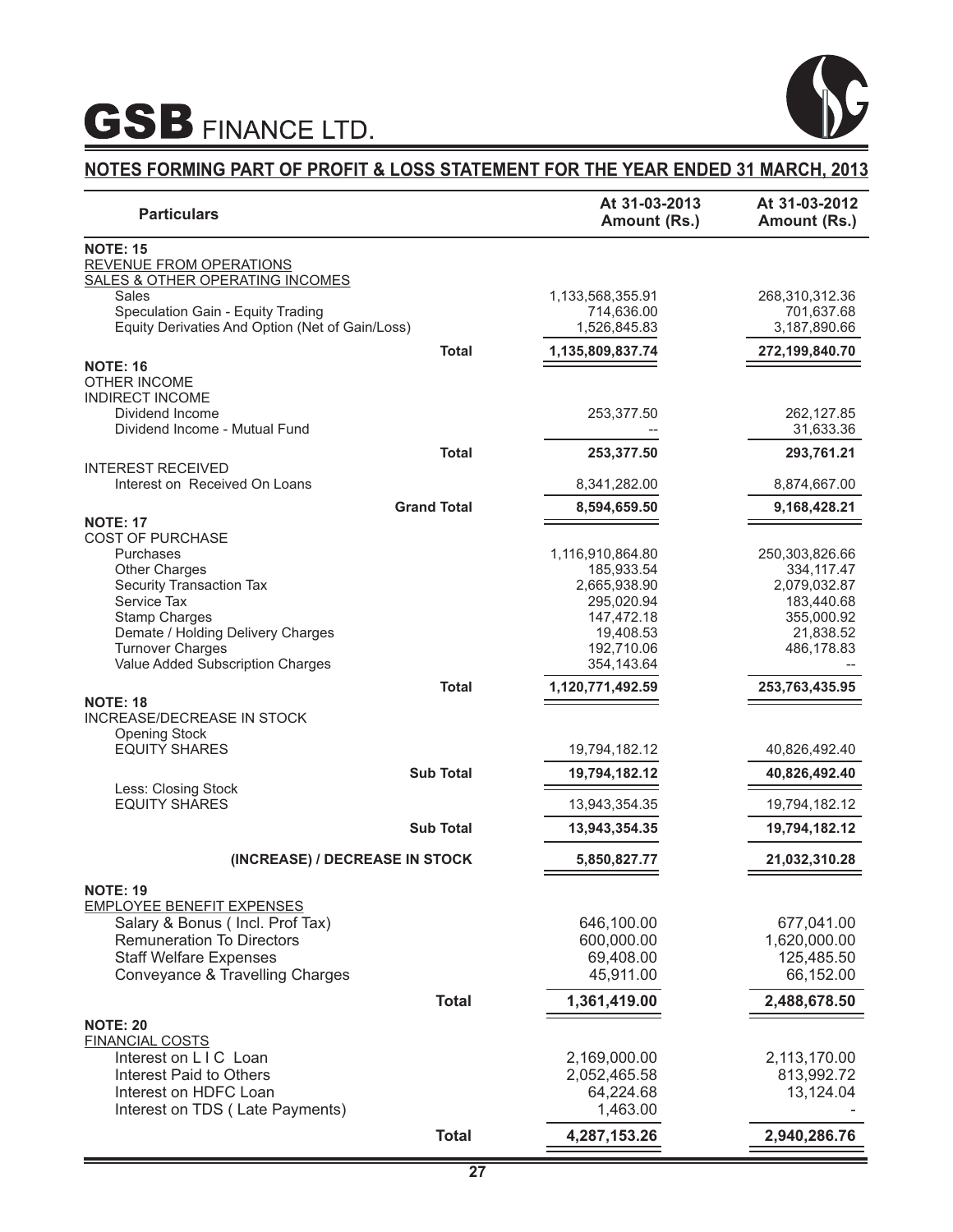

#### **NOTES FORMING PART OF PROFIT & LOSS STATEMENT FOR THE YEAR ENDED 31 MARCH, 2013**

| <b>Particulars</b>                                                          | At 31-03-2013<br>Amount (Rs.) | At 31-03-2012<br>Amount (Rs.) |
|-----------------------------------------------------------------------------|-------------------------------|-------------------------------|
| <b>NOTE: 21</b>                                                             |                               |                               |
| DEPRECIATION AND AMORTIZATION EXPENSES                                      |                               |                               |
| Depreciation on Air Condition Machines                                      | 18,220.00                     | 18,220.00                     |
| Depreciation on Computers                                                   |                               |                               |
| Depreciation on Electrical Equipemnts                                       | 6,495.00                      | 6,495.00                      |
| Depreciation on Fire Fighting Equipments                                    | 260.00                        | 260.00                        |
| Depreciation on Furniture And Fixtures                                      | 4,256.00                      | 22,574.00                     |
| Depreciation on Motor Car                                                   | 154,569.00<br>7,855.00        | 91,414.00<br>7,855.00         |
| Depreciation on Office Premises<br><b>Dpereciation on Office Equipments</b> | 56,754.00                     | 38,436.00                     |
|                                                                             |                               |                               |
| <b>Total</b>                                                                | 248,409.00                    | 185,254.00                    |
| <b>NOTE: 22</b>                                                             |                               |                               |
| <b>OTHER EXPENSES</b>                                                       |                               |                               |
| Long Term Loss (Gain) on Sales of Mutual Fund                               |                               | 10,451.84                     |
| Short Term Loss (Gain) on Sales of Shares<br>Director's Fees                |                               | 23,217.90                     |
|                                                                             | 10,000.00<br>84,350.00        | 10,000.00<br>84,000.00        |
| <b>Electricity Charges</b><br><b>General Expenses</b>                       | 24,423.88                     | 45,886.01                     |
| Advertisement & Publicity                                                   | 51,172.18                     | 48,741.85                     |
| Legal & Professional Charges                                                | 27,228.00                     | 69,692.00                     |
| Motor Car Expenses (Inc. Insurance Charges)                                 | 304,406.00                    | 287,090.00                    |
| News Paper & Periodicals                                                    | 7,430.00                      | 19,465.00                     |
| Payment To Auditors For Audit Fees                                          | 32,500.00                     | 32,500.00                     |
| Payment To Auditors For Tax Audit Fees                                      | 7,500.00                      | 7,500.00                      |
| Annual Fees Stock Exchange                                                  | 32,000.00                     | 27,575.00                     |
| <b>Bank Commission</b>                                                      | 4,825.59                      | 10,897.00                     |
| Depository Charges (N.S.D.L. & C.D.S.L.)                                    | 38,976.00                     | 38,546.00                     |
| Postage & Telegram                                                          | 101,475.00                    | 131,403.00                    |
| <b>Printing &amp; Stationery Charges</b>                                    | 119,524.00                    | 139,885.00                    |
| <b>Professional Tax</b>                                                     | 5,000.00                      | 2,500.00                      |
| Repairs & Maintenance (Incl. Computer Maintenance)                          | 64,611.20                     | 132,144.95                    |
| <b>Sales Promotion Expenses</b>                                             | 3,240.00                      | 33,812.00                     |
| <b>Share Reigstrar Fees</b>                                                 | 67,416.00                     | 66,180.00                     |
| <b>Telephone Expenses</b>                                                   | 136,443.97                    | 143,497.86                    |
| <b>Travelling Expenses</b>                                                  | 32,348.00                     | 84,523.00                     |
| <b>Water Charges</b>                                                        | 17,300.00                     | 16,800.00                     |
| <b>Investors Education Conf. Expenses</b>                                   |                               | 146,080.00                    |
| Sundry Balances Written Off                                                 | 146.34                        |                               |
| <b>Total</b>                                                                | 1,172,316.16                  | 1,612,388.41                  |

#### AS PER OUR REPORT OF EVEN DATED

| For S. K. RATHI & CO.        |                      | For and on behalf of the Board, |
|------------------------------|----------------------|---------------------------------|
| <b>Chartered Accountants</b> |                      | <b>For GSB Finance Ltd.</b>     |
| $Sd$ -                       |                      |                                 |
| (CA S. K. Rathi)             | $Sd$ -               | $Sd$ -                          |
| Prop.                        |                      |                                 |
| M. No. 031071                | (Girdharilal Biyani) | (Ramakant Biyani)               |
| <b>FRN: 108124W</b>          | Chairman             | Mg. Director                    |
| <b>Date</b> : 27th May, 2013 |                      |                                 |
| <b>Place: MUMBAI.</b>        |                      |                                 |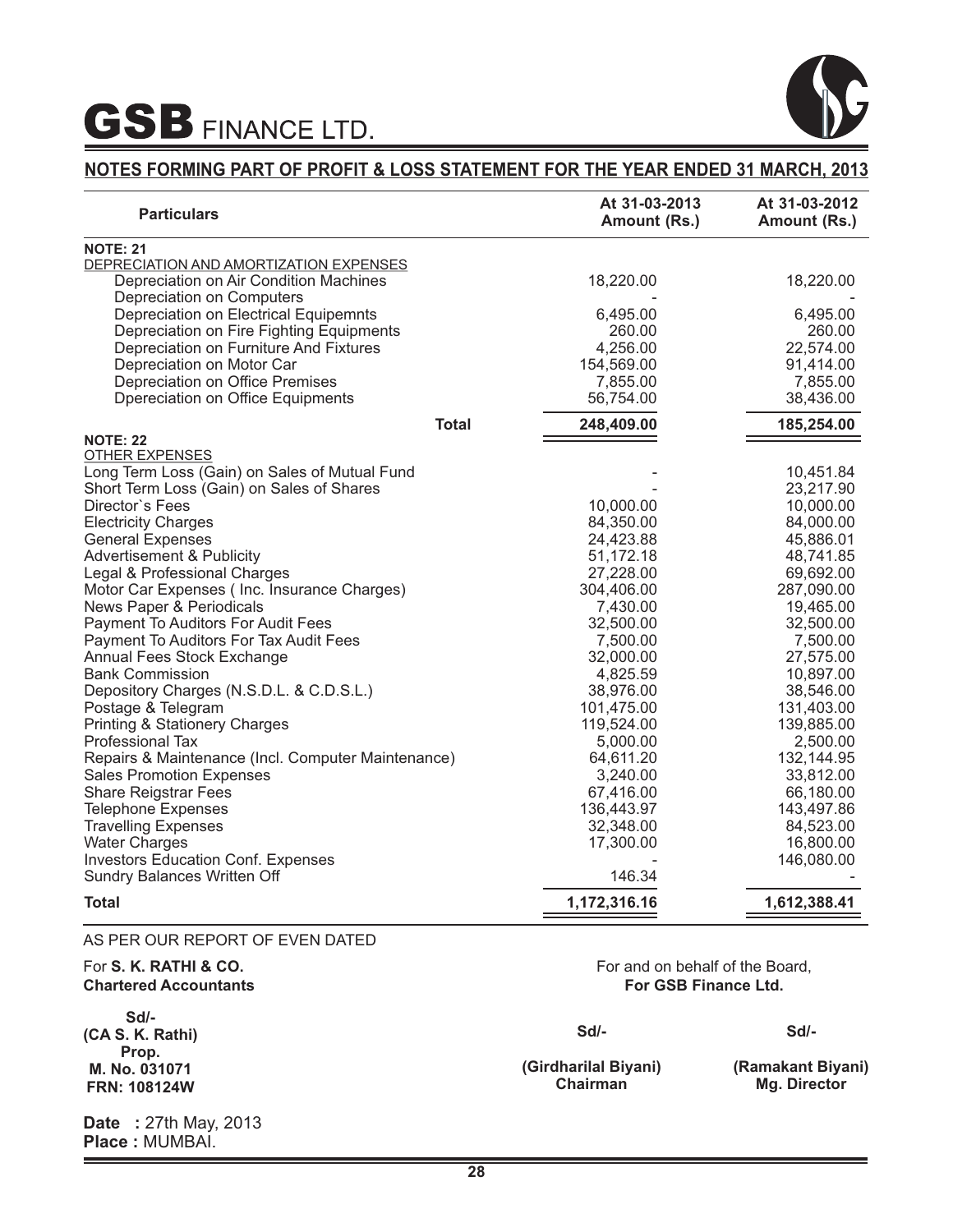# **NOTE NO.: 10<br>STOCK IN TRADE as on 31st March, 2013 STOCK IN TRADE as on 31st March, 2013 NOTE NO.: 10**

| EQUITY SHARES QUOTED                  |                          |               | <b>OPENING STOCK</b> |                |              |               | CLOSING STOCK  |                 |                |
|---------------------------------------|--------------------------|---------------|----------------------|----------------|--------------|---------------|----------------|-----------------|----------------|
|                                       | Face                     |               |                      |                |              |               |                |                 |                |
| Name of the Company                   | Value                    | Quantity      | Value                | Quantity       | Cost<br>Rate | Value<br>Cost | Market<br>Rate | Market<br>Value | Lower<br>Value |
| AGARWAL INDUSTRIAL CORPORATION        | $\overline{C}$           | 1,448         | 135,677.60           |                |              |               |                |                 |                |
| ARTSON ENG. LTD                       |                          | 20,000        | 523,000.00           |                |              |               |                |                 |                |
| AUTOLINE INDUSTRIES LTD               | $\overline{0}$           | 5,000         | 830,750.00           |                |              |               |                |                 |                |
| CEREBRA INTEGRATED TECHNOLOGY         | $\subseteq$              | 500           | 12,507.50            |                |              |               |                |                 |                |
| CHARTER CARRIER LTD                   |                          | 307           | 5,387.85             |                |              |               |                |                 |                |
| DAMODAR THREADS                       | $\subseteq$              | 51,000        | 1,657,500.00         | 50,000         | 32.55        | 1,627,279.35  | 40.40          | 2,020,000.00    | 1,627,279.35   |
| GOETZE(I)LTD                          | $\overline{0}$           | 500           | 129,587.30           |                |              |               |                |                 |                |
| <b>GRINDWELLNORTON LTD</b>            | မ                        | 200           | 53,510.00            |                |              |               |                |                 |                |
| GUJ.NRE COKE PREF.                    | $\overline{0}$           | $\frac{5}{3}$ |                      | $\frac{15}{2}$ |              |               | 16.60          | 249.00          |                |
| GUJARAT SIDHEE CEMEN                  | $\overline{0}$           |               |                      | 85,000         | 10.08        | 856,800.00    | 7.80           | 663,000.00      | 663,000.00     |
| HINDUSTAN MAGNETIC LTD                | $\geq$                   | 10,000        | 12,500.00            |                |              |               |                |                 |                |
| <b>HIRAFERRO</b>                      | $\overline{0}$           | 25,000        | 693,750.00           |                |              |               |                |                 |                |
| KILBURNENG. LTD                       | $\subseteq$              | 25,000        | 628,750.00           |                |              |               |                |                 |                |
| MADHAV MARBALES & GRANITE LTD         | $\overline{0}$           | 1,000         | 17,300.00            |                |              |               |                |                 |                |
| <b>MOUNTEVEREST</b>                   | $\overline{0}$           | 2,530         | 260,834.10           |                |              |               |                |                 |                |
| NEO SACK LTD                          | $\overline{C}$           | 3,604         | 103,074.40           |                |              |               |                |                 |                |
| ORIENT PRESS LTD                      | $\overline{0}$           | 10,896        | 880,648.37           |                |              |               |                |                 |                |
| PRRANETA INDUST (old : Adhar Venture) | $\overline{\phantom{m}}$ |               |                      | 50,000         | 1.02         | 51,000.00     | 0.48           | 24,000.00       | 24,000.00      |
| The Ruby Mills Ltd.                   | LO                       | $\circ$       |                      | 100            | 370.54       | 37,054.00     | 220.75         | 22,075.00       | 22,075.00      |
| SHARP INDUSTRIES LTD                  | $\overline{a}$           | 20,000        | 764,000.00           |                |              |               |                |                 |                |
| SHRIYAM SECURITIES FINANCE LTD        | $\overline{0}$           | 3,000         | 153, 115.75          |                |              |               |                |                 |                |
| TATA TIMKEN INDIA LTD                 | $\subseteq$              | 5,000         | 1,095,750.00         |                |              |               |                |                 |                |
| <b>TRENTLTD</b>                       | $\subseteq$              | 200           | 189,840.00           |                |              |               |                |                 |                |
| <b>TVS SRICHAKRALTD</b>               | $\subseteq$              | 115           | 37,599.25            |                |              |               |                |                 |                |
| GRAND TOTAL: [A]                      |                          | 185,315       | 8,185,082            | 185,115        |              | 2,572,133     |                | 2,729,324       | 2,336,354.35   |
| Previous Year                         |                          | 663,216       | 28,619,492.40        | 215,315        |              | 11,585,261.97 |                | 8,368,433.10    | 8,187,182.12   |



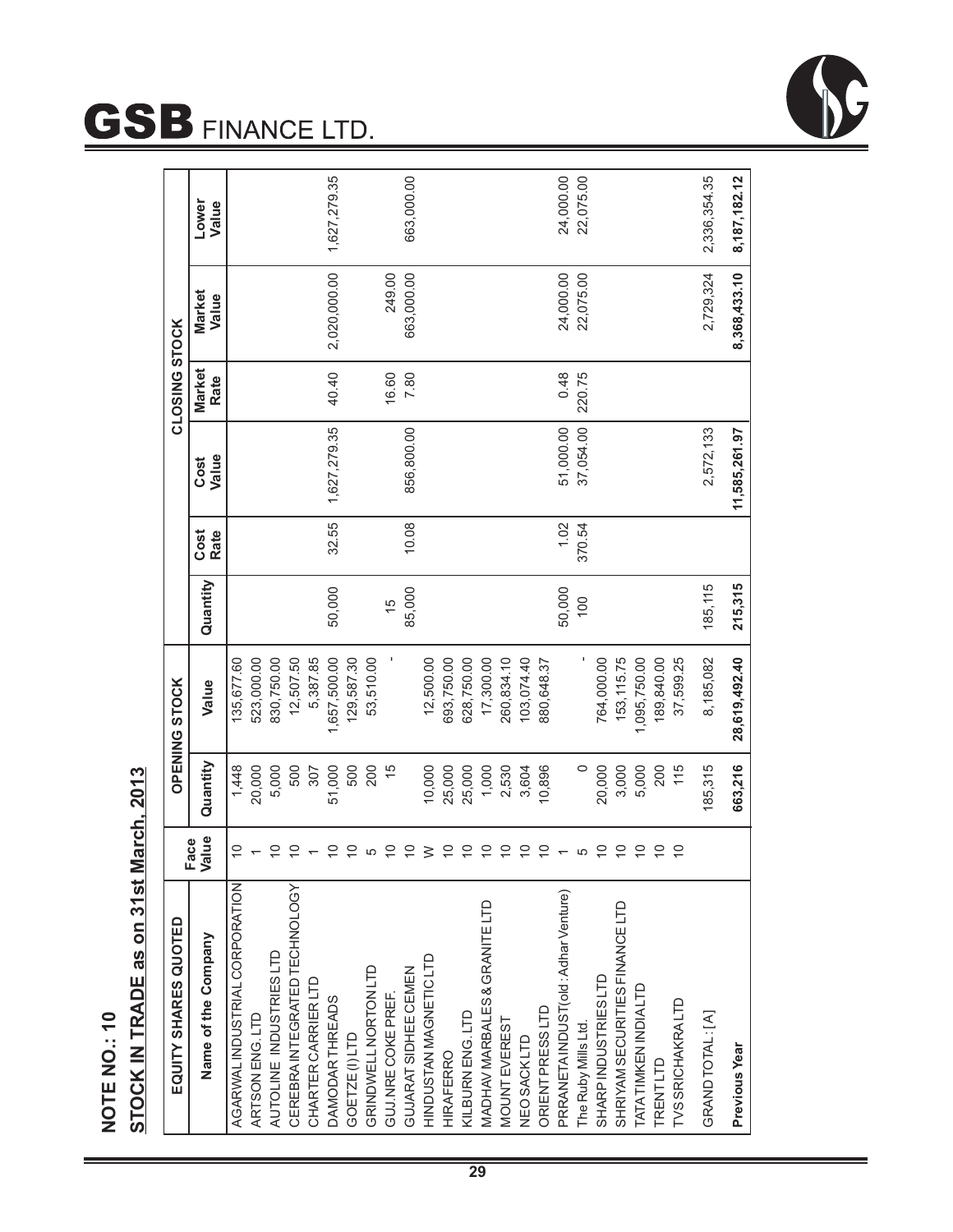



| EQUITY SHARES UNQUOTED         | $rac{1}{a}$ |              | OPENING STOCK |              |              |               | <b>CLOSING STOCK</b>  |                        |                |
|--------------------------------|-------------|--------------|---------------|--------------|--------------|---------------|-----------------------|------------------------|----------------|
| Name of the Company            | alue        | Quantity     | Value         | Quantity     | Cost<br>Rate | Value<br>Cost | <b>Market</b><br>Rate | <b>Market</b><br>Value | Lower<br>Value |
| GSB CAPITAL MARKETS LTD        |             | 285,500      | 2,855,000.00  | 285,500      | 10.00        | 2,855,000.00  | 20.00                 | 5,710,000.00           | 2,855,000.00   |
| GSB CAPITAL MARKETS LTD        |             | 120,000      | 2,400,000.00  | 120,000      | 20.00        | 2,400,000.00  | 20.00                 | 2,400,000.00           | 2,400,000.00   |
| GSB CAPITAL MARKETS LTD(BONUS) |             | 67,583       |               | 67,583       |              |               | 20.00                 | 1,351,660.00           |                |
| GSB COMMODITIES PVT LTD        |             | 90,000       | 900,000.00    | 90,000       | 10.00        | 900,000.00    | 10.00                 | 900,000.00             | 900,000.00     |
| GSB SECURITIES PVT LTD         |             | 355,000      | 3,550,000.00  | 355,000      | 10.00        | 3,550,000.00  | 10.00                 | 3,550,000.00           | 3,550,000.00   |
| GSB SHARE CUSTODIAN SERV. LTD  |             | 190.200      | 1,902,000.00  | 190,200      | 10.00        | 1,902,000.00  | 10.00                 | 1,902,000.00           | 1,902,000.00   |
| TOTAL                          |             | 1,108.283.00 | 11,607,000.00 | 1,108,283.00 |              | 11,607,000.00 |                       | 15,813,660.00          | 11,607,000.00  |
| <b>Previous Year</b>           |             | 1,108,283    | 11,607,000.00 | 1,108,283    |              | 11,607,000.00 |                       | 15,813,660.00          | 11,607,000.00  |
| GRAND TOTAL : [A+B]            |             | 1,293,598.00 | 19,792,082.12 | 1,293,398.00 |              | 14,179,133.35 |                       | 18,542,984.00          | 13,943,354.35  |
| <b>Previous Year</b>           |             | 1,831,499    | 40,826,492.40 | 1,323,598    |              | 23,192,261.97 |                       | 24,182,093.10          | 19,794,182.12  |
|                                |             |              |               |              |              |               |                       |                        |                |

| ĭ<br>ì      |
|-------------|
|             |
|             |
|             |
| ı<br>j<br>, |

| 1                      |           |               |                       |
|------------------------|-----------|---------------|-----------------------|
| Quoted Shares          | 185,115   | 2,336,354.35  | (P.Y. 8, 187, 182.12) |
| <b>Jnquoted Shares</b> | ,108,283  | 11,607,000.00 | (P.Y. 11,607,000.00)  |
| <b>Total</b>           | 1,391,181 | 13,943,354.35 | (P.Y. 19,794,182.12)  |

For and on behalf of the Board,<br>For GSB Finance Ltd. For and on behalf of the Board, **For GSB Finance Ltd.** 

**Sd/- (Girdharilal Biyani) Chairman** Sd/-<br>(Ramakant Biyani)<br>Mg. Director

**(Ramakant Biyani) Mg. Director** 

**30**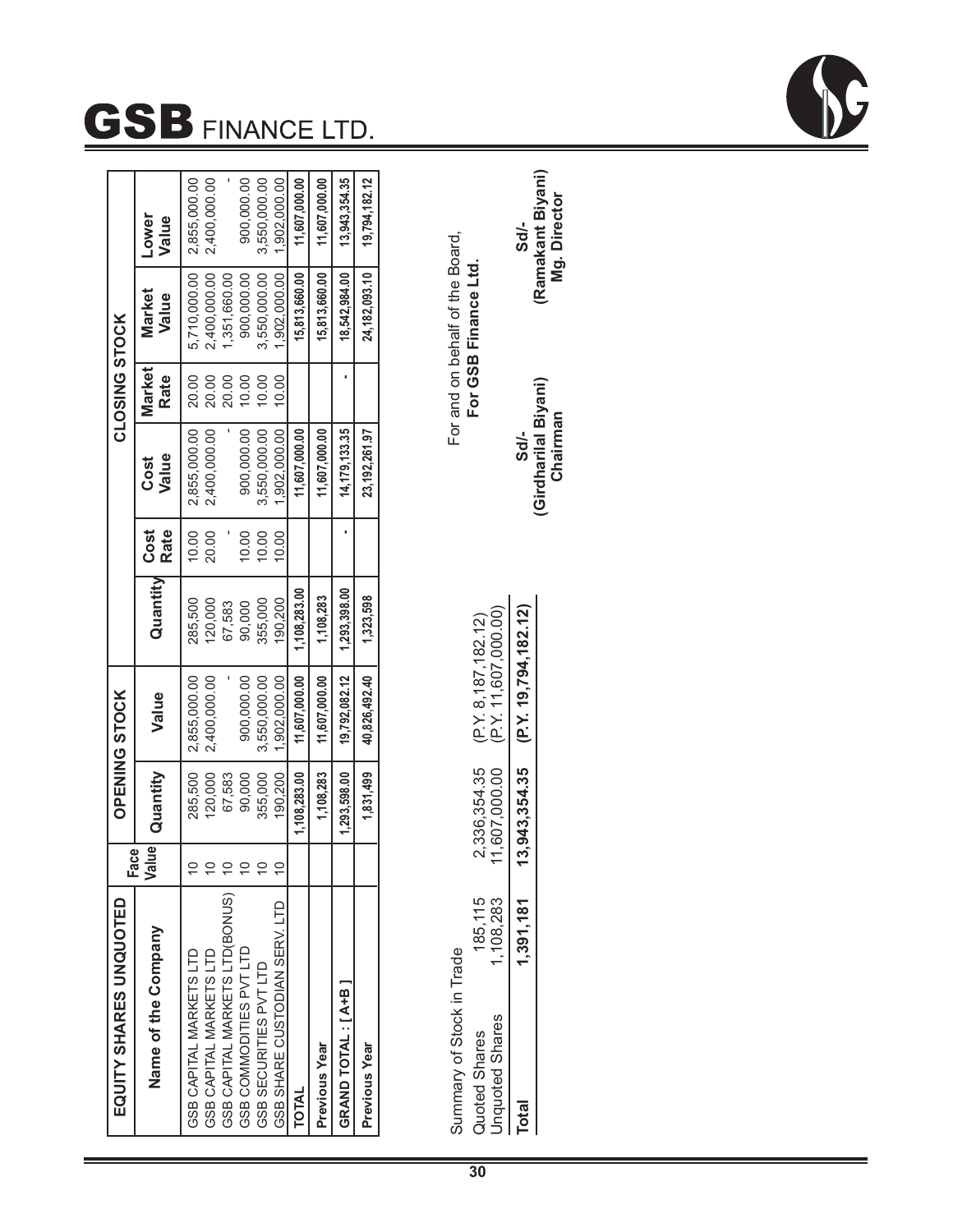

#### **NOTE '23'**

#### **SIGNIFICANT ACCOUNTING POLICIES & NOTES ON ACCOUNTS**

#### (ANNEXED TO AND FORMING PART OF THE ACCOUNTS FOR THE YEAR ENDED 31ST MARCH, 2013.)

#### 1. ACCOUNTING POLICIES

#### i) Accounting Conventions

The accounts have been prepared under the historical cost conventions on an accrual basis and in accordance with accounting standards issued by the Institute of Chartered Accountants of India.

ii) Fixed Assets

Fixed Assets are stated at cost less Depreciation

iii) Depreciation

Depreciation is provided on straight line method on prorate basis at the rate as specified in Schedule XIV of the Companies Act, 1956.

iv) Investments

Investments are valued at cost basis.

v) Valuation of Inventories

The valuation of the stock of quoted shares was made at lower of the cost or fair market price. The valuation of the unquoted shares has been made at cost or net assets value which ever is lower.

vi) Recognition of Income & Expenditure

Revenue/Income is generally accounted for on accrual basis as they are earned or incurred except for dividend, which is accounted for on cash basis.

- 2. Provision has not been made for the gratuity as no employee has attained the qualifying period of service for the entitlement of benefits.
- 3. Provision has not been made for Listing Fees payable to Calcutta , Ahmadabad, Jaipur and Uttar Pradesh Stock Exchanges , as stock exchange are not working and company shares could not be dealt with in these stock exchanges. Previous year's provisions written off.
- 4. Particulars of goods traded in (Shares, Units etc.).

|                      |             | <b>Current Year</b> |             | <b>Previous Year</b> |
|----------------------|-------------|---------------------|-------------|----------------------|
|                      | Qty. (Nos.) | Value (Rs.)         | Qty. (Nos.) | Value (Rs.)          |
| <b>Opening Stock</b> | 1,296,598   | 19,794,182          | 1,831,499   | 40,826,492           |
| Purchases            | 7,635,219   | 1,116,910,865       | 2,396,519   | 250,303,827          |
| Sales                | 7,638,419   | 1,133,568,355       | 2,905,120   | 268,310,312          |
| <b>Closing Stock</b> | 1,293,398   | 13,943,354          | 12,96,598   | 19,794,182           |

- 5. Expenditures incurred in Foreign currency is Nil ( P.Y. Nil) = Nil (P.Y. Rs. Nil).
- 6. Earning in foreign currency is NIL (Previous year Nil).
- 7. Previous year figures have been re-grouped and re-arranged wherever found necessary.
- 8. No Person was employed by the company either throughout the year or for a part of the year under review whose remuneration for the year in the aggregate was not less than Rs. 6,00,000/- (Previous year Rs.6,00,000/-) or for any part of that year at a rate which in the aggregate was not less than Rs. 50,000/- ( Previous year Rs.50,000/-) per month.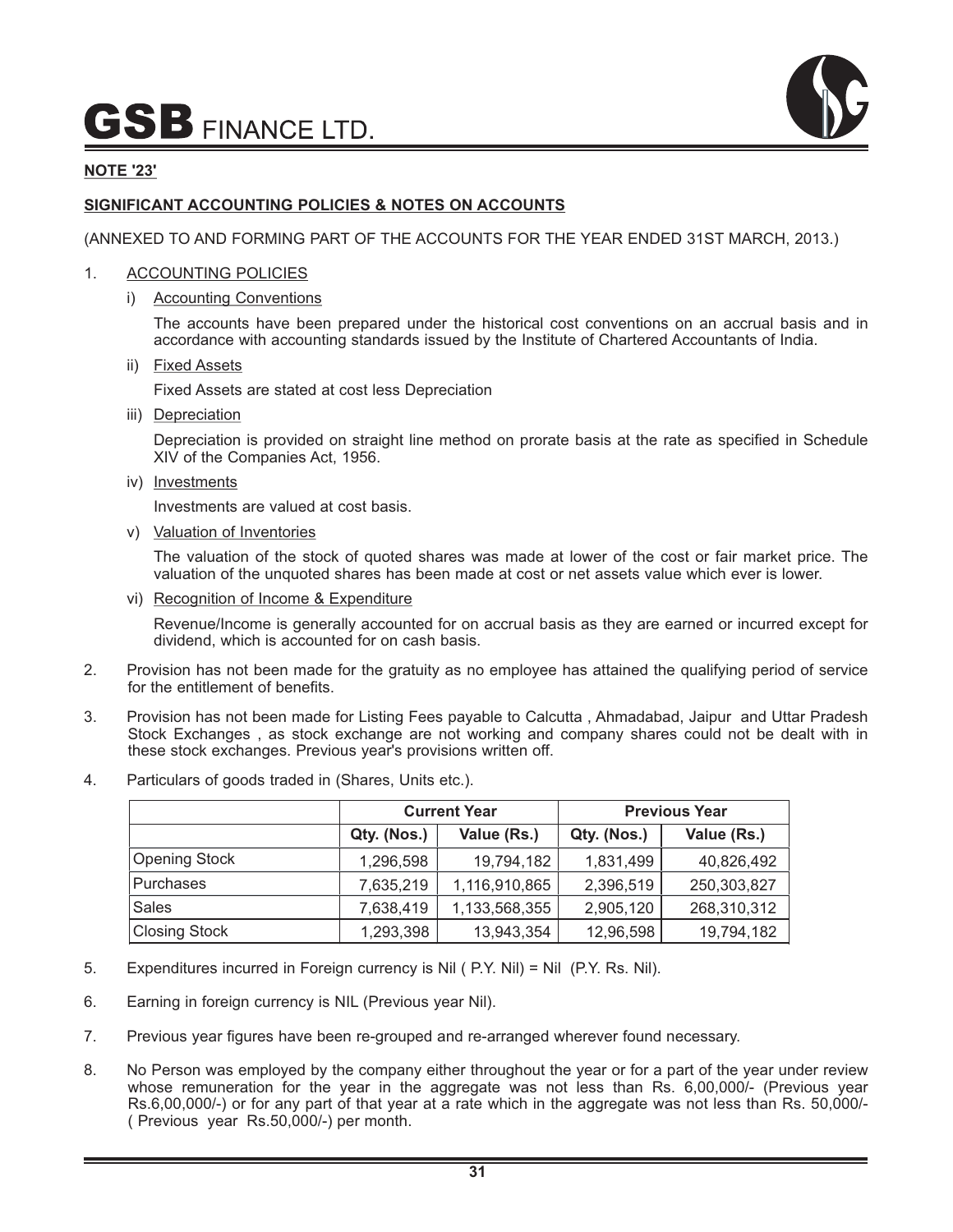# $\mathbf{GSB}$  finance ltd.



- 9. The Company has not accepted any deposits from public during the year.
- 10. Payments made to Auditors :-

| TOTAL                                | $39.500/-$                   |
|--------------------------------------|------------------------------|
| For Audit Fees<br>For Tax Audit Fees | Rs.<br>$32.000/-$<br>7.500/- |
|                                      |                              |

- 11. These accounts are not signed by Secretary as the company has no secretary as on date, the accounts were approved by the directors.
- 12. Company recognizes deferred tax credit & debit in the accounts on prudent basis.

#### [A] Tax effect due to -

Difference between the written down values of Assets under-

| The Companies Act, 1956         | Rs. 15,40,610/-                  |
|---------------------------------|----------------------------------|
| And as per Income Tax Act, 1961 | Rs. 9.58.667/-                   |
| Deferred Tax Liabilities (Net)  | Rs. 1,79,820/- (P.Y. 1,47,022/-) |
| Deferred Tax Savings Expenses   | Rs. 32,800/- (P.Y. 12,015/-)     |

[B] Tax effect due to current year loss to be carry forward

Company recognized Deferred Tax Assets at Rs. 7,21,300/- (P.Y. 21,46,600/-) on Unabsorbed Loss and Depreciation as company has made profit in previous year which justify the chances of recovering current year and brought forward loss in future, on prudent basis as per Accounting Standard 22 issued by ICAI

Carry Forward of Loss under IT Provision 22,52,368/- Carry Forward of unabsorbed Depreciation 93,626/-

13. Related Party Disclosures

List of related Parties

- i) Associates
	- a) GSB Capital Markets Ltd., b) GSB Securities Pvt. Ltd.,
	- c) GSB Share Custodian Services Ltd.,
- ii) Key Management Personnel
	- a) Shri G. S. Biyani, Director d) Shri Parasram Kabra, Director
	- b) Shri R. S. Biyani, Director e) Shri Yogesh Patel, Director
	- c) Mrs. Ritika Gupta, Director f) Shri Manish Zanwar, Director
		- g) Shri Sajjan Poddar, Director

| iii) Transaction during the year with related parties |                   | (Figures in Lacs) |              |
|-------------------------------------------------------|-------------------|-------------------|--------------|
|                                                       | <b>Associates</b> | Kev               | <b>Total</b> |

|     | Trade Transaction {Inc. Sq. up. Transaction}<br>Purchased during the year<br>a)<br>Sold during the year<br>b)<br>Brokerage paid during the year<br>C) | <b>Management</b><br><b>Personnel</b> |                          |                                |
|-----|-------------------------------------------------------------------------------------------------------------------------------------------------------|---------------------------------------|--------------------------|--------------------------------|
| (A) |                                                                                                                                                       | 14,013.32<br>13,933.56<br>2.59        | $\overline{\phantom{a}}$ | 14,013.32<br>13,933.56<br>2.59 |
| (B) | Sundry Debtors Balance as at 31.3.2012                                                                                                                | 28.12                                 |                          | 28.12                          |
| (C) | Remuneration to Key Personnel<br>Shri G.S. Biyani<br>a)<br>Shri R.S. Biyani                                                                           |                                       | 3.00<br>3.00             | 3.00<br>3.00                   |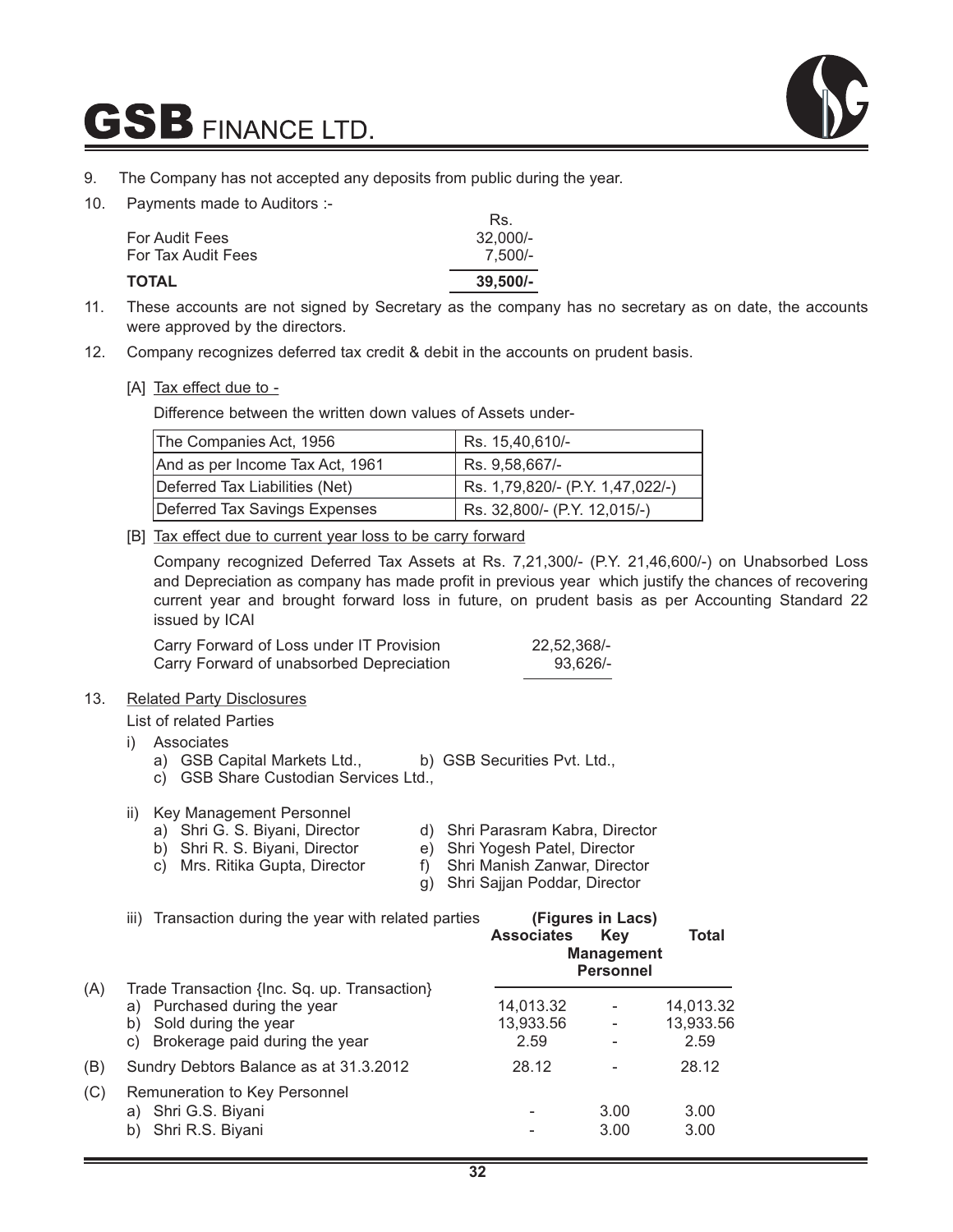

| 14. | Debts due from the Companies under the same management are as under: -<br>GSB Securities Pvt. Ltd. Rs. 28,11,548/- (P.Y. Rs. 65,72,976/-) Maximum amount due at any time<br>i)                                 |                                                                                                                                                                                   |                                                                           |
|-----|----------------------------------------------------------------------------------------------------------------------------------------------------------------------------------------------------------------|-----------------------------------------------------------------------------------------------------------------------------------------------------------------------------------|---------------------------------------------------------------------------|
|     | during the year Rs. 76,57,208/- (Rs. 1,58,28,158/-)<br>ii) GSB Capital Markets Ltd. Rs. Nil (P.Y. Rs. 1,46,080/-) Maximum amount due at any time during the<br>year Rs. 4,06,996/- (Rs. 25,54,400/-)           |                                                                                                                                                                                   |                                                                           |
| 15. | <b>BALANCE SHEET ABSTRACT AND COMPANY'S GENERAL BUSINESS PROFILE:</b>                                                                                                                                          |                                                                                                                                                                                   |                                                                           |
|     | <b>REGISTRATION DETAILS:</b><br>L.<br><b>REGISTRATION No.</b><br>STATE CODE<br><b>BALANCE SHEET DATE</b>                                                                                                       | US1909MH2001PLC134193<br>11<br>31ST MARCH, 2013.                                                                                                                                  |                                                                           |
|     | II. CAPITAL RAISED DURING THE YEAR :<br>PUBLIC ISSUE<br><b>RIGHT ISSUE</b>                                                                                                                                     | (Rs. In Thousand)<br><b>NIL</b><br><b>BONUS ISSUE</b><br>NIL PRIVATE PLACEMENT :                                                                                                  | <b>NIL</b><br><b>NIL</b>                                                  |
|     | III POSITION OF MOBILISATION AND DELOYMENT OF FUNDS: (Rs In Thousand)                                                                                                                                          |                                                                                                                                                                                   |                                                                           |
|     | <b>TOTAL LIABILITIES</b><br>$: 1,29,762/-$                                                                                                                                                                     | <b>TOTAL ASSETS</b>                                                                                                                                                               | 1,29,762/-                                                                |
|     | <b>Sources of Fund:</b><br>Paid up Capital<br>59,734/-<br>Reserve & Surplus<br>40,315/-<br>÷<br><b>Secured Loans</b><br>24,941/-<br><b>NIL</b><br>Unsecured Loans<br>$: 4,772/-$<br><b>Current Liabilities</b> | <b>Application Fund:</b><br><b>Net Fixed Assets</b><br>Investment<br><b>Current Assets</b><br>Miscellaneous Expenditure<br><b>Accumulated Losses</b><br>Deferred Tax Assets (Net) | $1,541/-$<br>$184/-$<br>1,27,496/-<br><b>NIL</b><br><b>NIL</b><br>$541/-$ |
|     | IV. PERFOMANCE OF THE COMPANY:<br>Turnover (Including other Income)<br><b>Total Expenditure</b><br>Profit / (Loss) Before Tax<br>Profit / (Loss) After Tax<br>Earning Per Share in Rs.<br>Dividend             | (Rs. In Thousand)<br>11,44,404/-<br>11,33,692/-<br>$10,712/-$<br>$6,996/-$<br>1.17<br><b>NIL</b>                                                                                  |                                                                           |
|     | V. GENERIC NAMES OF PRINCIPAL PRODUCT/SERVICES OF THE COMPANY:<br><b>ITEM</b><br>Dealing in Shares & Securities                                                                                                | ITEM CODE NO. (ITC CODE)<br>N.A.                                                                                                                                                  |                                                                           |
|     | AS PER OUR REPORT OF EVEN DATED                                                                                                                                                                                |                                                                                                                                                                                   |                                                                           |
|     | For S. K. RATHI & CO.<br><b>Chartered Accountants</b>                                                                                                                                                          | For and on behalf of the Board,<br>For GSB Finance Ltd.                                                                                                                           |                                                                           |
|     | $Sd$ -<br>(CA S. K. Rathi)                                                                                                                                                                                     | $Sd$ -                                                                                                                                                                            | $Sd$ -                                                                    |
|     | Prop.<br>M. No. 031071<br><b>FRN: 108124W</b>                                                                                                                                                                  | (Girdharilal Biyani)<br><b>Chairman</b>                                                                                                                                           | (Ramakant Biyani)<br><b>Director</b>                                      |
|     | <b>Date</b> : 27th May, 2013<br>Place: MUMBAI.                                                                                                                                                                 |                                                                                                                                                                                   |                                                                           |